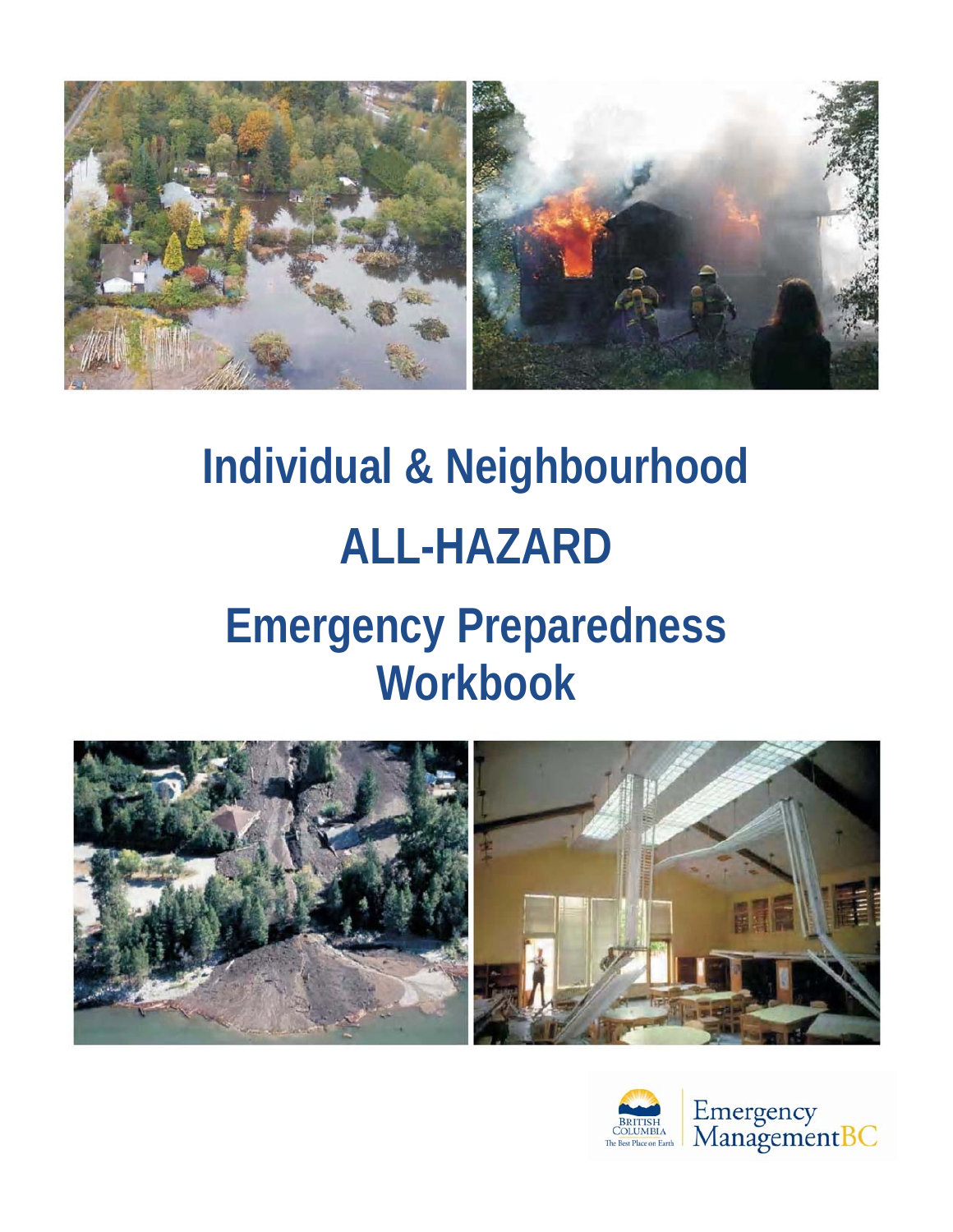**National Library of Canada cataloguing in publication data** Main entry under title: Individual & neighbourhood all-hazard emergency preparedness workbook

At head of title: Emergency preparedness, get ready. ISBN 0-7726-4750-X

1. Emergency management - British Columbia. 2. Emergency management. 3. Survival skills. I. British Columbia. Provincial Emergency Program. II. Title: Individual and neighbourhood all-hazard emergency preparedness workbook.

HV551.5.C32I52 2002 363.34'7'09711 C2002-960074-X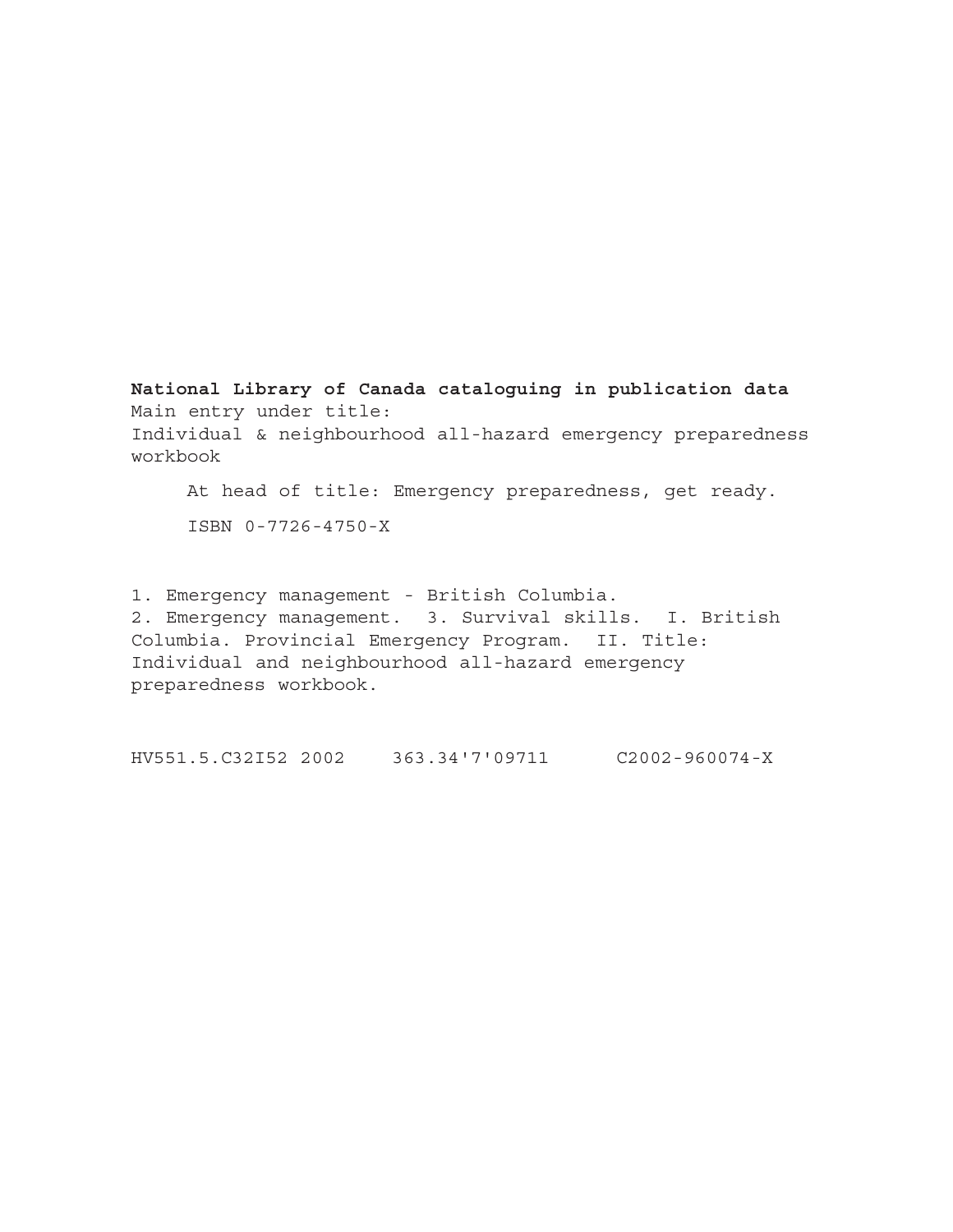

**Emergency Preparedness Workbook**

## **TABLE OF CONTENTS**

| <b>ACKNOWLEDGEMENTS</b>                                                                                                                                                                                                                                                                            | iv                               |
|----------------------------------------------------------------------------------------------------------------------------------------------------------------------------------------------------------------------------------------------------------------------------------------------------|----------------------------------|
| <b>INTRODUCTION</b>                                                                                                                                                                                                                                                                                | iv                               |
| <b>HAZARDS IN BRITISH COLUMBIA</b>                                                                                                                                                                                                                                                                 | iv                               |
| <b>1. PREPARING YOUR FAMILY FOR A DISASTER</b>                                                                                                                                                                                                                                                     | 1                                |
| <b>Guide to Family Safety</b>                                                                                                                                                                                                                                                                      | $\mathbf{1}$                     |
| Tips for the Elderly and/or Disabled                                                                                                                                                                                                                                                               | 3                                |
| <b>Lessening Your Children's Fears</b>                                                                                                                                                                                                                                                             | 4                                |
| Prepare in Advance<br>Caring for Your Pets in an Emergency                                                                                                                                                                                                                                         | 4<br>4                           |
| <b>2. THE FAMILY EMERGENCY PLAN</b>                                                                                                                                                                                                                                                                | 5                                |
| <b>Reuniting Your Family</b>                                                                                                                                                                                                                                                                       | 5                                |
| <b>Emergency Evacuation</b>                                                                                                                                                                                                                                                                        | 6                                |
| <b>Evacuation of Seniors and/or Disabled</b>                                                                                                                                                                                                                                                       | $\overline{7}$                   |
| <b>3. IMPORTANT FAMILY AND INDIVIDUAL INFORMATION</b>                                                                                                                                                                                                                                              | 8                                |
| <b>Legal and Financial Information</b><br>Name and Social Insurance Numbers of All Family Members<br><b>Bank Accounts</b><br>$\bullet$<br><b>Insurance Policies</b><br>$\bullet$<br>Vehicle Registration Numbers<br>$\bullet$                                                                      | 8<br>8<br>8<br>9<br>9            |
|                                                                                                                                                                                                                                                                                                    | 10                               |
| <b>Emergency Supply Kit Information</b><br>Names of Household Members (including boarders)<br><b>Employment Information</b><br>$\bullet$<br>School Information<br>$\bullet$<br><b>Medical Contacts</b><br>Personal Medical Information<br>$\bullet$<br><b>Other Important Numbers</b><br>$\bullet$ | 10<br>10<br>10<br>11<br>11<br>12 |
| <b>4. EMERGENCY SUPPLY KITS</b>                                                                                                                                                                                                                                                                    | 13                               |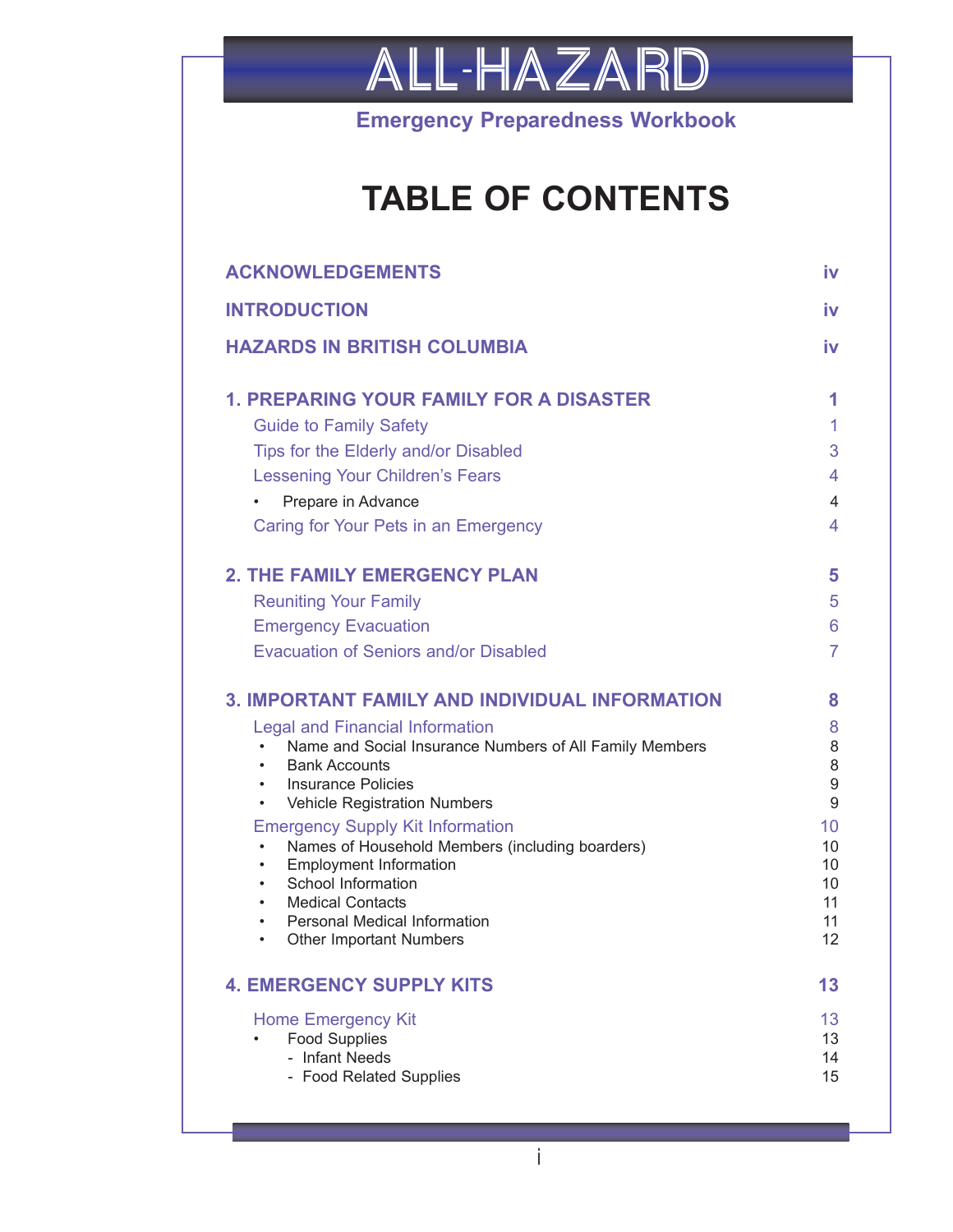| • Water Provisions<br>- Additional Sources of Water<br>- Purification Techniques<br>• First Aid Supplies<br>- Medicine<br>- Medical Equipment<br>- Bandages<br>• Additional Supplies<br>- Clothing<br>- Lighting<br>- Other Necessary Items<br><b>Pet Emergency Kit</b><br><b>Vehicle Emergency Kit</b><br><b>Personal Supplies</b><br>$\bullet$<br>Vehicle Supplies<br>$\bullet$<br><b>Workplace Emergency Kit</b> | 15<br>16<br>16<br>17<br>17<br>17<br>17<br>18<br>18<br>18<br>19<br>19<br>20<br>20<br>20<br>21 |
|---------------------------------------------------------------------------------------------------------------------------------------------------------------------------------------------------------------------------------------------------------------------------------------------------------------------------------------------------------------------------------------------------------------------|----------------------------------------------------------------------------------------------|
| <b>5. SANITATION</b>                                                                                                                                                                                                                                                                                                                                                                                                | 22                                                                                           |
|                                                                                                                                                                                                                                                                                                                                                                                                                     | 22                                                                                           |
| <b>Disposing of Human Wastes</b><br><b>Handling Garbage</b>                                                                                                                                                                                                                                                                                                                                                         | 23                                                                                           |
|                                                                                                                                                                                                                                                                                                                                                                                                                     |                                                                                              |
| <b>6. HAZARDS/EMERGENCY PREPAREDNESS</b>                                                                                                                                                                                                                                                                                                                                                                            | 24                                                                                           |
| <b>Earthquakes</b>                                                                                                                                                                                                                                                                                                                                                                                                  | 24                                                                                           |
| Before an Earthquake<br>$\bullet$                                                                                                                                                                                                                                                                                                                                                                                   | 24                                                                                           |
| Home Hazard Hunt<br>$\bullet$                                                                                                                                                                                                                                                                                                                                                                                       | 25                                                                                           |
| During an Earthquake<br>$\bullet$                                                                                                                                                                                                                                                                                                                                                                                   | 32                                                                                           |
| - In Your Home, Workplace or Other Building                                                                                                                                                                                                                                                                                                                                                                         | 32                                                                                           |
| - In a High-Rise Building                                                                                                                                                                                                                                                                                                                                                                                           | 32                                                                                           |
| - In Shopping Malls and Other Public Places                                                                                                                                                                                                                                                                                                                                                                         | 32                                                                                           |
| - Outdoors                                                                                                                                                                                                                                                                                                                                                                                                          | 32                                                                                           |
| - In a Vehicle                                                                                                                                                                                                                                                                                                                                                                                                      | 32                                                                                           |
| - On a Bus or Train                                                                                                                                                                                                                                                                                                                                                                                                 | 33                                                                                           |
| - On a Boat or Ferry                                                                                                                                                                                                                                                                                                                                                                                                | 33                                                                                           |
| - Seniors and/or Disabled                                                                                                                                                                                                                                                                                                                                                                                           | 33                                                                                           |
| After an Earthquake                                                                                                                                                                                                                                                                                                                                                                                                 | 33                                                                                           |
| <b>Tsunamis</b>                                                                                                                                                                                                                                                                                                                                                                                                     | 33                                                                                           |
| Preparing for a Tsunami                                                                                                                                                                                                                                                                                                                                                                                             | 34                                                                                           |
| During a Tsunami<br>٠                                                                                                                                                                                                                                                                                                                                                                                               | 34                                                                                           |
| <b>Floods</b>                                                                                                                                                                                                                                                                                                                                                                                                       | 35                                                                                           |
| Before a Flood                                                                                                                                                                                                                                                                                                                                                                                                      | 35                                                                                           |
| When Flooding Occurs                                                                                                                                                                                                                                                                                                                                                                                                | 35                                                                                           |
| - If Outdoors                                                                                                                                                                                                                                                                                                                                                                                                       | 35                                                                                           |
| - In a Vehicle                                                                                                                                                                                                                                                                                                                                                                                                      | 35                                                                                           |
| - In Your Home                                                                                                                                                                                                                                                                                                                                                                                                      | 36                                                                                           |
| <b>Flood Threat Precautions</b>                                                                                                                                                                                                                                                                                                                                                                                     | 36                                                                                           |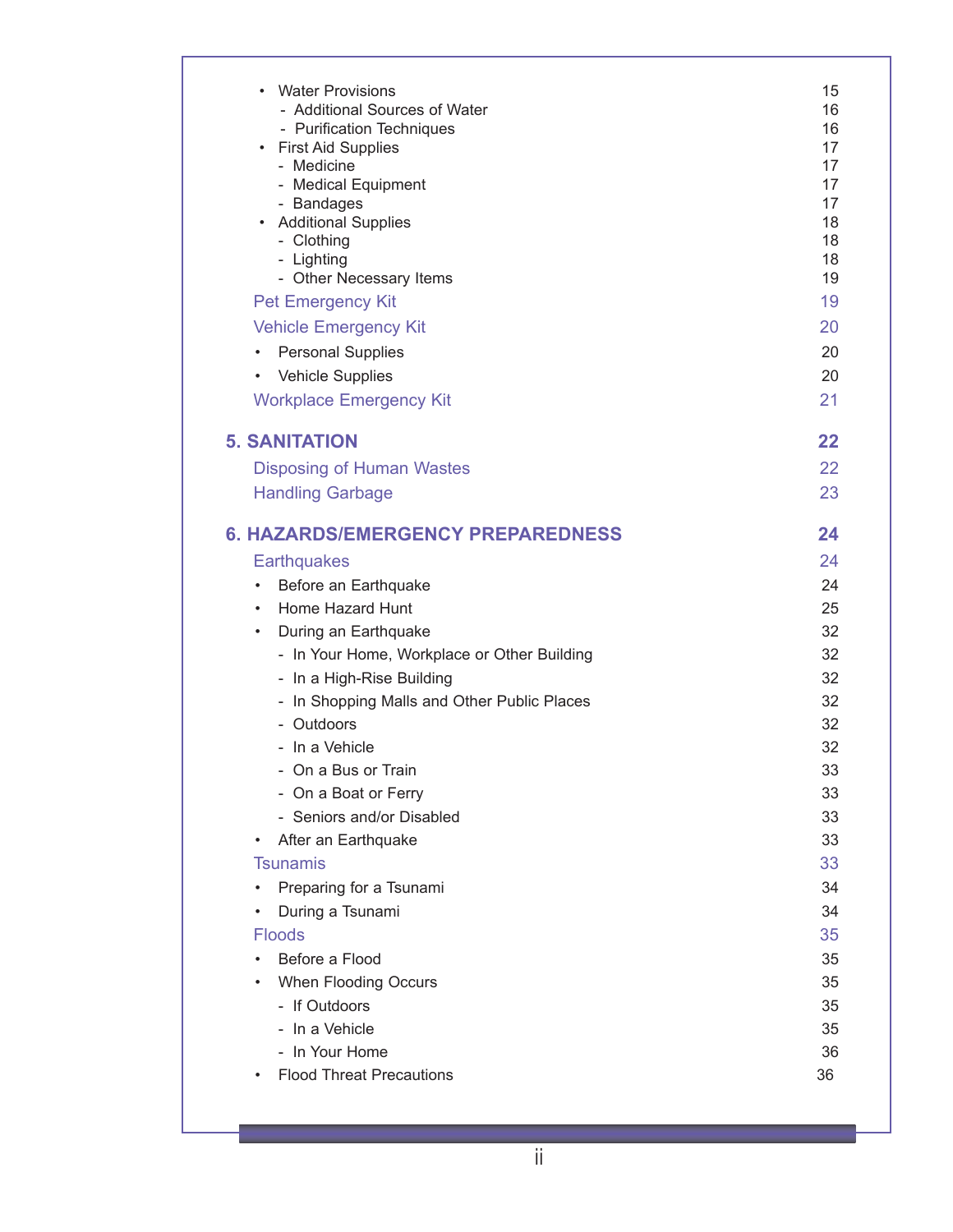| <b>Flood Threat Precaution</b><br>٠<br>- Electrical Service<br>- Electrical Appliances<br>- Gas or Oil Furnaces and Appliances<br>- Plumbing Fixtures and Water Supplies<br>- Other Precautions | 36<br>36<br>36<br>36<br>36<br>37 |
|-------------------------------------------------------------------------------------------------------------------------------------------------------------------------------------------------|----------------------------------|
| - Sandbagging                                                                                                                                                                                   | 37                               |
| Landslides and/or Avalanches                                                                                                                                                                    | 38                               |
| Landslide<br>$\bullet$<br>- Indoors<br>- If Outside<br>Avalanche                                                                                                                                | 38<br>38<br>38<br>38             |
| - Recommended Equipment for Avalanche Areas                                                                                                                                                     | 39                               |
| Preparing Your Home and Property for a Landslide or Avalanche<br>$\bullet$                                                                                                                      | 39                               |
| <b>Forest Fires and Interface Fires</b>                                                                                                                                                         | 40                               |
| <b>Protecting Your Property</b><br>٠                                                                                                                                                            | 40                               |
| In an Interface Fire<br>٠                                                                                                                                                                       | 41                               |
| If Trapped in a Forest Fire<br>٠                                                                                                                                                                | 41                               |
| <b>Severe Storms</b>                                                                                                                                                                            | 41                               |
| Thunderstorm                                                                                                                                                                                    | 41                               |
| Hailstorm<br>٠<br>$\bullet$                                                                                                                                                                     | 41<br>42                         |
| <b>Lightning Storm</b><br>Severe Rainstorm<br>٠                                                                                                                                                 | 42                               |
| Tornado<br>٠                                                                                                                                                                                    | 42                               |
| <b>Blizzard or Snowstorm</b><br>٠                                                                                                                                                               | 42                               |
| Protecting Your Property Against a Severe Storm<br>٠                                                                                                                                            | 43                               |
| <b>Power Outages</b>                                                                                                                                                                            | 43                               |
| During a Power Outage<br>٠                                                                                                                                                                      | 43                               |
| <b>Power Generators</b><br>$\bullet$                                                                                                                                                            | 45                               |
| <b>Fallen Power Lines</b>                                                                                                                                                                       | 46                               |
| <b>Hazardous Materials</b>                                                                                                                                                                      | 46                               |
| When a Hazardous Spill Occurs                                                                                                                                                                   | 46                               |
| <b>Volcanoes</b>                                                                                                                                                                                | 47                               |
| Protection from Volcanic Activity                                                                                                                                                               | 48                               |
| <b>7. MOBILE HOME PREPAREDNESS</b>                                                                                                                                                              | 49                               |
| <b>8. AFTER A DISASTER</b>                                                                                                                                                                      | 50                               |
| Addressing Your Children's Needs                                                                                                                                                                | 50                               |
| If you had to Leave Your Home                                                                                                                                                                   | 51                               |
| 9. WEB SITES, RESOURCES AND REFERENCES                                                                                                                                                          | 52                               |
| <b>Additional Sources of Information</b>                                                                                                                                                        | 53                               |
|                                                                                                                                                                                                 |                                  |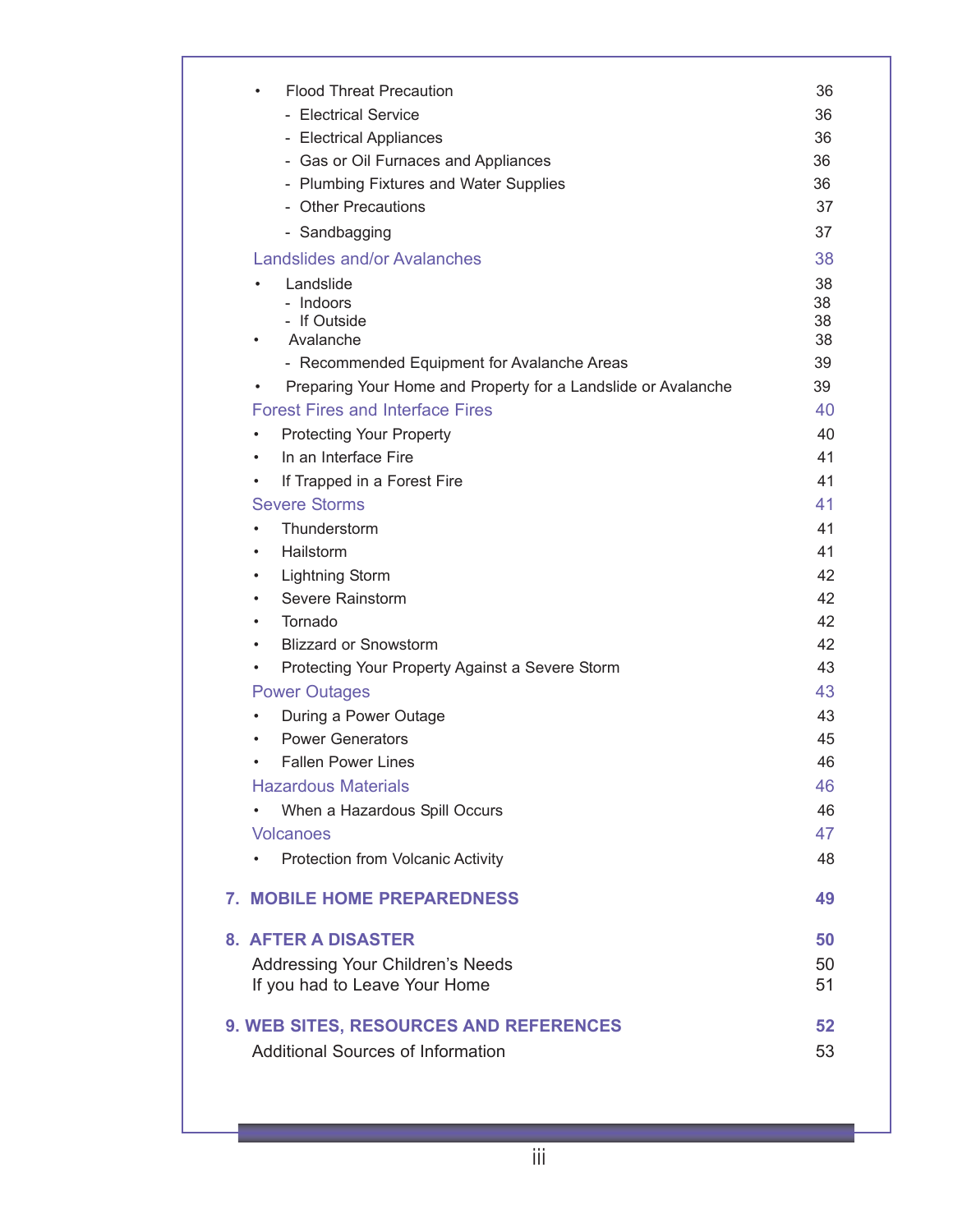## <span id="page-5-0"></span>**ACKNOWLEDGEMENTS**

This workbook was originally developed as an earthquake preparedness publication by the Greater Victoria Emergency Coordinator's Committee. Because British Columbia is a province of many hazards the workbook has been updated as an all-inclusive guide to family emergency planning. The workbook now covers additional hazards such as floods, forest fires, landslides, severe storms, and tsunamis.

This workbook, and other materials that provide information about individual and neighbourhood safety, has been developed in co-operation, and with the support of, various agencies, groups and individuals such as: the Greater Victoria Emergency Preparedness Committee, Thrifty Foods, Coast Capital Credit Union, Honda City, TTC Design Group Inc., BC Transit, BC Gas, BC Hydro, Telus, BC Housing, the Credit Association of Victoria, Roger's Cable, First Aid & Survival Technologies (FAST), JJM Group, Puget Sound Power and Light Company, the Strengthening Preparedness Among Neighbors (SPAN) Program, the Justice Institute of B.C., individuals and first responders.

The Justice Institute of B.C. also produces a companion guide, the Neighbourhood Emergency Preparedness: Program Guide, to help communities create and sustain neighbour helping neighbour programs.

## **INTRODUCTION**

The diverse climate and land base of our province affords a variety of potential disasters. In an emergency, telephone, gas, electricity and water services may be disrupted for days. Roads could be blocked and stores and gas stations closed. Being aware of the dangers and the best ways in which to lessen their impact is the core of emergency preparedness.

This workbook provides information and useful guidelines to help you protect your family and property. When a disaster strikes, there won't be time to find flashlight batteries or replace missing first aid supplies; the time to prepare, is NOW!

## **HAZARDS IN BRITISH COLUMBIA**

It is important to know the dangers that exist in your community and to design your Family Emergency Plan with those hazards in mind. Earthquakes, tsunamis, floods, landslides, avalanches, interface fires, severe storms and hazardous material spills are some of the dangers that could threaten lives and cause extensive damage in our province.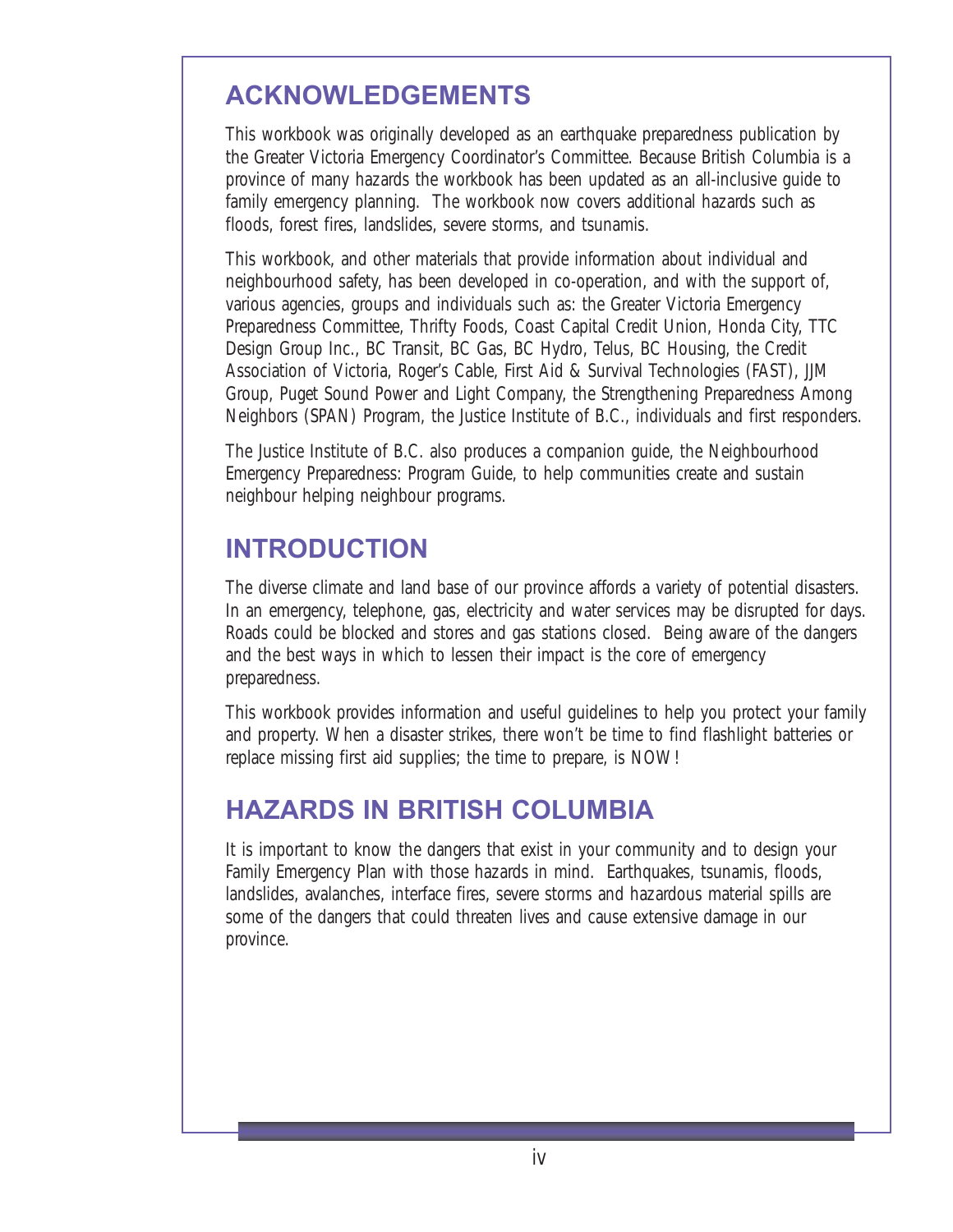<span id="page-6-0"></span>

**Emergency Preparedness Workbook**

## **Section 1 PREPARING YOUR FAMILY FOR A DISASTER**

Make safety a natural part of your lifestyle. When a crisis occurs, you'll be thankful for that list of emergency numbers on your fridge, for knowing your family's daily schedule and for having an emergency kit ready to use.

Although we can't prevent natural disasters from happening, we can prepare to avoid injury, minimize damage and come through the clean-up period as quickly and comfortably as possible.

## **GUIDE TO FAMILY SAFETY**

- $\Box$  Contact your local authority to find out if there is a Neighbourhood Emergency Program or Block Watch Program to assist residents in preparing for a disaster.
- $\Box$  Check with local authorities to find out what hazards could occur in your area and the impact they could have.
- T Develop a Family Emergency Plan that addresses these issues and suits your family's individual needs and limitations.
- $\Box$  Sketch the floor plan of your home showing the two main exit routes and an alternate second exit from each room if possible.
- T Keep your Family Emergency Plan in a visible place, such as the front of your refrigerator. Share your plan with your neighbours. Be sure to go through the steps with anyone who stays in your home.
- $\Box$  Mark on your plan the date it was prepared and update any changes in your household when they occur.
- $\Box$  Assign specific safety tasks to family members (e.g. one person responsible for gathering pets, one person responsible for first aid, etc.).
- $\Box$  Practice your Family Emergency Plan until everyone is sure of their role and keep it current by practicing every six months. Rehearsing can be fun, quality time with your family.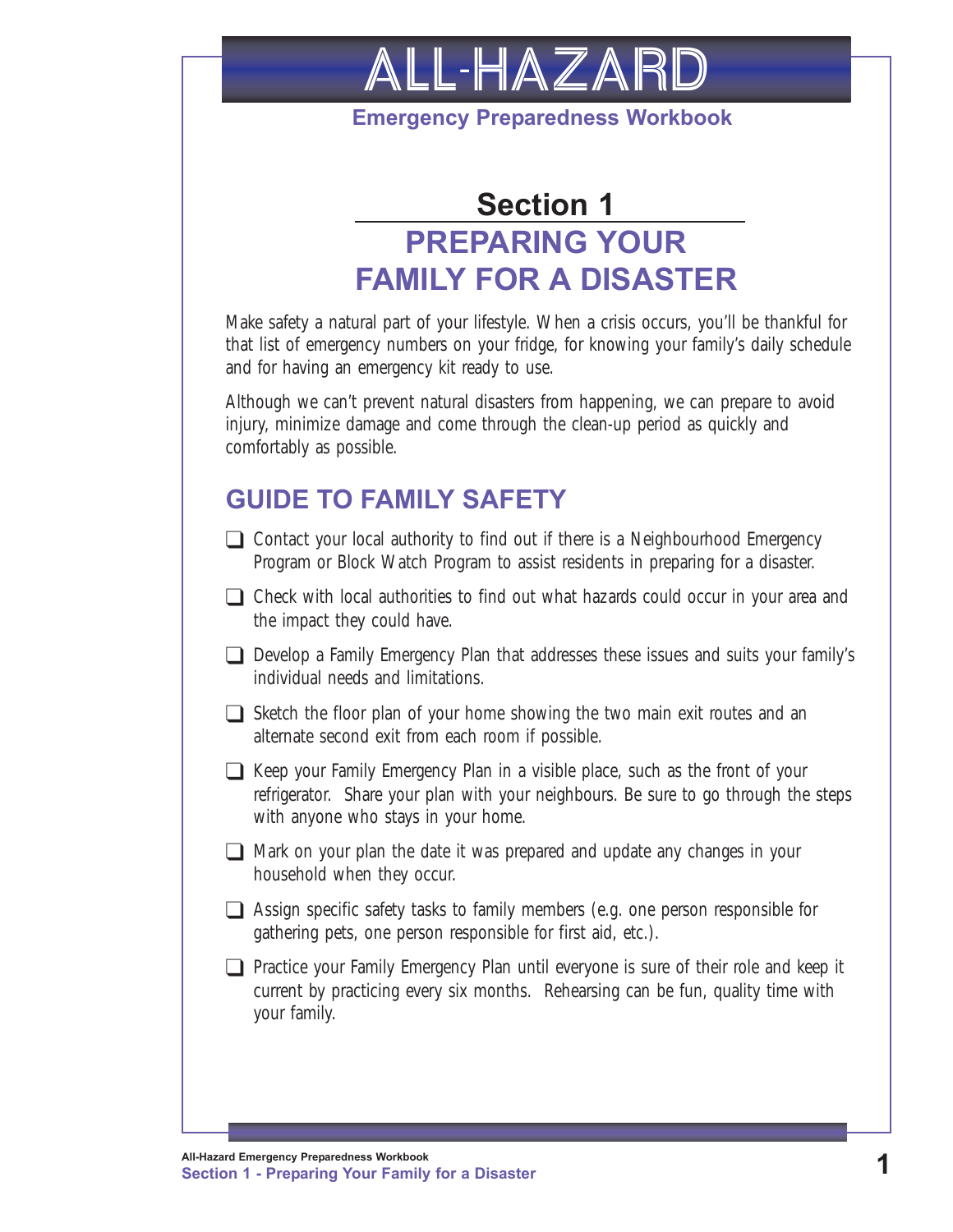- $\Box$  For earthquake safety, you can go through your home with the Home Hazard Hunt checklist and take measures that make your home safer.
- $\Box$  Prepare an Emergency Supply Kit to keep your family self sufficient for a minimum of 72 hours. Be sure to include any special needs items you may require.
- $\Box$  Also have Emergency Supply Kits in your vehicles and at your workplace.
- $\Box$  Mark the areas where any special medical equipment, the Emergency Supply Kit and the fire extinguishers are kept.
- $\Box$  Your family may not be together at home when an emergency occurs. So plan a family meeting place that's central to most of your regular away-from-home spots.
- $\Box$  In some emergency situations, local phone service may be limited. Plan to have an out-of-area telephone contact where all family members can check in, in case you are separated.
- $\Box$  Check your insurance policies to ensure you have all the coverage you need for fires, earthquakes, flooding, etc.
- $\Box$  Knowing how to use a ham radio can be a valuable asset in a crisis. Consider taking a course, especially if you live in an isolated area.
- $\Box$  Take first aid classes and keep your training current.
- $\Box$  Keep your vehicle in good repair and keep your gas tank at least half full.
- $\Box$  Stay in touch with the world around you. This will keep you informed of any impending dangers to your community, such as a possible flood. When warnings occur, do a quick run through of the Family Emergency Plan and stay tuned to the radio or TV.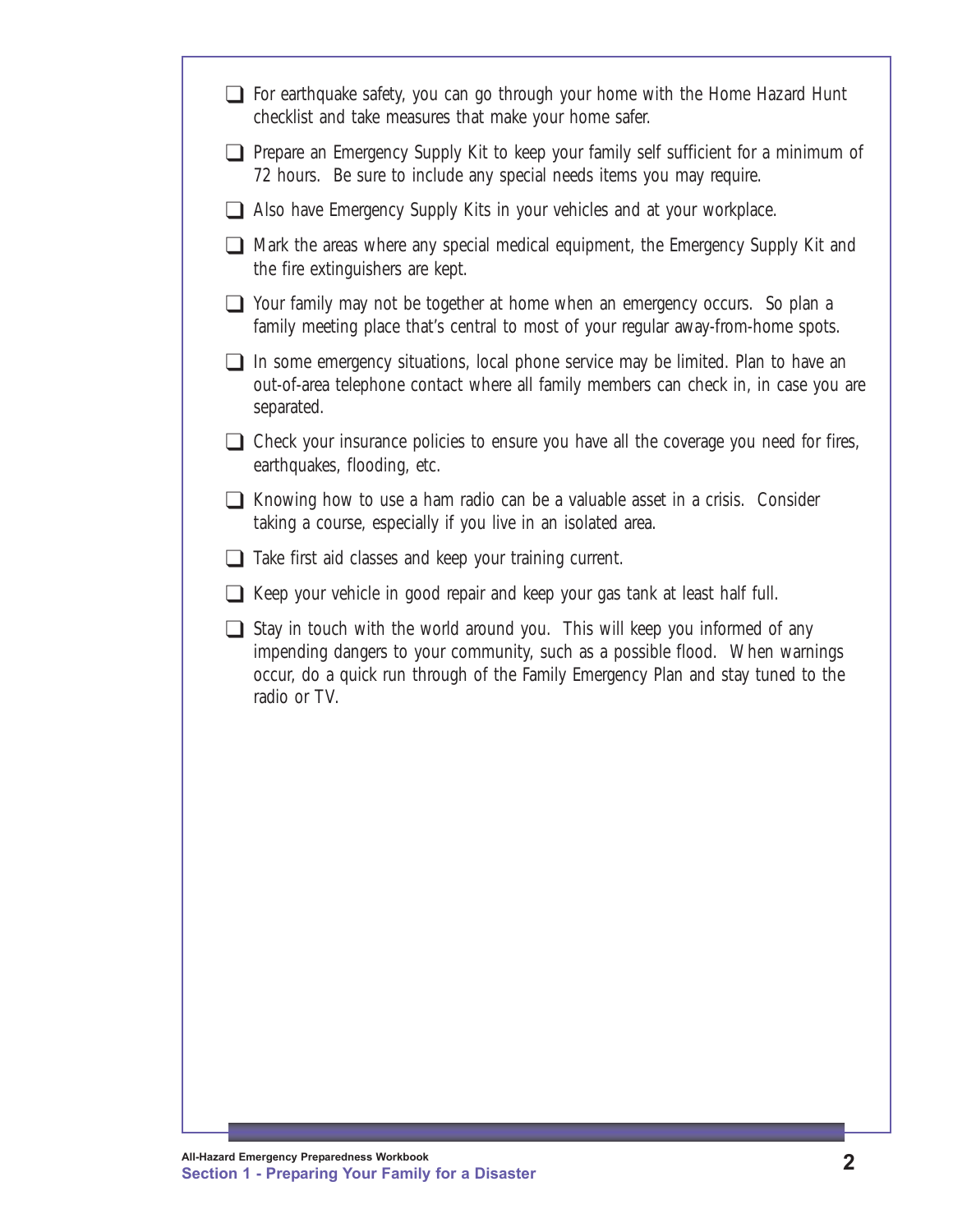## <span id="page-8-0"></span>**TIPS FOR THE ELDERLY and/or DISABLED**

The information given in this workbook applies to everyone, but additional precautions should be taken for those who are elderly and/or disabled. Family Emergency Plans should always include any special needs considerations:

- $\Box$  If you live alone, get to know your neighbours and choose (if possible) two people you trust to be your helpers during an emergency. Explain your special needs, and share your Emergency Plan with them, show them how to operate any medical equipment you use, and practice your emergency procedures.
- $\Box$  Adapt home safety measures to suit your needs. For example, safety clips on cupboards may not be appropriate for your particular disability; experiment with other options, such as elastics joining drawer knobs together.
- $\Box$  Keep extra emergency supplies at your bedside or by your wheelchair if you have mobility problems.
- $\Box$  Keep your walking aids near you at all times, and, if possible, an extra cane or walking aid in different rooms at home and at work. If you have a seeing eye dog, keep a cane handy as well, as your dog may be injured or too frightened to help you during a major disaster like an earthquake.
- $\Box$  In your Emergency Supply Kit, remember to include extra prescription medications and any medical equipment you use, such as catheters or inner tubes for your wheelchair.
- $\Box$  Keep a whistle and small flashlight near you as this will help others find you in an emergency situation. The international signal for help is three short blasts.

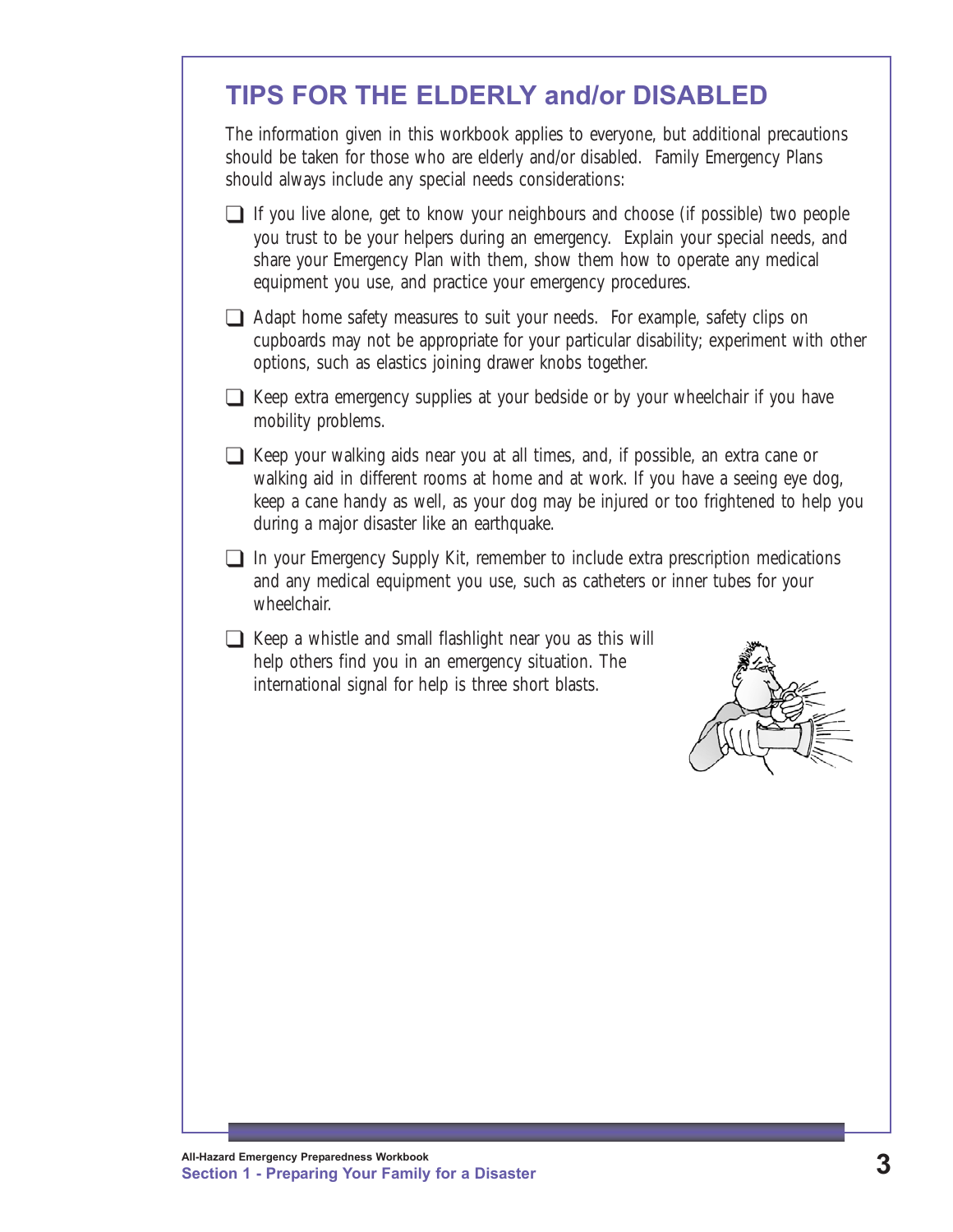## <span id="page-9-0"></span>**LESSENING YOUR CHILDREN'S FEARS**

Your children's recovery time will be reduced if they understand the dangers of a hazardous situation and are practiced and comfortable with their role in the Family Emergency Plan.

#### PREPARE IN ADVANCE

Talk with your children about what to expect during and after a disaster. For example use the resources of your local library for books and videos on earthquakes or floods. The goal is to create awareness, not to frighten them.

- $\Box$  Emphasize that they are learning to be safe when you practice the Family Emergency Plan together and allow them to react.
- $\Box$  Be sure they are adept at finding the safe place in each room and identify the safe places in their outside play areas.
- $\Box$  Ask your children's school about their disaster response plans. If the school holds the children until a parent picks them up, explain this to your children so they'll know this in advance.
- $\Box$  Choose a friend or relative close to the school who will care for your children if you're unable to leave your location when the disaster strikes. Make sure that your children and the school know who this is.

## **CARING FOR YOUR PETS IN AN EMERGENCY**

Your pets won't be able to fend for themselves in the event of an emergency and it is your responsibility to protect and care for them. Be sure your pet has a current I.D. tag, licence or identifying tattoo. When possible, keep your pet with you and remember that your pet will be frightened and confused. If it is necessary to evacuate your house, be aware that pets are **not allowed** in most emergency shelters. If you must leave your pet in the house, confine your animal to one room with plenty of water and dry food.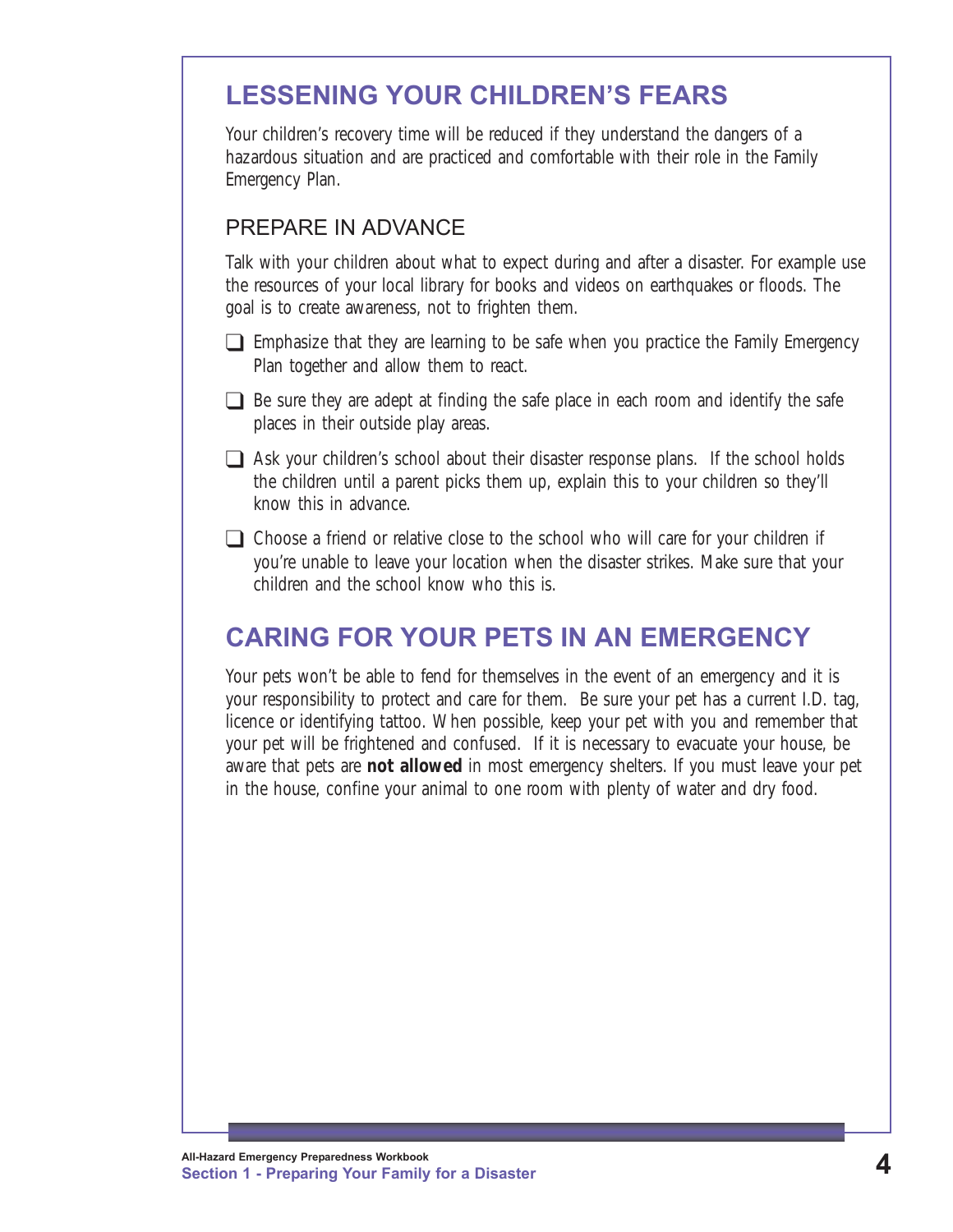

**Emergency Preparedness Workbook**

## <span id="page-10-0"></span>**Section 2 THE FAMILY EMERGENCY PLAN**

Preparedness is not a one-time activity but a continuous process; keep your family's plan in mind whenever you rearrange your house, change the building structure or family members leave home or move in.

### **REUNITING YOUR FAMILY**

The home of a nearby friend, a local school or church are possible reunion locations. If separated in a crisis, having a prearranged site will decrease both time and stress involved in bringing your family back together. Be sure to leave a note in a visible area if you decide to leave your home for this site!

**Reunion Site: #1**

**Reunion Site: #2**

During an emergency, long distance phone service is often easier to obtain than local service. Choose someone who lives at least 160 kilometres (100 miles) away who has voice-mail or an answering machine as your out-of-area contact.

**Out-of-Area Contact:**

#### **Area Code & Phone Number:**

Keep this information on a small card in your Emergency Supply Kit and in each family member's purse, wallet or backpack.

When a disaster strikes, if family members are separated, each person should call the out-of-area contact person, tell this person where they are and how they are doing and

arrange a future check-in time. As everyone checks in, the stress of worrying about your loved ones will be reduced and it will also prevent needless searching for those already safe.

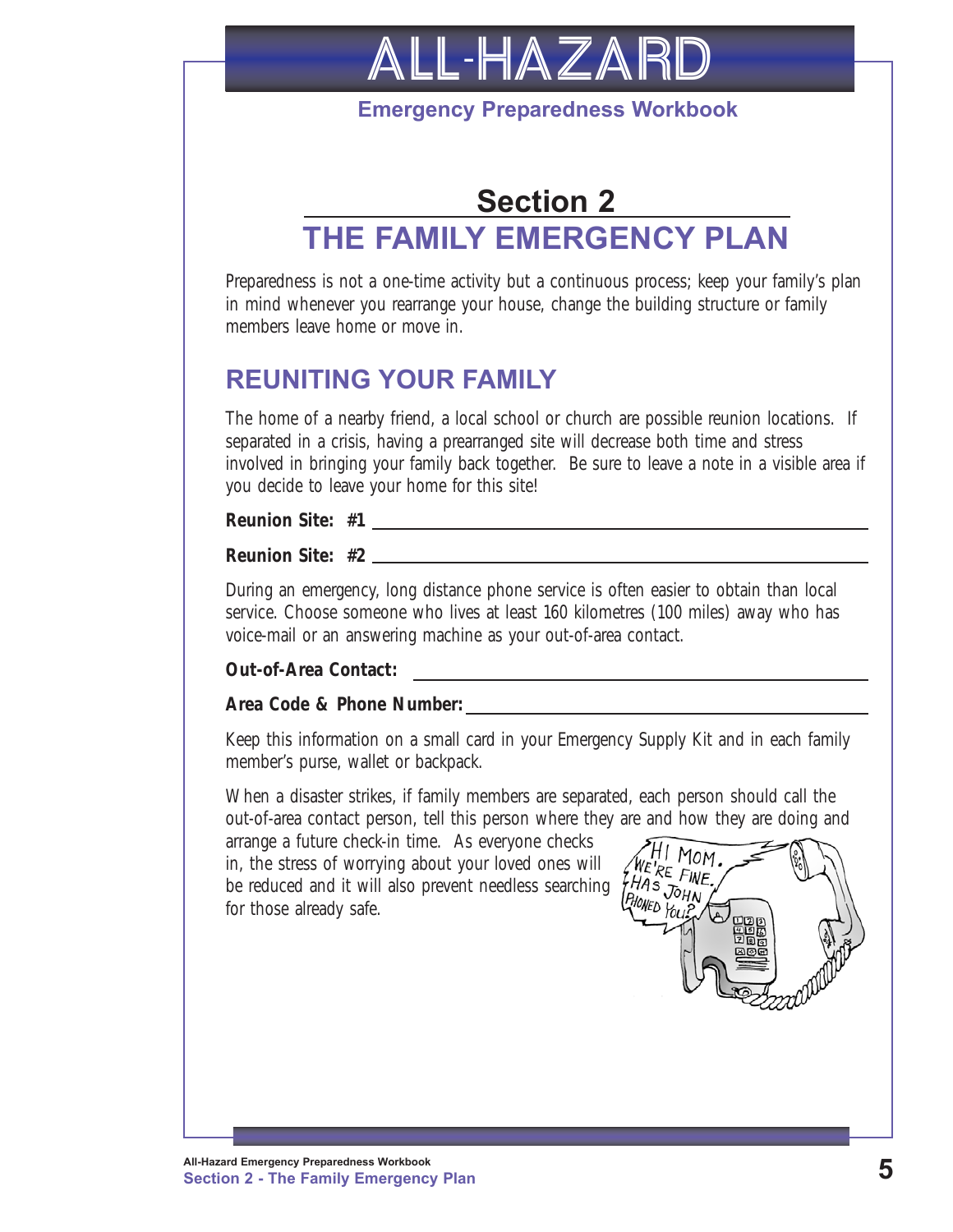## <span id="page-11-0"></span>**EMERGENCY EVACUATION**

In the event of a major disaster or threat to your home, you'll need to be prepared to evacuate quickly and efficiently. Sketch the floor plan of your home and establish two exit routes. Be sure everyone knows how to leave safely out of an upstairs window if your home is multi-level. By planning and practicing what to do before a disaster strikes you'll have prepared your family to react in a safer manner at the first sign of danger.

People with respiratory problems or who are pregnant should be removed from smoke or fumes quickly.

List the **most important** items to be taken with you and only those that can be hand carried.

If your home is severely damaged or if there is an order to evacuate because of flooding, interface fires, etc., here are some things you should do:

- $\Box$  Vacate your home when advised to do so by local emergency authorities. Ignoring this warning could jeopardize not only the lives of your family members but also those who try to rescue you.
- $\Box$  Ensure that each member of your family has warm clothing and waterproof footwear and outerwear.
- $\Box$  Ensure that each family member has identification, especially your children. Name tags on their clothing, wallet cards and wristband are useful in case you are separated from them.
- $\Box$  If a different meeting place than agreed on in your Emergency Plan is necessary, make sure every member of your household knows where the new location is. Provide your younger children with a note sealed in plastic stating the family's destination.
- $\Box$  Make arrangements for your pets.
- $\Box$  Turn off and unplug all appliances, lock doors and windows and (if you've been instructed to do so) turn off all utilities at the main switches or valves.
- $\Box$  Take your Emergency Supply Kit and any important papers/documents with you.
- $\Box$  Leave a note in your mailbox saying where you've gone.
- $\Box$  Listen to emergency personnel and follow their directions. Follow specified routes. Don't take shortcuts as you may end up in a blocked or dangerous area.
- $\Box$  Register with the local emergency reception centre when you leave home, even if you are not staying at the centre; emergency responders need to know how to reach you to advise when it is safe to return.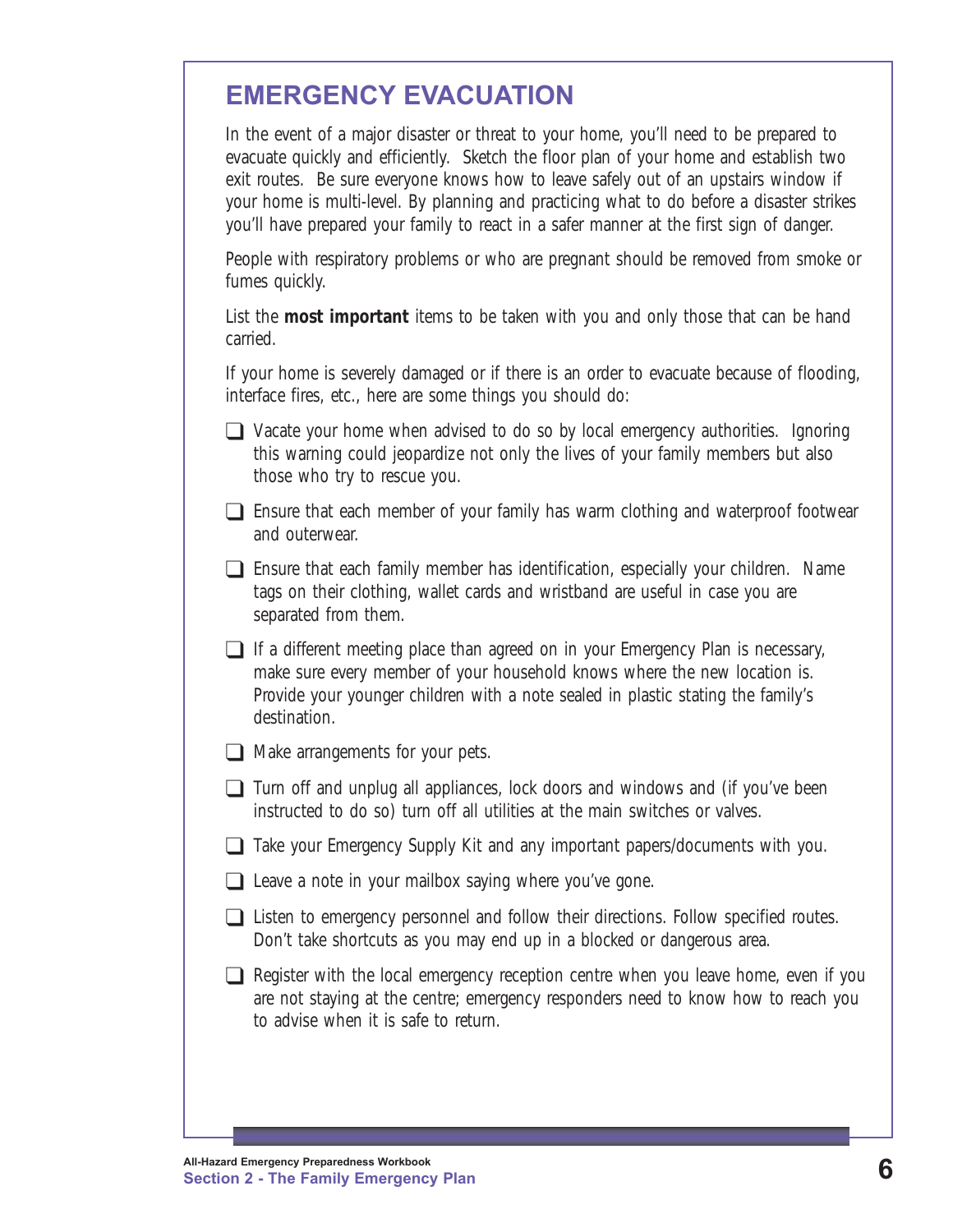## <span id="page-12-0"></span>**EVACUATION OF SENIORS and/or DISABLED**

Special consideration needs to be given to those with special needs.

Most **visually impaired** persons are familiar with the immediate area they are in. In an emergency situation, tell the person the nature of the emergency and guide them through any dangerous areas. Don't leave them alone until they are in a safe environment.

As a person with a **hearing impairment** may not have heard any emergency warnings, write out what is happening and tell them the evacuation procedure, such as: "There is a fire. Follow me to the rear door."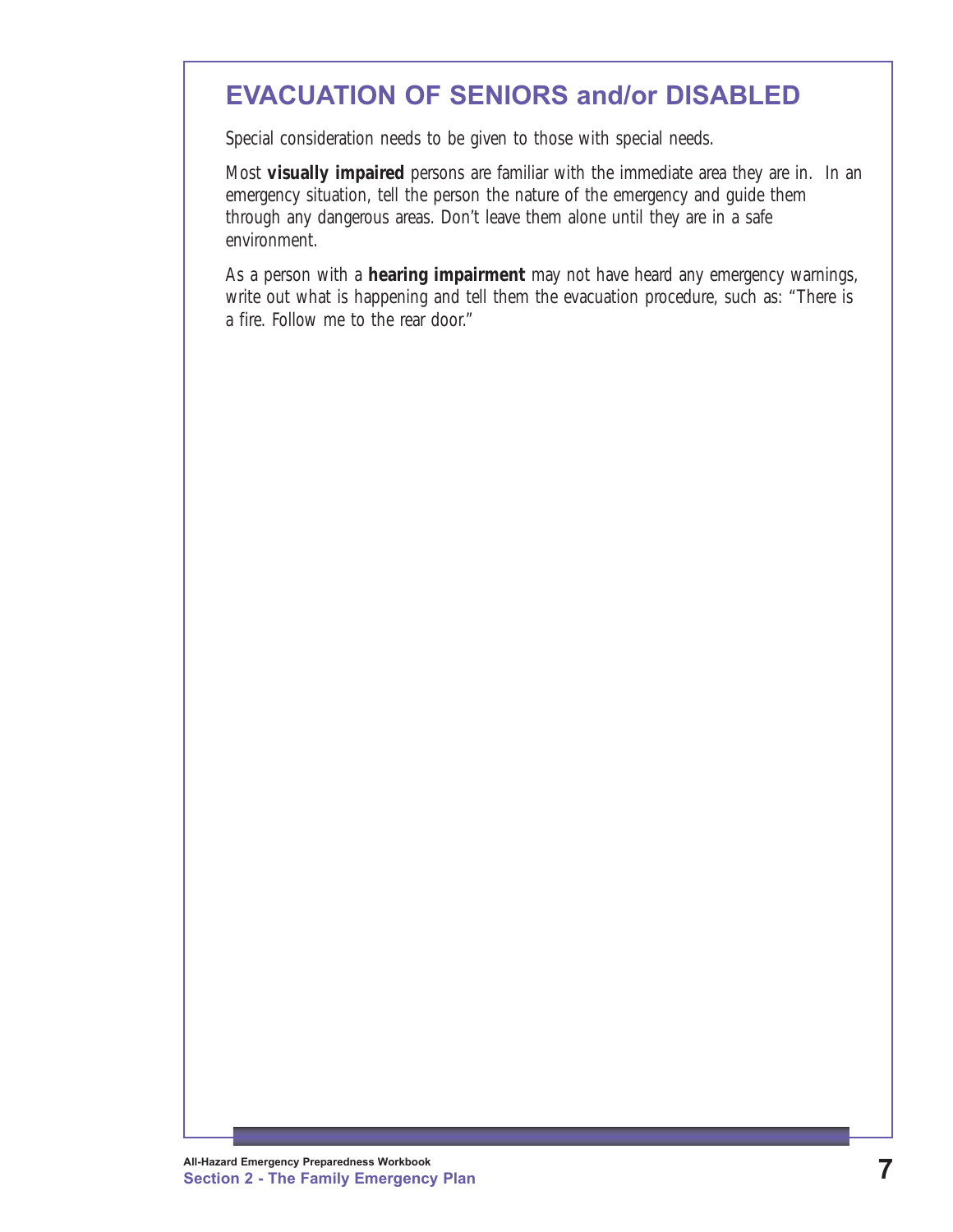<span id="page-13-0"></span>

**Emergency Preparedness Workbook**

## **Section 3 IMPORTANT FAMILY AND INDIVIDUAL INFORMATION**

When disaster strikes, you may need to access important contact numbers, health information and household documents. Keep copies in two secure locations. A safety deposit box, a fireproof safe or watertight bags in the freezer work very well. Stored items should include deeds, wills, tax records, birth certificates, health records and photographs or videotapes of valuables for documentation for insurance claims.

### **LEGAL and FINANCIAL INFORMATION**

|                  | <b>OUGHT INGHANG NAMAGEO OF AN I MINDY MUNICIPY</b> |
|------------------|-----------------------------------------------------|
| Name:            |                                                     |
| Name:            |                                                     |
|                  |                                                     |
|                  |                                                     |
|                  |                                                     |
|                  |                                                     |
|                  |                                                     |
|                  |                                                     |
|                  |                                                     |
| 2. Bank Accounts |                                                     |
|                  |                                                     |
|                  |                                                     |
|                  |                                                     |
|                  |                                                     |
|                  |                                                     |
|                  |                                                     |
|                  |                                                     |
|                  |                                                     |
|                  |                                                     |

**1. Name and Social Insurance Numbers of All Family Members**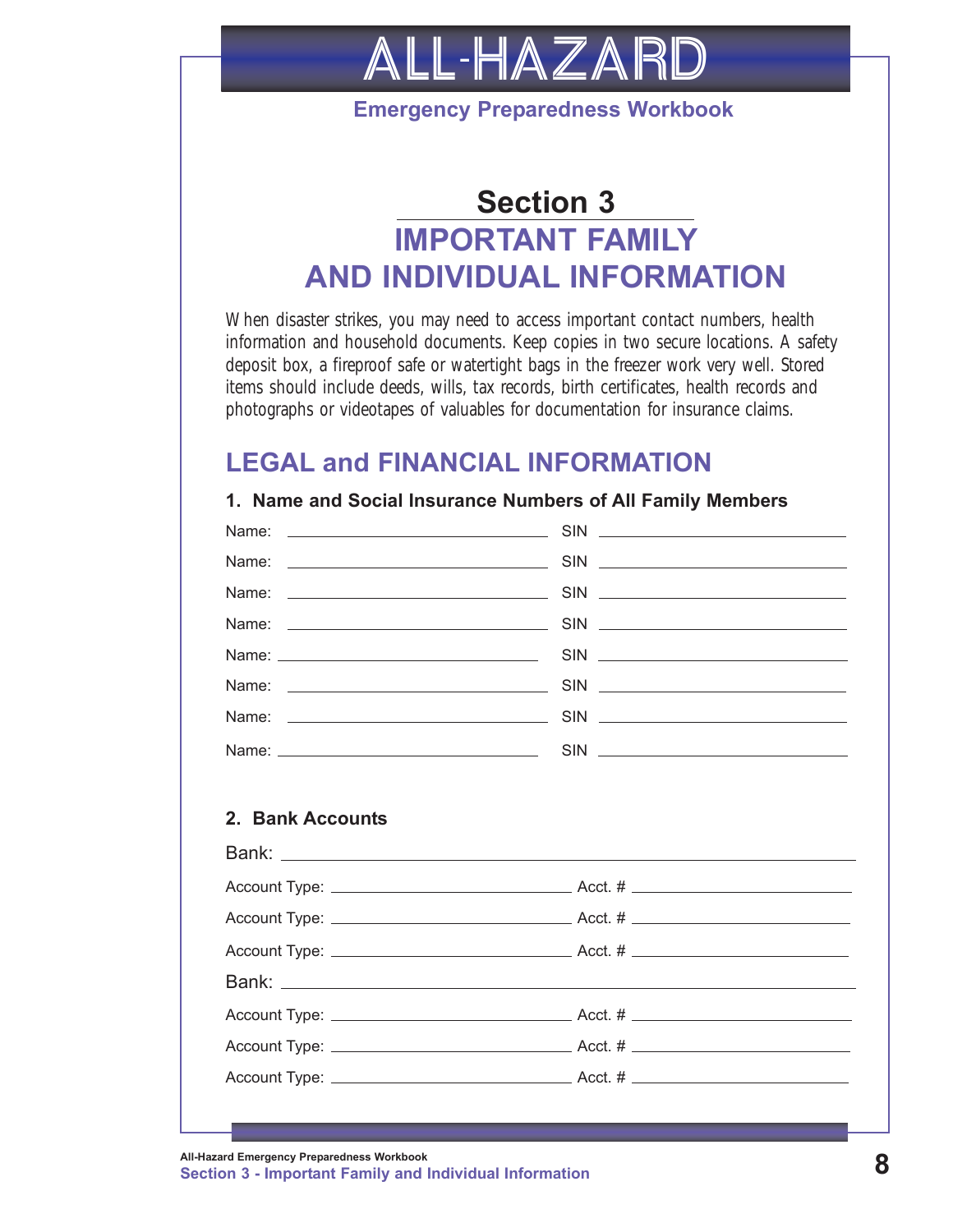| 3. Insurance Policies                                                                                                                                                                                                          |     |  |
|--------------------------------------------------------------------------------------------------------------------------------------------------------------------------------------------------------------------------------|-----|--|
|                                                                                                                                                                                                                                |     |  |
|                                                                                                                                                                                                                                |     |  |
|                                                                                                                                                                                                                                |     |  |
|                                                                                                                                                                                                                                |     |  |
| 4. Vehicle Registration Numbers                                                                                                                                                                                                |     |  |
|                                                                                                                                                                                                                                |     |  |
|                                                                                                                                                                                                                                |     |  |
|                                                                                                                                                                                                                                |     |  |
|                                                                                                                                                                                                                                |     |  |
|                                                                                                                                                                                                                                |     |  |
|                                                                                                                                                                                                                                |     |  |
|                                                                                                                                                                                                                                | ID# |  |
|                                                                                                                                                                                                                                |     |  |
| Vehicle Make: National Accounts and Accounts and Accounts and Accounts and Accounts and Accounts and Accounts and Accounts and Accounts and Accounts and Accounts and Accounts and Accounts and Accounts and Accounts and Acco |     |  |
|                                                                                                                                                                                                                                |     |  |
|                                                                                                                                                                                                                                |     |  |
|                                                                                                                                                                                                                                |     |  |
|                                                                                                                                                                                                                                |     |  |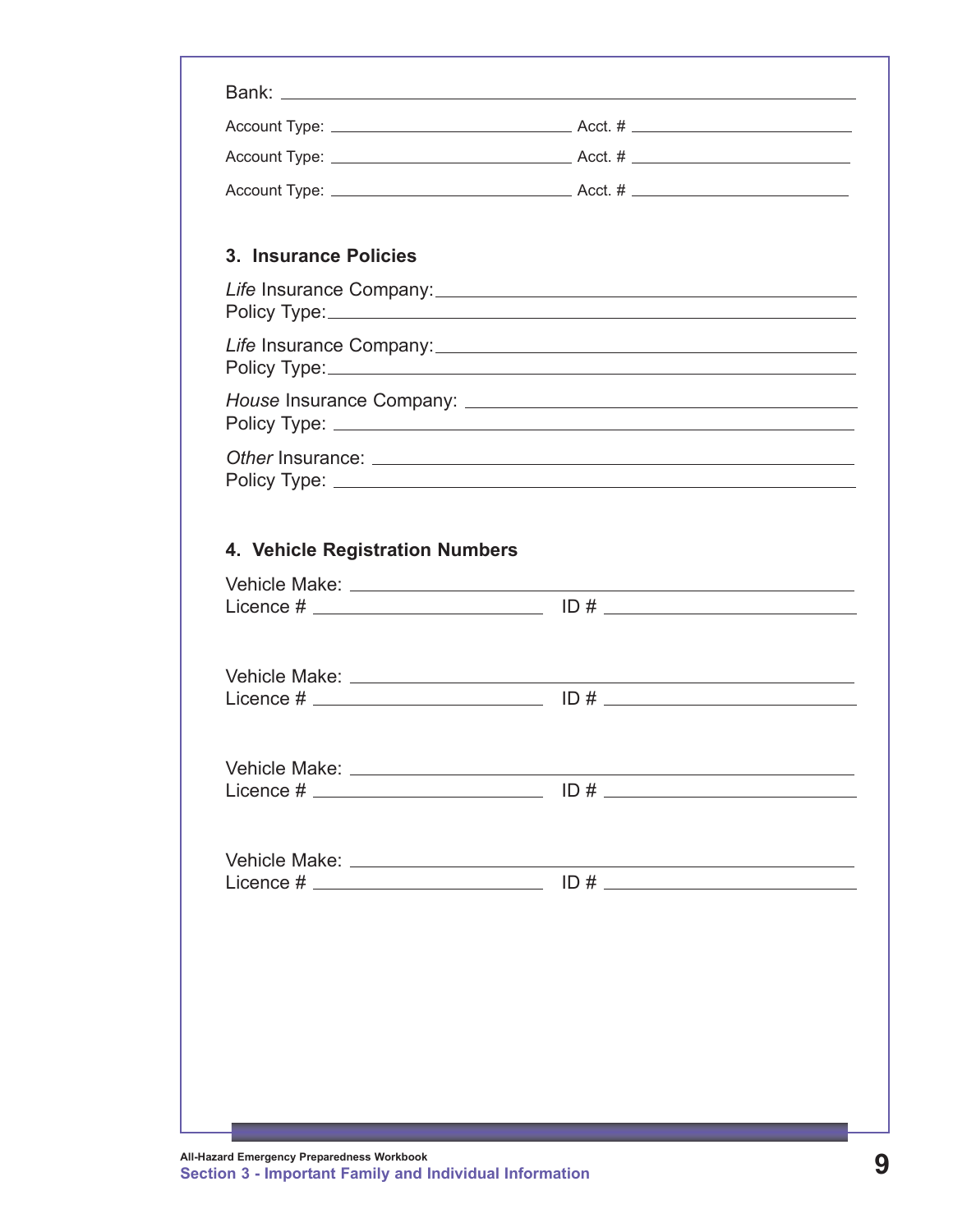### <span id="page-15-0"></span>**EMERGENCY SUPPLY KIT INFORMATION**

#### **1. Names of Household Members (including boarders)**

| 2. Employment Information                                                                                                                                                                                                            |                                                                                                                                                                                                                                                                                                               |
|--------------------------------------------------------------------------------------------------------------------------------------------------------------------------------------------------------------------------------------|---------------------------------------------------------------------------------------------------------------------------------------------------------------------------------------------------------------------------------------------------------------------------------------------------------------|
|                                                                                                                                                                                                                                      |                                                                                                                                                                                                                                                                                                               |
|                                                                                                                                                                                                                                      |                                                                                                                                                                                                                                                                                                               |
|                                                                                                                                                                                                                                      |                                                                                                                                                                                                                                                                                                               |
| 3. School Information                                                                                                                                                                                                                |                                                                                                                                                                                                                                                                                                               |
| Child's Name: <u>with the contract of the contract of the contract of the contract of the contract of the contract of the contract of the contract of the contract of the contract of the contract of the contract of the contra</u> | School Policy is to $\Box$ Hold $\Box$ Release child in an emergency.                                                                                                                                                                                                                                         |
| School Name:                                                                                                                                                                                                                         | Child's Name: <u>with the contract of the contract of the contract of the contract of the contract of the contract of the contract of the contract of the contract of the contract of the contract of the contract of the contra</u><br>School Policy is to $\Box$ Hold $\Box$ Release child in an emergency. |
| School Policy is to $\Box$ Hold $\Box$ Release child in an emergency.                                                                                                                                                                |                                                                                                                                                                                                                                                                                                               |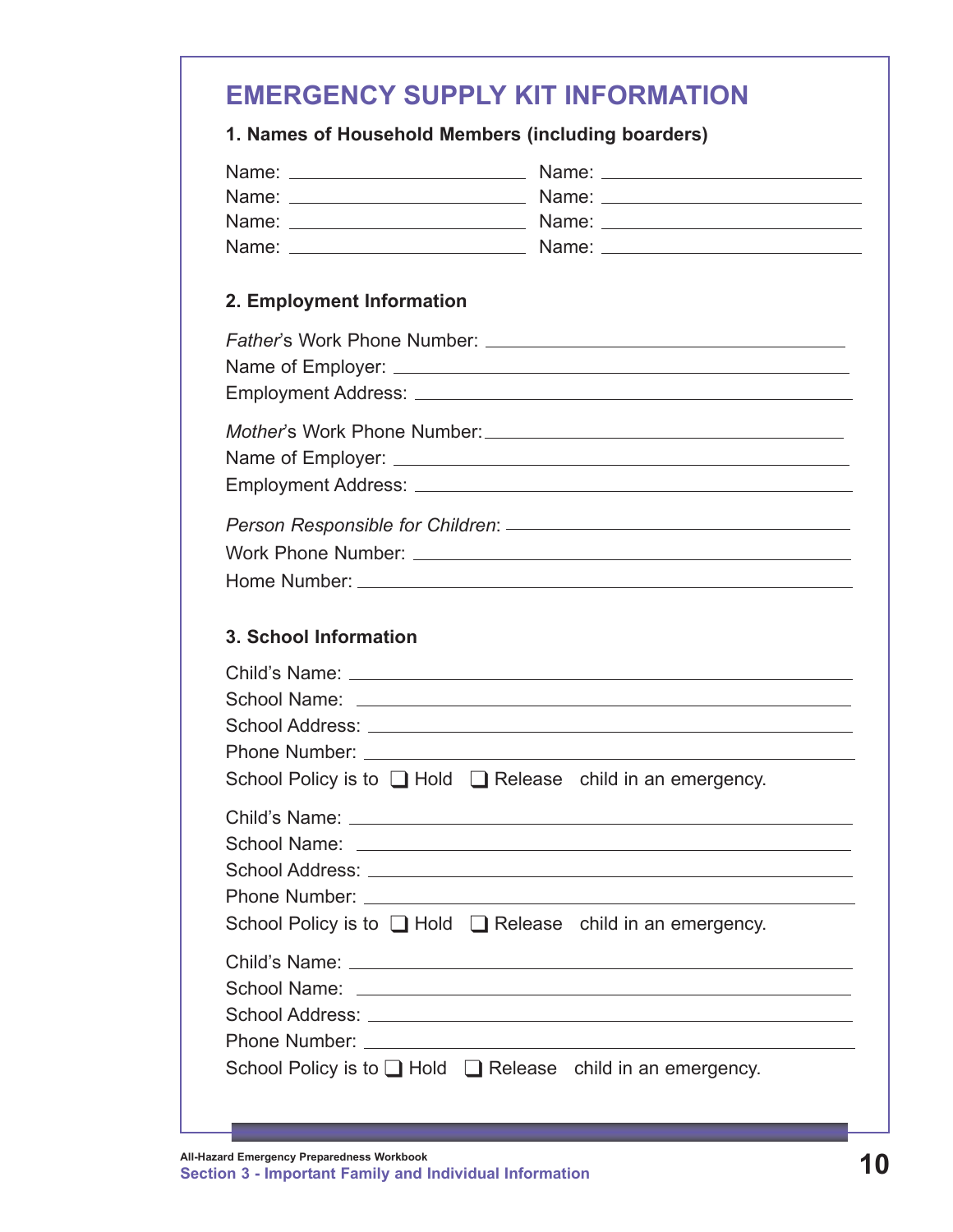| <b>4. Medical Contacts</b>                                                                                                                                                                                                                                                                                                                            |
|-------------------------------------------------------------------------------------------------------------------------------------------------------------------------------------------------------------------------------------------------------------------------------------------------------------------------------------------------------|
|                                                                                                                                                                                                                                                                                                                                                       |
|                                                                                                                                                                                                                                                                                                                                                       |
| Dentist's Name: <u>Communication</u> Control of the Control of the Control of the Control of the Control of the Control of the Control of the Control of the Control of the Control of the Control of the Control of the Control of<br>Clinic Address: No. 1996. Clinic Address: No. 1997. Clinic Address: No. 1997. 2008. 2009. 2009. 2009. 2009. 20 |
|                                                                                                                                                                                                                                                                                                                                                       |
| 5. Personal Medical Information (include prescriptions for drugs & glasses)                                                                                                                                                                                                                                                                           |
|                                                                                                                                                                                                                                                                                                                                                       |
|                                                                                                                                                                                                                                                                                                                                                       |
| Eye glass prescription: ___________                                                                                                                                                                                                                                                                                                                   |
|                                                                                                                                                                                                                                                                                                                                                       |

Medications:

Eye glass prescription: Special Needs or Limitations: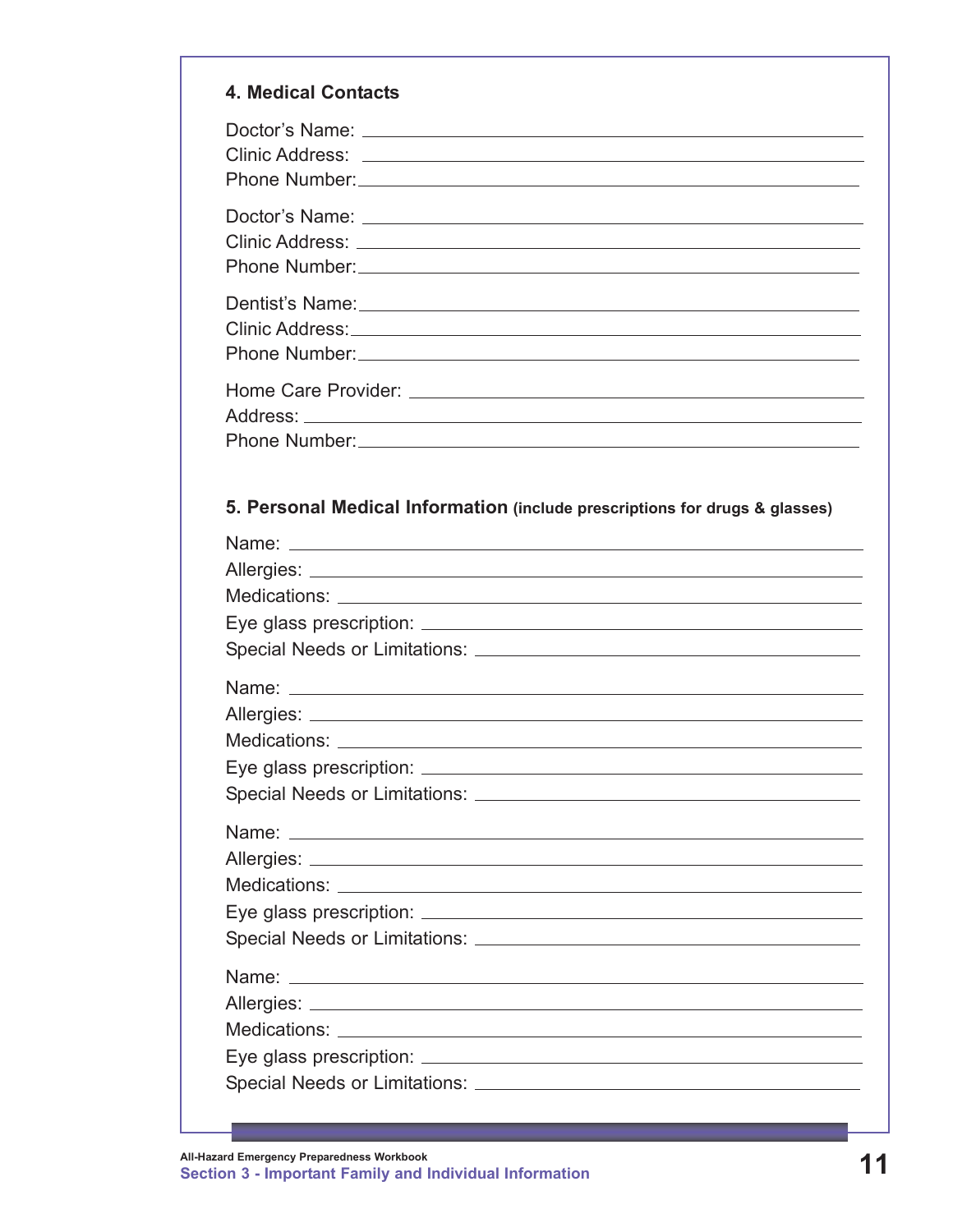| <b>6. Other Important Numbers</b> |                                                |
|-----------------------------------|------------------------------------------------|
|                                   |                                                |
|                                   |                                                |
|                                   | Provincial - 1-800-663-3456                    |
|                                   |                                                |
|                                   | Police Department: ________________________    |
|                                   | Poison Control: <u>_______________________</u> |
|                                   |                                                |

| Gas Company:          |  |
|-----------------------|--|
| Hydro Repairs:        |  |
| Landlord:             |  |
| Lawyer:               |  |
| <b>Phone Service:</b> |  |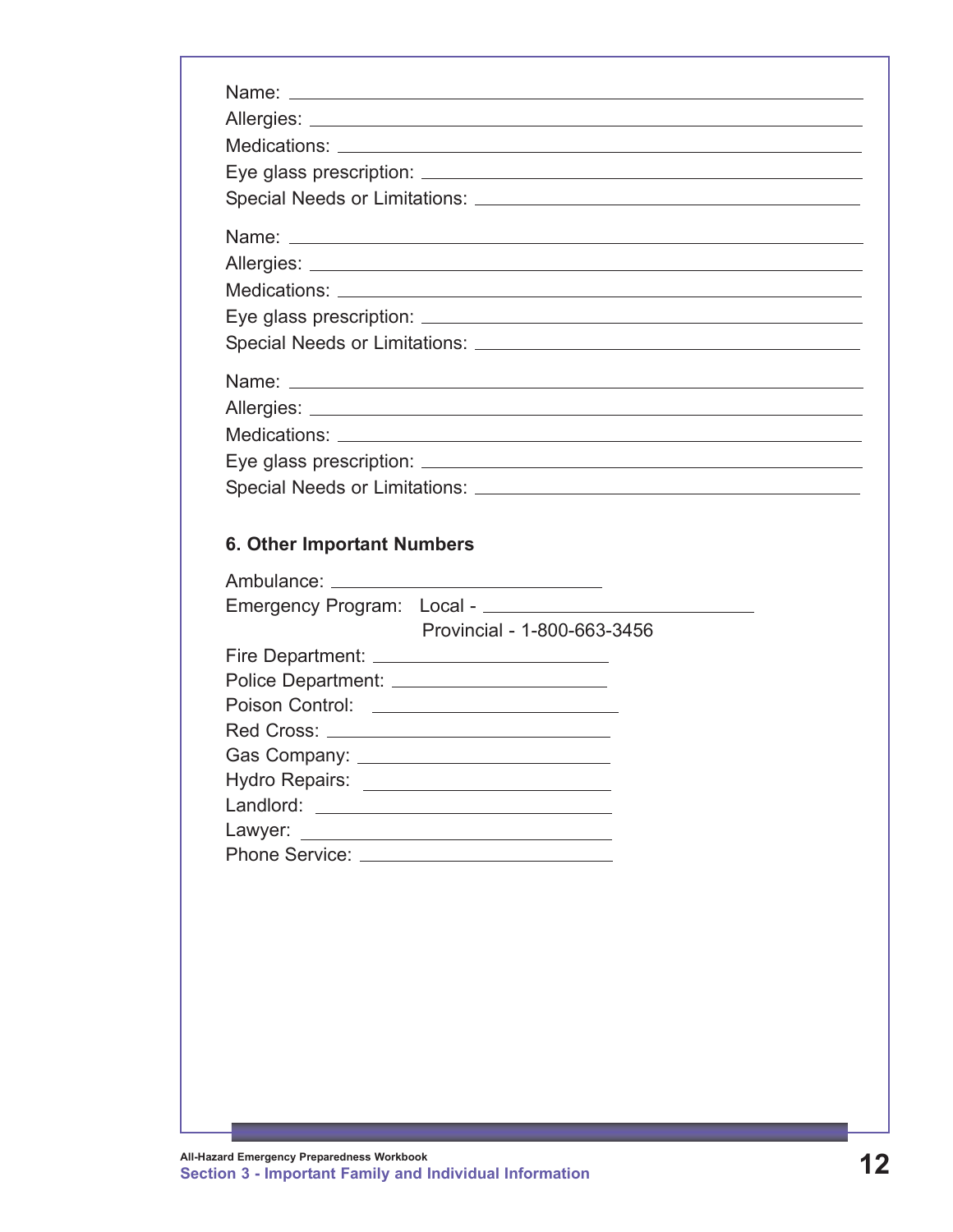<span id="page-18-0"></span>

#### **Emergency Preparedness Workbook**

## **Section 4 EMERGENCY SUPPLY KITS**

A properly prepared and maintained Emergency Supply Kit can be the key to bringing you and your family through a major disaster. The **kit should contain everything your family may need to be self sufficient for at least 72 hours**. Plan your kit carefully; every family is unique and has personal preferences, allergies and needs to recognize.

Emergency supplies can be acquired as ready-made kits or assembled item by item, as they are listed in this workbook. You can lessen the initial cost by purchasing any missing supplies over several paydays.

Store your Emergency Supply Kit in a cool shaded place away from chemicals and not directly on a concrete floor. A plastic or metal container with a tight fitting lid will protect contents from odours, moisture damage and rodents. If you choose to use a duffel bag or backpack, wrap a large garbage bag around it for extra protection.

Keep your kit accessible. Possible locations are a closet near an exit or in your camper or an outside shed.

You may want to consider storing supplies in individual packs within your big container so kit supplies are easier to move when evacuating.

**Go through your kit every six months**. Spring and fall are a good choice as you can rotate your seasonal supplies to suit the oncoming weather conditions. Ensure all batteries are working and replace water supplies and any items with a shelf life. When the update is complete, mark the next date on a prominently placed calendar.

## **HOME EMERGENCY KIT**

#### FOOD SUPPLIES

When assembling your emergency food supplies, choose foods that:

- don't require refrigeration will not increase thirst
	-
- need little or no preparation require little or no water
	-
- are familiar to your family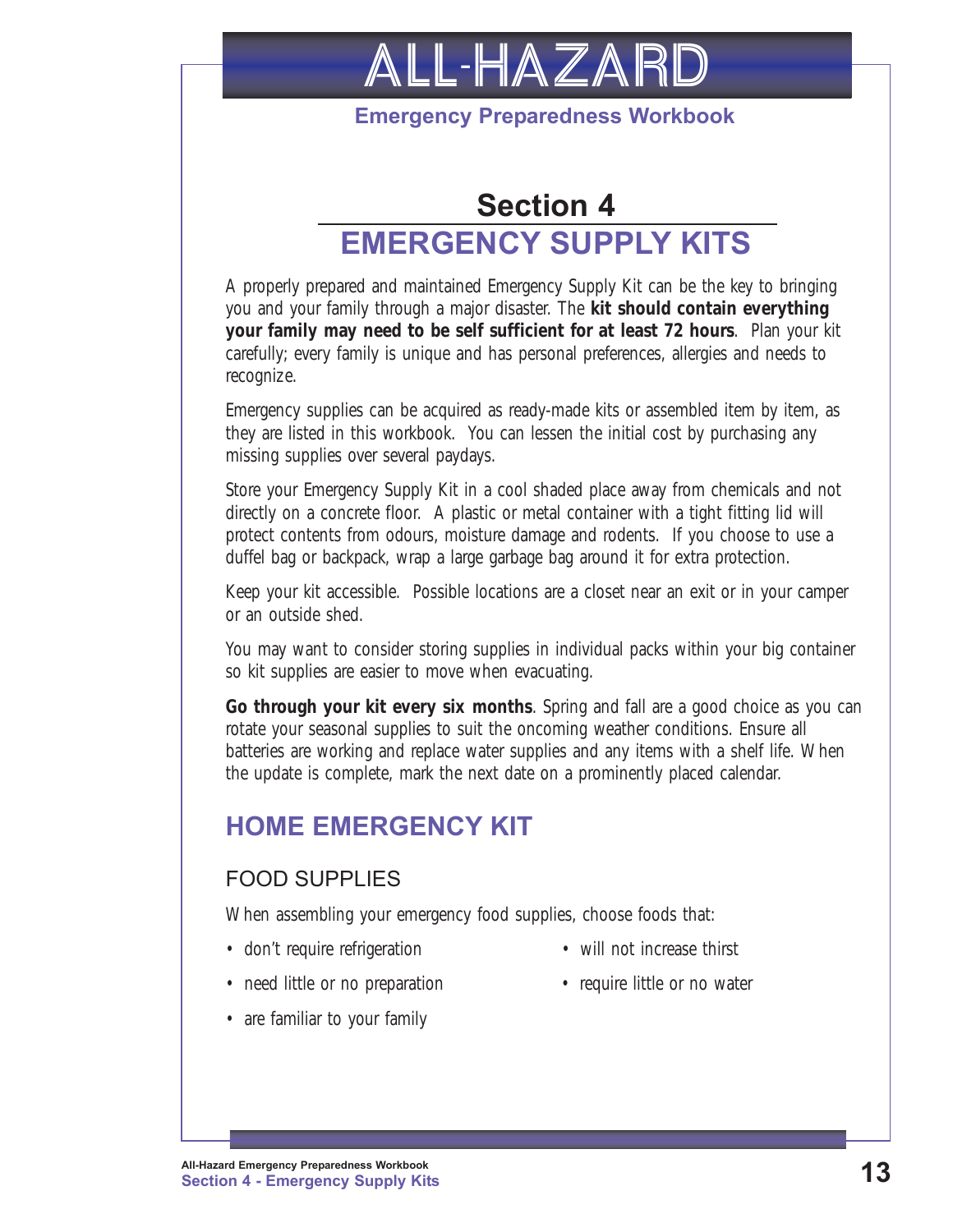Don't forget to include any special dietary needs and a few treats, such as your family's favourite cookies or chocolate bars.

Check your local sporting goods and army surplus stores for pre-packaged kits. Keep the volume small and light and easy to carry in case an evacuation is necessary. Choose items such as: peanut butter, canned fruits, vegetables and stews, canned fish and meat, pasta, beans and beef jerky. High nutrient food bars, nutritional drinks and dried nuts and fruit are also good. Seal all foods to prevent contamination by rodents, insects, humidity, ground water and drastic variations in temperature.

A three-day supply is the minimum amount of food for your Emergency Supply Kit but, as a major disaster can disrupt your ability to purchase food, it is wise to **maintain a two-week supply** in your everyday household provisions.



Camp stoves, sterno stoves, barbecues and hibachis can be used as alternate cooking sources but **do not use these inside your home!** This could cause carbon monoxide poisoning or a fire if there is an undetected gas leak. A fondue pot or fireplace are other possibilities. If using the fireplace, be sure to inspect the chimney, mortar and flue for cracks before use.

#### **Infant Needs**

Based on your infant's special diet and requirements, you should be prepared for a survival period of three to five days. Check with a pediatrician or family doctor to be certain your pack contains the proper supply of nourishment.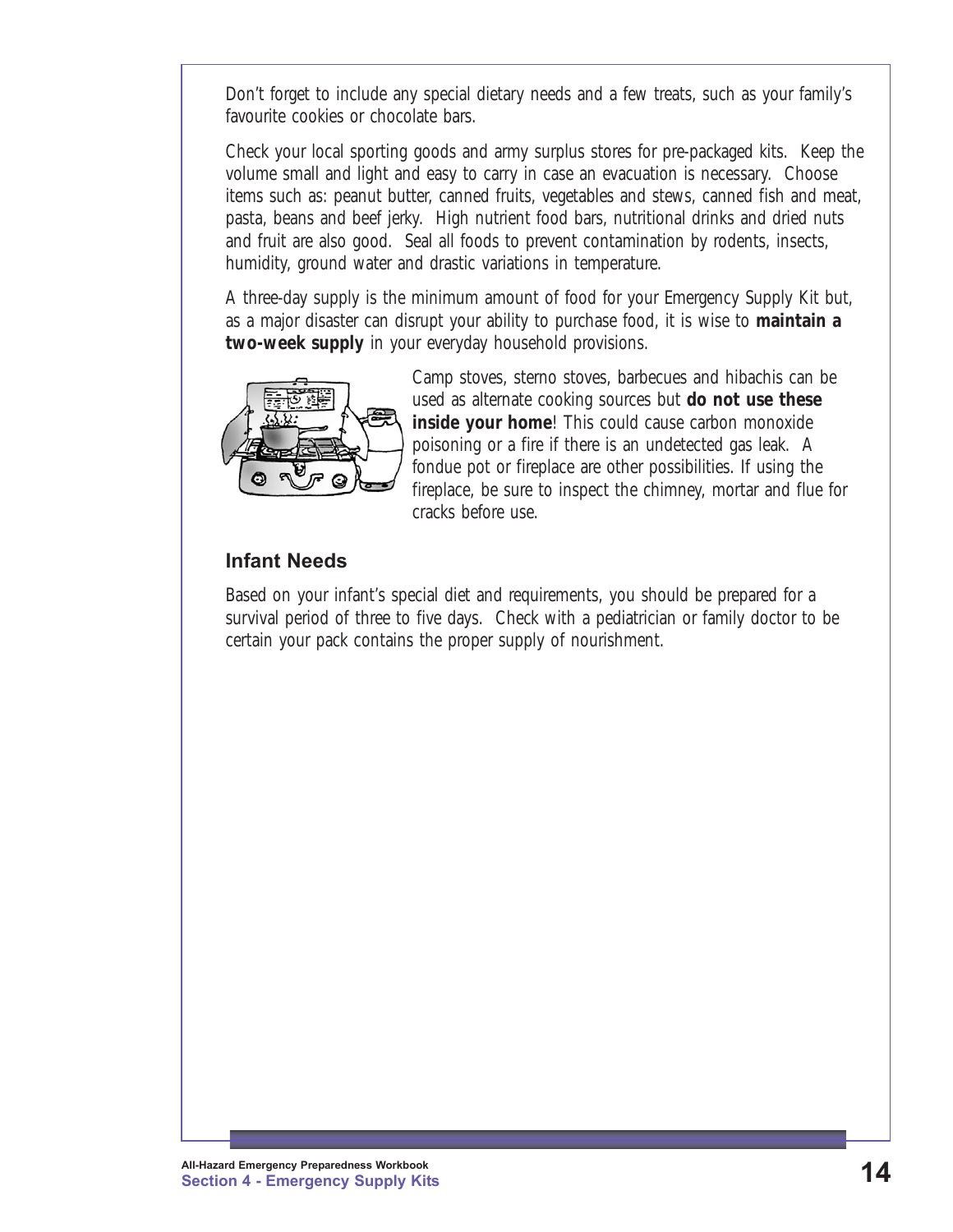#### **Food Related Supplies**

- $\Box$  salt (in sealed container)  $\Box$  bottle opener
- 
- 
- $\Box$  small container of dish soap  $\Box$  washing pan
- $\Box$  sealed containers for storage  $\Box$  alternate cooking source
- 
- $\Box$  heavy duty aluminum foil  $\Box$  good quality manual can opener
- $\Box$  plastic wrap  $\Box$  cooking utensils
	-
- 

- $\Box$  plastic bags (assorted sizes) with twist ties  $\Box$  cooking pot, paper plates, cups & utensils
- $\Box$  large garbage bags (a bright colour can also be used as a signal flag)
- $\Box$  cooking fuel (propane, charcoal, sterno, etc.)

If using china or plastic dishes, limit dishwashing by lining dinnerware with plastic food wrap to throw away after each use. You can also label separate drinking cups for each family member to use throughout the day.

#### WATER PROVISIONS

Water is the most important item to store. You will need at least four litres (1 gal.) of water per person per day (approximately two for drinking, two for food preparation and hygiene). Reduced intake of water can adversely affect your health and ability to survive. A family of four will need 48 litres of water to have a three-day supply on hand.

- Purchase bottled water if possible.
- If creating your own water supply, store water in sturdy, opaque plastic jugs. Avoid using plastic milk containers as the material becomes brittle over time and may crack.
- Clean the inside of the jugs thoroughly. Fill half the jug with water and add chlorine bleach in the amount listed below for purifying water. Finish filling the container to its top with water. Spread melted candle wax around the top of the rim and screw the lid on tightly to create an air tight seal. Date the bottle and label it "purified drinking water."

Store these containers in cool, dark locations. Avoid storing water in areas where toxins (such as gasoline and pesticides) are present as the vapours will penetrate the plastic over time. Do not store any plastic water container directly on con-crete. The concrete will leach chemicals into the water causing contamination and it will also degrade the container itself.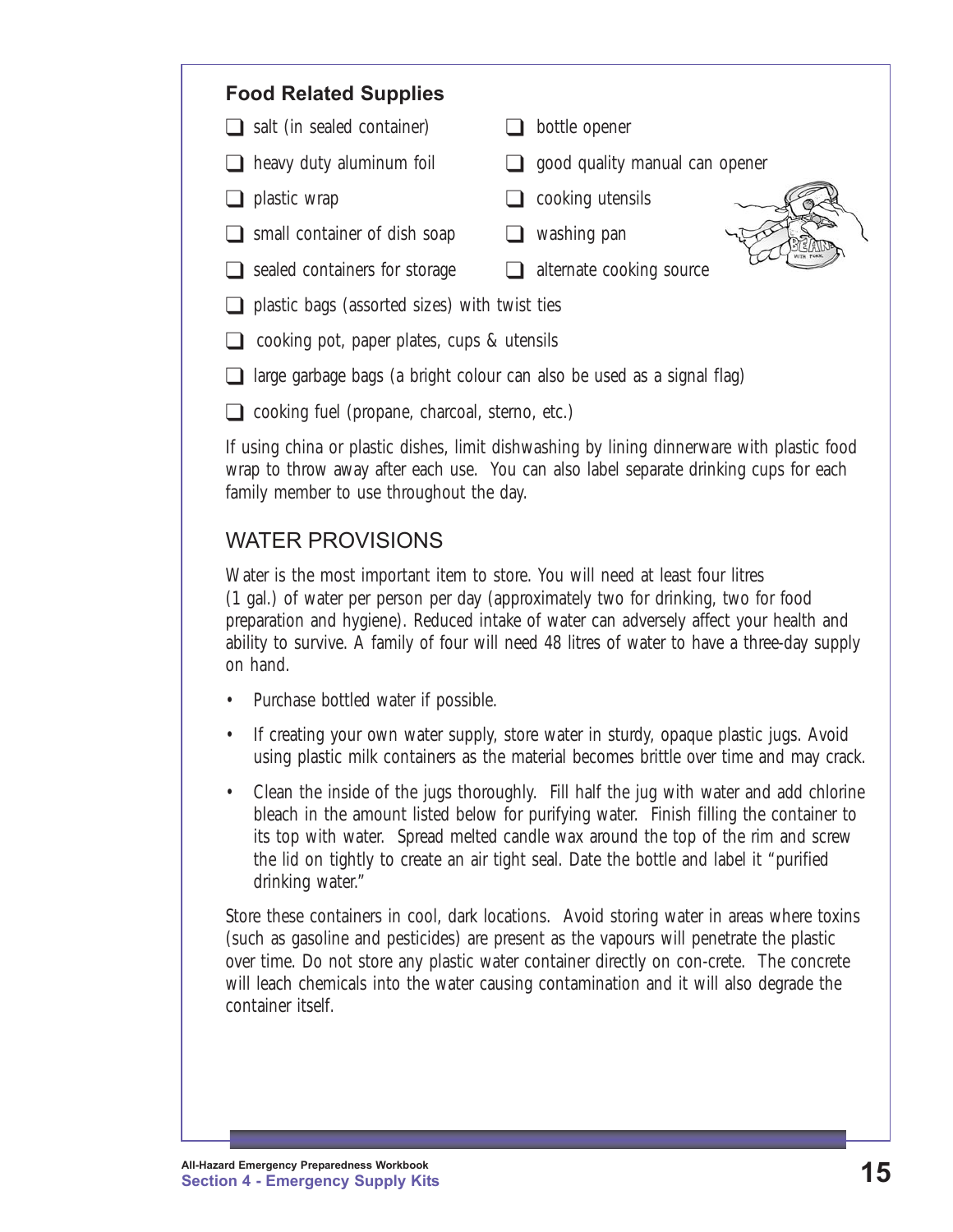#### **Additional Sources of Water**

**Hot water heater:** It is easier to drain water from the heater if a hot water faucet is turned on somewhere in the house. You must shut off the gas or electricity before emptying the heater and turn it on only after the water heater has been totally refilled.

**Flush tank of the toilet:** Purify this water before using it. However, if you use any commercial cleaning treatments in your tank, do not use this water for drinking.

**Existing water in the plumbing:** After shutting off the main water valve, open a faucet on the top floor and catch the water as it drains from an open faucet on the lowest level.

**Do not** use water from your jacuzzi, swimming pool or waterbed except for hygienic purposes. Chemicals in the water make it unsafe to drink.

Pipes that bring water into your home can be easily broken or cracked which might allow the water to become polluted. It is better to use your alternate water supply or to use the following purifying instructions:

#### **Purification Techniques**

Wash containers with soapy water then fill with a 10 per cent bleach solution. After five minutes, empty the container and let air dry. (The same bleach solution can be used to sterilize all the containers you are using.) Strain any sediment or particles from the water you are purifying by pouring it through several layers of paper towels, cheesecloth or coffee filters, then use one of the following purification methods:

- Boil the water for seven to 10 minutes.
- Add liquid household bleach\* as follows:

| Water               | If Water is Clear               | If Water is Cloudy       |
|---------------------|---------------------------------|--------------------------|
| 1 litre $(1$ gt.)   | 2 drops bleach                  | 4 drops bleach           |
| 4 litres $(1 gal.)$ | 8 drops bleach                  | 16 drops bleach          |
| 20 litres (21 gt.)  | 2.5 ml $(1/2)$ teaspoon) bleach | 5 ml (1 teaspoon) bleach |

*Directions:* Shake the container of bleach and water to mix thoroughly then let water mixture stand for 30 minutes before using. There should be a faint chlorine scent after treating. If there isn't, add the same amount of bleach again and let it stand for another 15 minutes.

\**Note: Use only household liquid bleach that contains 5.25 per cent sodium hypochlorite. Do not use scented bleaches, coloursafe bleaches or bleaches with added cleaners. Do not use granular forms of bleach; they are poisonous.* 

Water purification tablets (available at drug stores) can also be used. Follow all package instructions carefully. If no drinking water is available, liquids may be obtained from canned fruits, vegetables and soft drinks.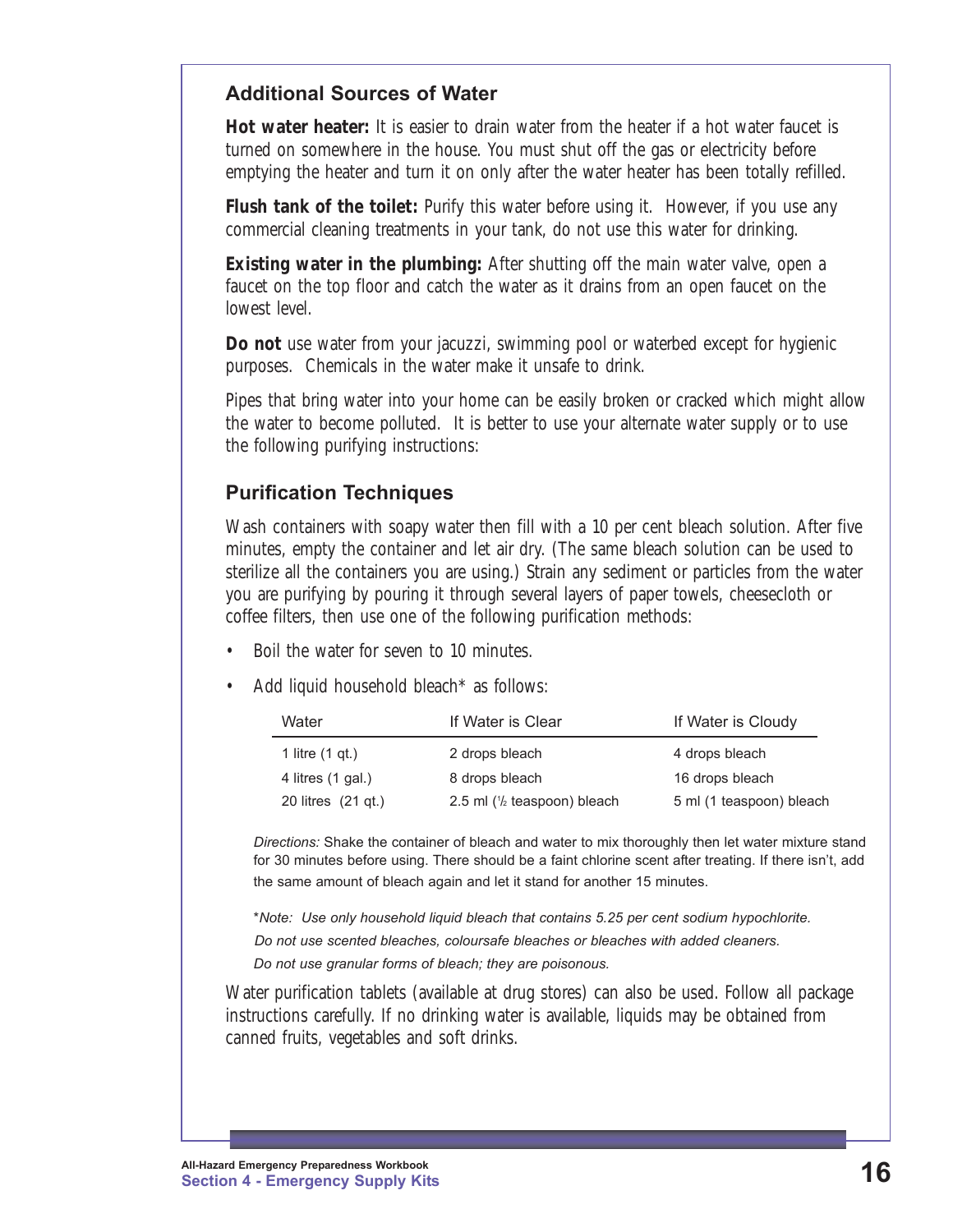#### FIRST AID SUPPLIES

First aid supplies can be purchased in ready-made units or you can assemble one yourself with fresh supplies. Store supplies in a small container with a handle, such as a cosmetic case or tackle box; this makes them easier to carry. Tape a list of contents inside the lid. Don't forget to check the expiration dates.

When purchasing prescription medications, ask your pharmacist about the storage requirements and the length of time that your meds can safely be stored. If possible, purchase an extra amount (two-week supply) for your First Aid Kit and rotate the supply whenever you refill the prescription.

#### **Medicine**

| $\Box$ Hydrogen peroxide to wash<br>and disinfect wounds | $\Box$ Prescription medications taken on a<br>regular basis |
|----------------------------------------------------------|-------------------------------------------------------------|
| $\Box$ Cough mixture or lozenges                         | Anti-diarrhea medicine                                      |
| $\Box$ Antibiotic ointment for dressings                 | $\Box$ Vitamin supplements                                  |
| $\Box$ Laxatives                                         | Anti-nausea tablets                                         |
| $\Box$ Individually wrapped alcohol swabs                | $\Box$ Smelling salts                                       |
| $\Box$ Anti-inflammatory pills (e.g. Aspirin)            | $\Box$ Pain killers (e.g. Acetaminophen)                    |
| $\Box$ Antacids                                          | $\Box$ Syrup ipecac (to induce vomiting)                    |
| <b>Medical Equipment</b>                                 |                                                             |
| $\Box$ Non-breakable thermometer                         | <b>Tweezers</b>                                             |
| $\Box$ Eye wash cup and sterile water                    | $\Box$ Safety razor blade                                   |
| $\Box$ Pocket knife (Swiss army style)                   | $\Box$ Scissors (bandage & heavy duty)                      |
| Needle and thread                                        | $\Box$ Safety pins (assorted sizes)                         |
| $\Box$ Pack of disposable latex gloves                   | Surgical masks                                              |

 $\Box$  Splint material

#### **Bandages**

Ask at your supply store for the correct amounts appropriate to the size of your family.

Note: *If necessary, bandages can also be made from clean rags and sheets, disposable diapers and sanitary napkins. Dressings can be held in place by neckties, cloth belts, nylon stockings and plastic bags.*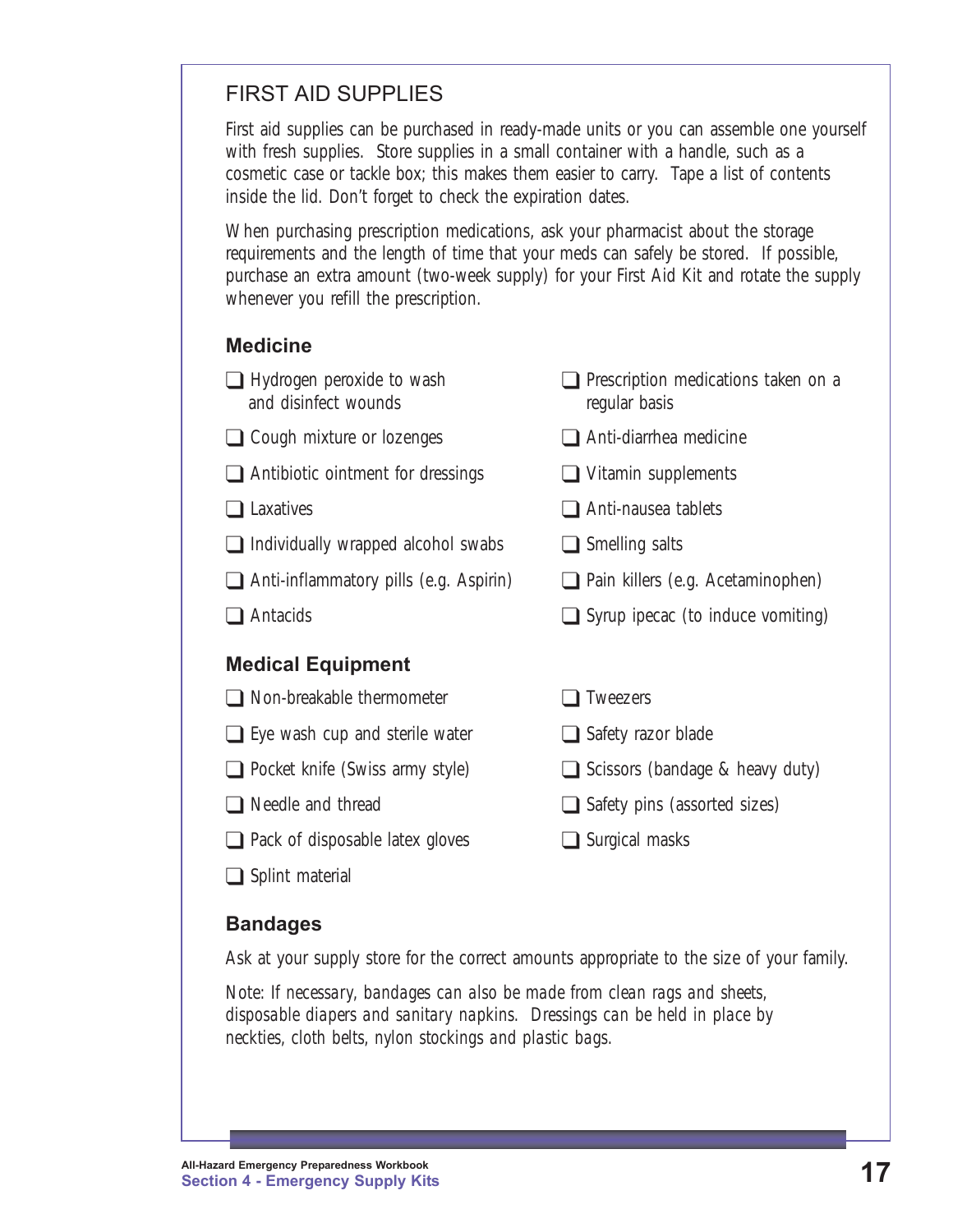| Following is a list of the various types of bandages to include in your kit: |                                      |  |
|------------------------------------------------------------------------------|--------------------------------------|--|
| $\Box$ Adhesive bandages (assorted sizes)                                    | $\Box$ Adhesive dressings            |  |
| $\Box$ Elastic bandage (several widths)                                      | $\Box$ Large triangular bandages     |  |
| $\Box$ Sterile gauze pads                                                    | $\Box$ Sterile dressings             |  |
| $\Box$ Abdominal pads                                                        | $\Box$ Rolled gauze (several widths) |  |
| $\Box$ Butterfly bandages                                                    | Adhesive tape (several widths)       |  |
| <b>ADDITIONAL SUPPLIES</b>                                                   |                                      |  |
| $\Box$ First aid book                                                        | <b>■</b> Writing materials and paper |  |
| <b>■</b> Cotton balls or swabs                                               | <b>Pre-moistened towelettes</b>      |  |
| $\Box$ Bar of soap                                                           | <b>Tissues</b>                       |  |
| $\Box$ Petroleum jelly                                                       | $\Box$ Skin lotions                  |  |
| □ Calamine and sunscreen lotion                                              | $\Box$ Insect repellent              |  |
| $\Box$ Instant cold and heat packs                                           | Hot water bottle                     |  |
| $\Box$ Waterproof matches                                                    | Contact lenses and supplies          |  |
| $\Box$ Extra eyeglasses                                                      | $\Box$ Paper cups                    |  |
| Plastic bags                                                                 | Plastic spoons                       |  |
|                                                                              |                                      |  |

 $\Box$  Small spray bottle for 10% bleach solution for disinfecting

#### **Clothing**

Plan your clothing to suit all the seasonal weather conditions that occur in your area. In extremely cold conditions, warmth is found in wearing multiple layers of clothing to reduce or restrict body heat loss. For summer, you'll need protection against the sun.

Your body's greatest heat loss occurs around your head and neck; include hats and scarves for winter as well as sun hats and glasses for summer. Shoes and boots should be warm, strong and waterproof. Include heavy wool socks, good quality rain gear and heavy work gloves or mitts with liners. Coats and jackets should also match the weather conditions.

### **Lighting**

Store two or three alternate sources of lights. **Caution:** make sure there are no gas leaks before using any open flame, including matches, candles and lanterns. Remember that in an earthquake situation, aftershocks may cause these to topple, which could start a fire, so locate them with care.

 $\Box$  Flashlights, extra batteries and spare bulbs – batteries stored in the refrigerator last longer. Keep a small flashlight in your car, purse and briefcase. No matter where you live, you will have a source of light.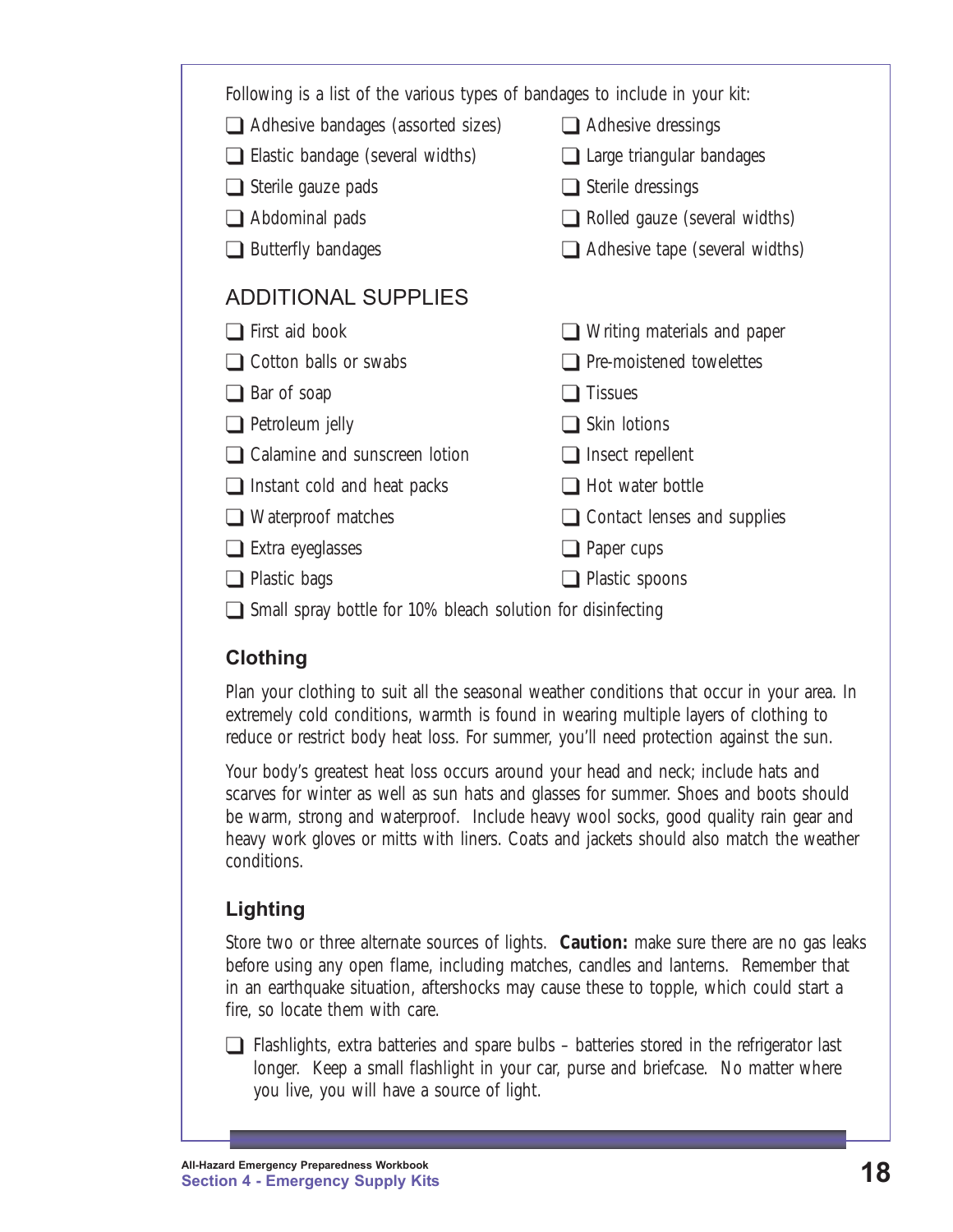<span id="page-24-0"></span>

|                                                                                                                                                                                                                   | Camping lanterns – include extra fuel, wicks, mantles and waterproof matches.                                           |  |  |
|-------------------------------------------------------------------------------------------------------------------------------------------------------------------------------------------------------------------|-------------------------------------------------------------------------------------------------------------------------|--|--|
| $\Box$ Lightsticks – these can provide light for one to 12 hours and can be purchased at<br>camping supply stores.                                                                                                |                                                                                                                         |  |  |
| $\Box$ Candles – placing these in glass jars taller than the candle<br>provides extra protection if the candle is knocked over.<br>Remember that the glass can become very hot.                                   |                                                                                                                         |  |  |
| <b>Other Necessary Items</b>                                                                                                                                                                                      |                                                                                                                         |  |  |
| Infant supplies (diapers, bottles,<br>formula, etc.)                                                                                                                                                              | Hard hats and eye protectors                                                                                            |  |  |
| Mylar blankets (also known as<br>rescue, space or foil blankets)                                                                                                                                                  | Money (including coins)<br>Signal flares and flag                                                                       |  |  |
| Sleeping bags and pillows                                                                                                                                                                                         | Personal address book                                                                                                   |  |  |
| Hand towels and wash cloths                                                                                                                                                                                       | Reading materials and games                                                                                             |  |  |
| Paper towels                                                                                                                                                                                                      | Safety rope and shovel                                                                                                  |  |  |
| Tooth brush and tooth paste                                                                                                                                                                                       | Nails, hammer, axe                                                                                                      |  |  |
| Hand soap and sterile towelettes                                                                                                                                                                                  | Pliers, screwdriver                                                                                                     |  |  |
| Feminine hygiene supplies                                                                                                                                                                                         | Whistle                                                                                                                 |  |  |
| Waterproof, intrinsically-safe<br>(sparkless) flashlight and spare bulb                                                                                                                                           | Emergency survival book<br>OK/HELP sign (contact your local                                                             |  |  |
| AM/FM portable radio (wind-up or<br>battery operated                                                                                                                                                              | emergency coordinator or the Provincial<br>Emergency Program for a sign, or visit<br>PEP's Web site to download a copy: |  |  |
| Good quality spare batteries                                                                                                                                                                                      | www.pep.bc.ca/hazard_preparedness/HELP-OK_sign.pdf                                                                      |  |  |
| Disposable dust masks                                                                                                                                                                                             | Tent and related supplies or a<br>waterproof tarp                                                                       |  |  |
|                                                                                                                                                                                                                   |                                                                                                                         |  |  |
| <b>PET EMERGENCY KIT</b>                                                                                                                                                                                          |                                                                                                                         |  |  |
| Portable kennel or cage (which can be used to store all pet supplies)<br>Food (two week supply – if canned, include a manual can opener)<br>Water (two week supply of water – 30 ml per kg of pet weight per day) |                                                                                                                         |  |  |
| Food and water dishes                                                                                                                                                                                             | Collar, chain, leash or harness                                                                                         |  |  |
| Pet toys and treats                                                                                                                                                                                               | Extra identification tags                                                                                               |  |  |
| Pet health and vaccination records                                                                                                                                                                                | <b>Blanket</b>                                                                                                          |  |  |
| Plastic bags to collect and dispose of wastes                                                                                                                                                                     |                                                                                                                         |  |  |
|                                                                                                                                                                                                                   |                                                                                                                         |  |  |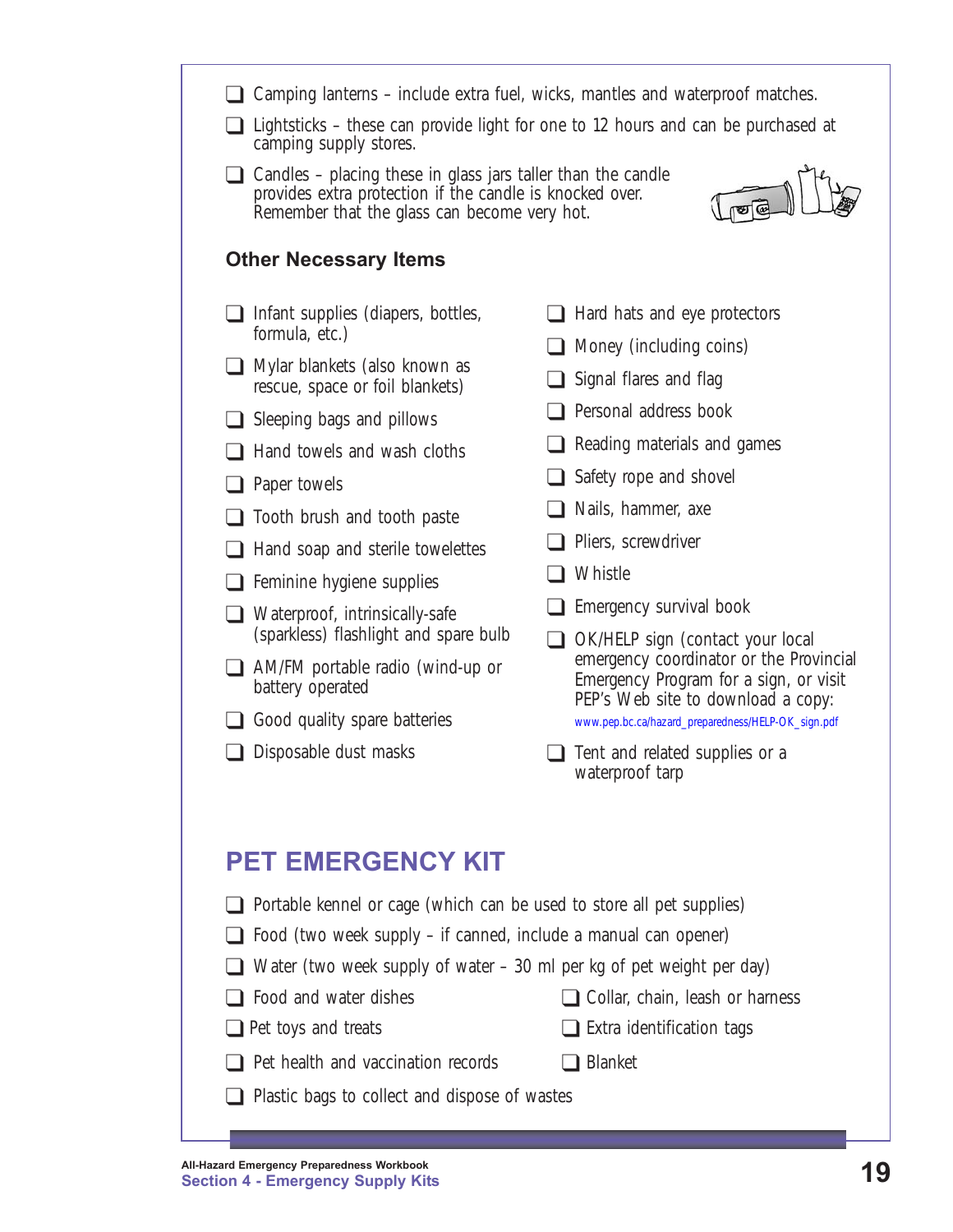## <span id="page-25-0"></span>**VEHICLE EMERGENCY KIT**

Because disasters can happen at any time and anywhere, you may not be able to return home immediately so it is important to be prepared and to make your car as comfortable as possible. Include enough supplies to sustain you for at least 72 hours in case the roads are severely blocked or bridges are destroyed. Keep your gas tank at least half full at all times, especially in winter.

The following list can be assembled or purchased as a comfort kit for your car. Plan to rotate your food and water in the spring and fall: during the winter you would use foodstuffs that are not damaged by freezing and in the summer, foods that wouldn't be damaged by heat.

#### PERSONAL SUPPLIES

- $\Box$  Sturdy backpack (for storing supplies)
- $\Box$  Essential personal medication
- $\Box$  Coins and phone credit cards
- $\Box$  Out-of-area contact card
- $\Box$  Personal address book
- $\Box$  Bottled water (3-day supply)
- $\Box$  Non-perishable food (granola, beef jerky, nuts, dried fruit)
- $\Box$  Large ziplock bags
- $\Box$  Toilet tissue and newspaper
- $\Box$  Tooth brush and paste
- $\Box$  Feminine hygiene supplies
- $\Box$  Thick hand towel
- $\Box$  Whistle (3 short blasts is help signal)
- $\Box$  Flashlight
- $\Box$  AM/FM radio
- $\Box$  Extra alkaline batteries and bulb

#### VEHICLE SUPPLIES

- The extinguisher Tools
- 
- 
- 
- $\Box$  Matches and survival candles
- $\Box$  Warning lights and flares
- $\Box$  Light sticks
- $\Box$  Dust masks and hard hat
- $\Box$  Extra clothing
- $\Box$  Sturdy walking shoes
- $\Box$  Socks and heavy gloves
- $\Box$  Rescue blanket or sleeping bag
- $\Box$  Local maps and a compass (know how to use them properly)
- $\Box$  Utility knife
- $\Box$  Axe/hatchet
- $\Box$  Tube tent
- $\Box$  Picture of loved ones
- $\Box$  Light reading material and/or deck of cards
- $\Box$  Small first aid kit
- 
- $\Box$  Rags and/or paper towels  $\Box$  Shovel and booster cables
- $\Box$  Tow chain or rope  $\Box$  Sand, salt, kitty litter or traction mats
- $\Box$  Ice scraper and brush  $\Box$  Methyl hydrate to de-ice fuel line and windshield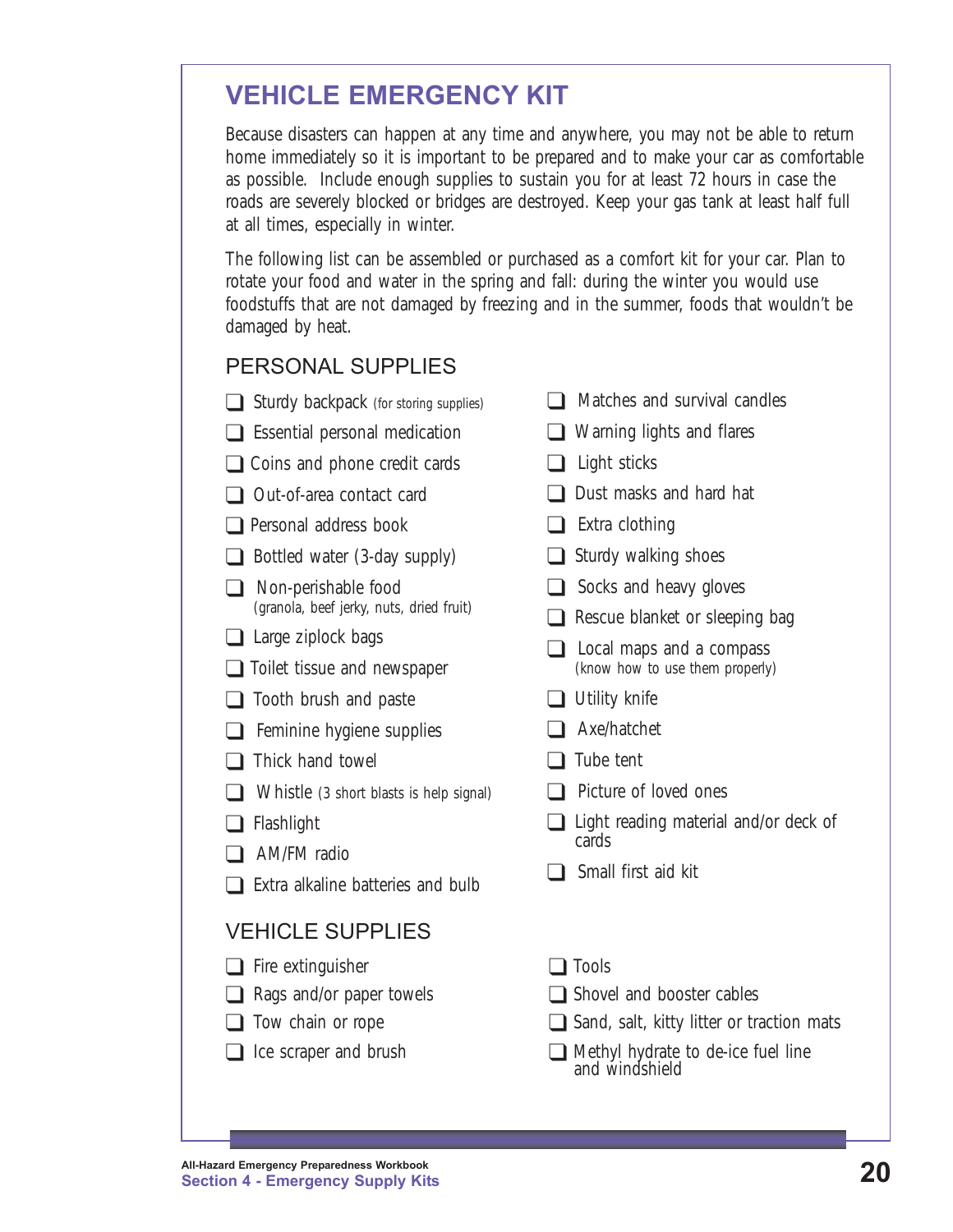## <span id="page-26-0"></span>**WORKPLACE EMERGENCY KIT**

Safety at work will help ensure a safe return home to your family. Be prepared to turn your workplace into a temporary shelter; don't presume your employer has this responsibility. The following items will fit into a standard athletic bag or backpack and will make the separation from your loved ones more bearable:



- $\Box$  Small first aid kit
- $\Box$  Essential personal medication
- $\Box$  Out-of-area contact card
- $\Box$  Personal address book
- $\Box$  Cash, including coins
- $\Box$  Phone credit cards
- $\Box$  Bottled water (3-day supply)
- $\Box$  Non-perishable foods: (granola, beef jerky, nuts, dried fruit)
- $\Box$  Large ziplock bags
- $\Box$  Toilet tissue and newspaper
- $\Box$  Personal toiletries
- $\Box$  Sterile towelettes
- $\Box$  Feminine hygiene supplies
- $\Box$  Picture of loved ones
- $\Box$  Survival blanket and extra clothing
- $\Box$  Sturdy walking shoes, socks
- $\Box$  Heavy gloves and hat
- $\Box$  Whistle (3 short blasts for help)
- $\Box$  Flashlight, intrinsically-safe (sparkless)
- $\Box$  AM/FM radio
- $\Box$  Extra alkaline batteries and bulb
- $\Box$  Waterproof matches and emergency candles
- $\Box$  Dust masks and hard hat
- $\Box$  Lightweight reading material or deck of cards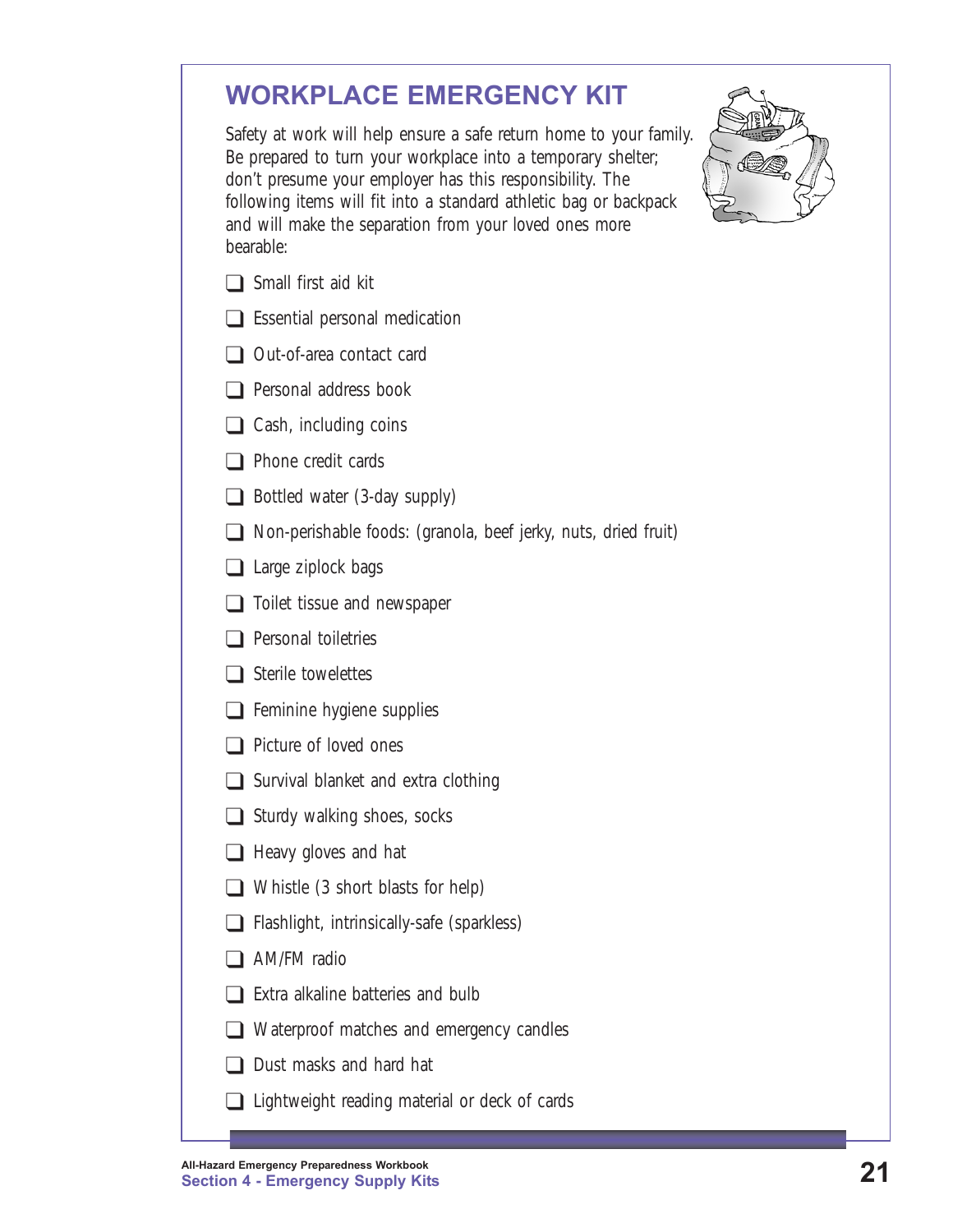

#### **Emergency Preparedness Workbook**



<span id="page-27-0"></span>In a disaster situation, the usual methods of removing garbage, refuse and human waste may be unavailable. Improper disposal of these wastes however, can lead to secondary problems such as the spread of disease. Use these guidelines to help protect your family and community.

### **DISPOSING OF HUMAN WASTES**

Solid wastes (feces) create a health problem that must be dealt with carefully. The following are recommended ways to approach this:

- If damage exists only in the water lines you can still use the toilet. Turn off the main water valve and use water from a swimming pool, jacuzzi or other available source (don't waste drinking water). Pour water directly into the bowl; this will flush the waste down.
- If damage is suspected in the sewer lines however, do not flush the toilets. Remove the water from the toilet bowl and line it with two sturdy plastic bags. Fold the bags down over the sides and put absorbent material such as kitty litter or shredded newspaper into the inner bag. Defecate directly into the inner bag. Use toilet paper sparingly and put used tissues into the same bag. Sprinkle disinfectant directly onto the feces. (Do not use dry bleach as it is caustic; powdered hydrated lime is recommended and it can be purchased at hardware, home and garden centres). Replace the cover and wash your hands.
- Use a separate bucket for containing urine; a bucket that can be tightly covered, putting used toilet paper into the emergency toilet.
- Always keep the lid down on the toilet when not in use.

A sturdy bucket with tight fitting lid, small trash can or portable toilet will serve as an alternative to your toilet. Line containers with a durable plastic bag and follow the above instructions. Be sure to keep used waste bags in a container well away from human activity and labeled "Human Waste" and follow instructions from emergency personnel for disposal. The urine bucket can be emptied in an area that is not near a well, spring or other water supply, nor subject to flooding. It should be poured into a hole 45-60 centimetres

(18-24 inches) deep and the hole should be filled in afterwards with dirt.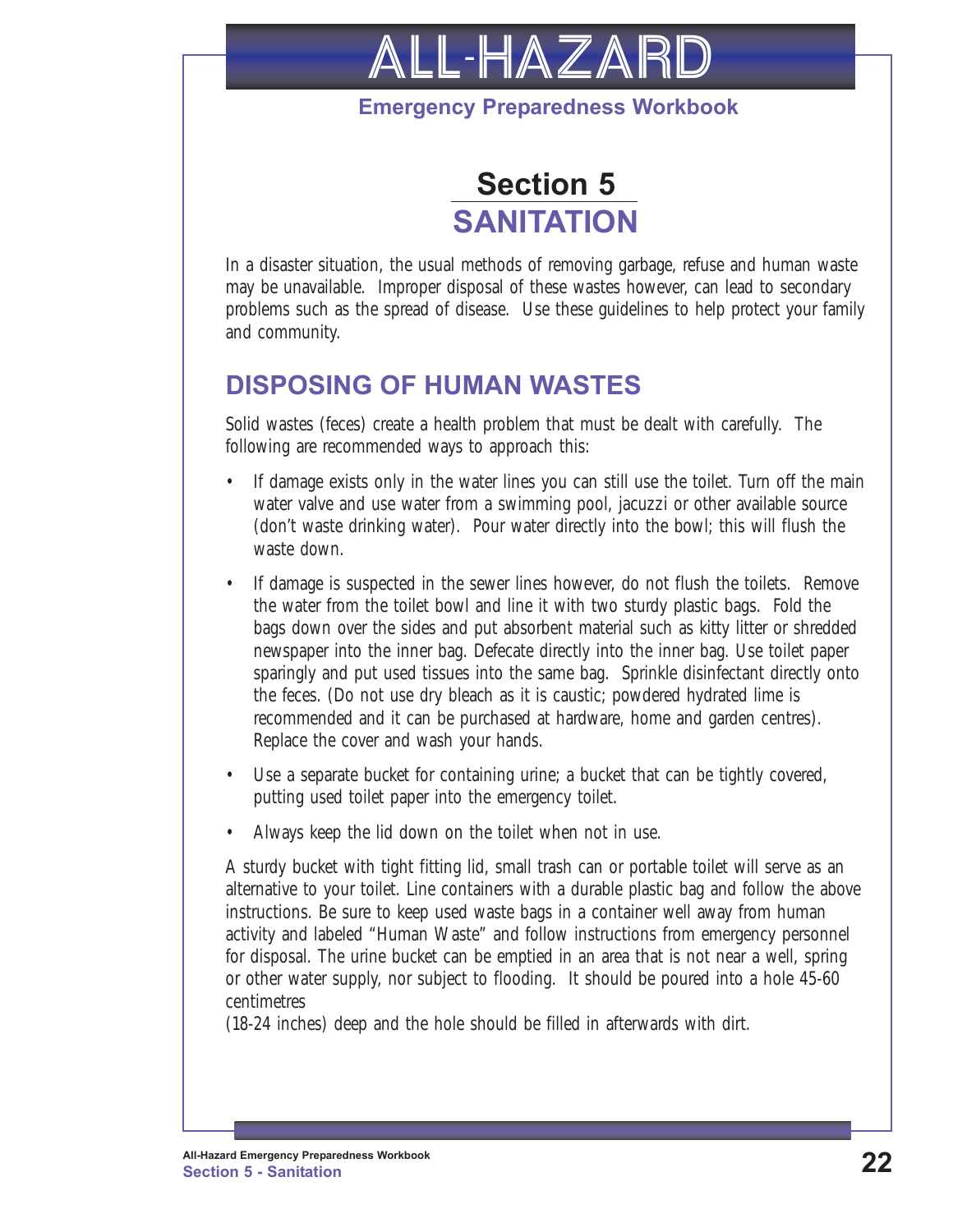### <span id="page-28-0"></span>**HANDLING GARBAGE**

Odour, insects and vermin are problems that occur when garbage cannot be disposed of. Be sure to strain any left over liquids and bury the residue in the same way as urine. After straining, wrap solids in layers of newspaper and store in plastic garbage bags in a large garbage can with a tight-fitting lid. Keep in an area away from human activity and keep your pets and other animals from getting into the container.

#### **Important Note:**

Wash your hands with soap and water after handling human waste and garbage.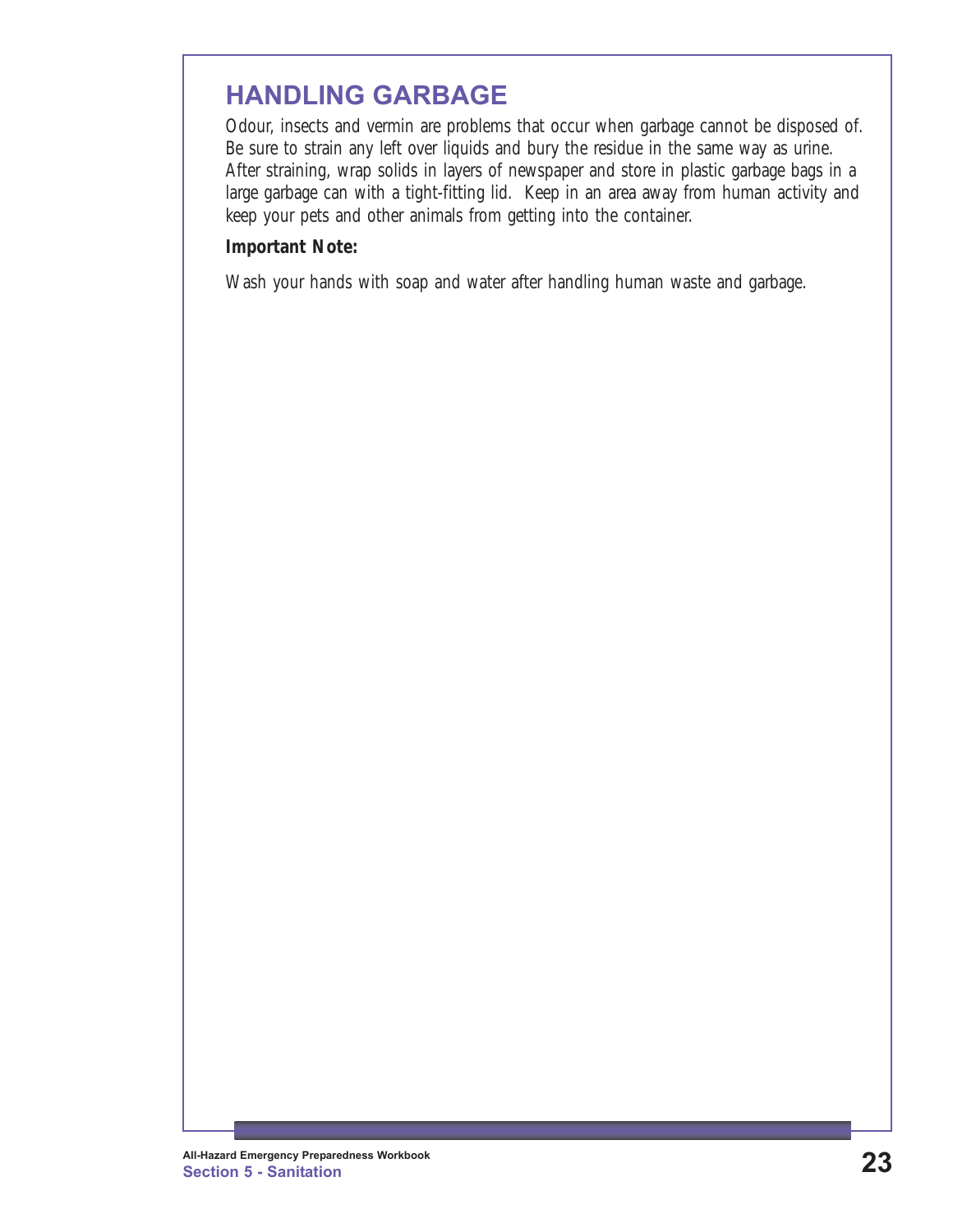<span id="page-29-0"></span>

**Emergency Preparedness Workbook**

## **Section 6**

## **HAZARDS/EMERGENCY PREPAREDNESS**

## **EARTHQUAKES**

The danger of an earthquake is a concern to many British Columbians. Every year British Columbia is subject to over 800 earthquakes – 200 of which occur on Vancouver Island and the Lower Mainland. With over 70 per cent of our population living in the southwest corner of the province, that concern is well founded. If we take the time to prepare ourselves, though, the possibility of injury and property damage will be considerably reduced.

It might help to first look at what an earthquake is and what to expect when it occurs:

The earth's surface is made up of huge plates of rock that gradually move over, under and past each other. Over time, accumulated stress causes the rock to suddenly break or slip along a fault. This sudden movement and release of energy causes the ground to shake, pitch, and roll as seismic waves move through the earth.

As you might expect, this sudden, rapid shaking can collapse buildings, bridges, tunnels; disrupt utility services (phone, water, sewer, gas); and trigger landslides, fires, and floods. As frightening as this sounds, it has been proven that when a community is prepared, the impact of an earthquake can be drastically reduced.

#### BEFORE AN EARTHQUAKE

- $\Box$  Identify safe places in each room of your house
- $\Box$  Identify the danger zones, such as by windows, swinging doors, tall or hanging objects, chimneys or near gas appliances
- $\Box$  Practice your Family Emergency Plan
- $\Box$  Consider purchasing earthquake insurance to defray costs of any damage
- T Use the Home Hazard Hunt checklist to help prepare your home (*see next page*)
- $\Box$  Review earthquake procedures at your workplace
- $\Box$  Discuss the earthquake plan at your children's school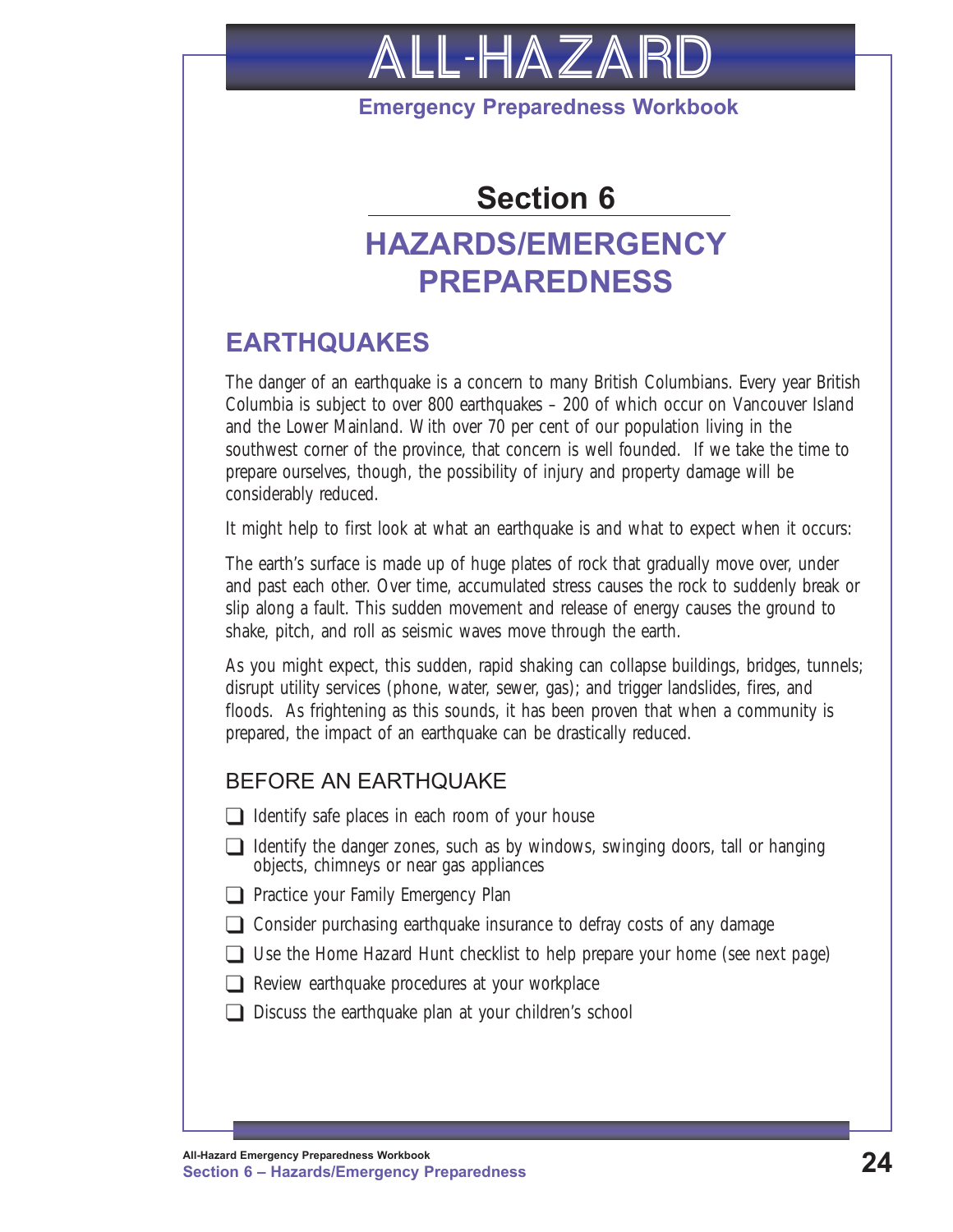#### HOME HAZARD HUNT

Preparing your home for dangerous situations such as earthquakes is well worth your time and financial investment and could prevent injury to your family. This doesn't have to be a restrictive process; be creative. For example, if you're in an earthquake zone and need to remove heavy pictures from above your bed or couch, replace them with "soft art," such as tapestries.

The ground movement that accompanies earthquakes is seldom the cause of property damage. Homes that are structurally sound with their internal contents properly secured, generally come through earthquakes with relatively little damage. On the other hand, unprepared homes are unsafe and their contents will be vulnerable to the shaking motion of an earthquake.

Using this list as your guide, walk through your home and identify the hazards that exist in each room. Address each hazard by following the instructions listed on the pages associated with them. Check off the item as you complete making any necessary changes.

#### **A quick rule of thumb: "If it's taller than it is wide, secure it!"**

**T** Start with your **water heater**. There should be very little space between the water heater tank and the wall. If there is more than 30–50 millimetres

(one to two in.), attach a wooden block (for example, 2 x 4) to the wall studs with long screws. The goal is to create a snug fit between the tank and the wall studs with long screws. Wrap heavy-gauge metal bands or nylon strapping 1½ times around the tank and fasten to the wooden block between the wall and the water heater.



 $\Box$  Secure any gas appliances such as your stove or clothes dryer to a wall stud. If these objects

> move or topple, the resulting gas leak could destroy your home. Use flexible gas lines (where the gas code permits) to allow for a small amount of movement.

 $\Box$  Secure refrigerators, top and bottom, with plumbers tape (perforated metal strapping). Screw one end into a wall stud and fasten the other securely to a structural component of the refrigerator but NOT the coils. Coils are made of lightweight material and will not support the weight of the unit.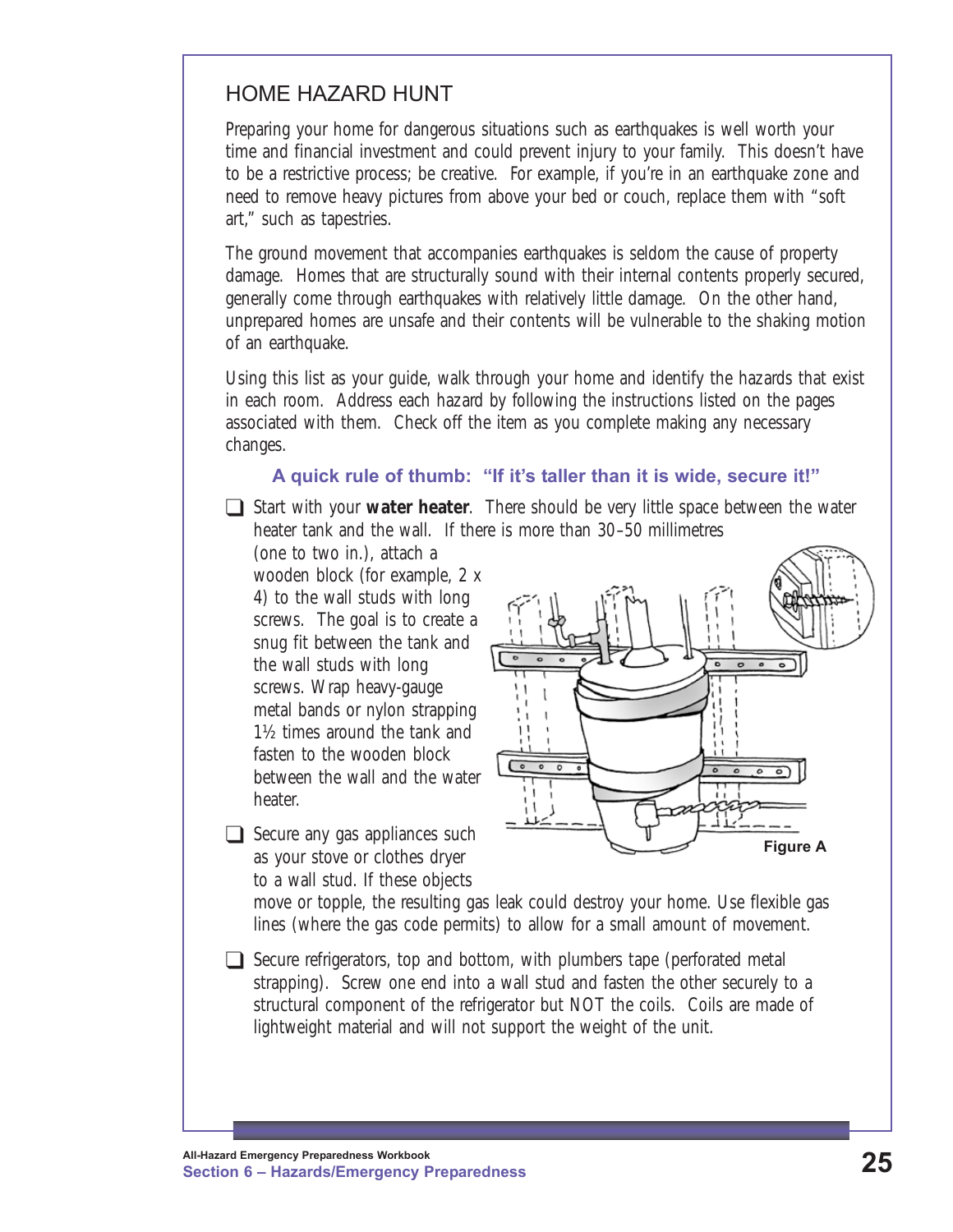- T Wood burning stoves are usually freestanding so they are unsupported and vulnerable to sliding or overturning. Check with the manufacturer about bolting your particular model to the floor.
- $\Box$  If you must use castors or glides on appliances, lock the wheels or place a wedge under the front wheels to keep them from sliding or overturning.
- $\Box$  Top heavy and free-standing furniture such as tall bookcases, china cabinets, high chests of drawers and shelving units should be secured. Use braided metal cable, chain or angle brackets such as those in the diagram, to secure them to the wall anchor. Always screw wall anchors into a stud and don't use nails as they can pull out during a large earthquake. Reposition your beds so tall furniture won't fall directly on you.



Identify rooms and items that need securing as shown in Figure B:

**Figure B**

| $\blacksquare$ | quardrail to open shelves to keep items from sliding off. | Heavy or breakable objects on high shelves or in bookcases, cabinets or drawer<br>tops are also dangerous. Move them to lower locations or attach a wooden or metal |
|----------------|-----------------------------------------------------------|---------------------------------------------------------------------------------------------------------------------------------------------------------------------|
|                |                                                           |                                                                                                                                                                     |
|                |                                                           |                                                                                                                                                                     |
|                |                                                           |                                                                                                                                                                     |
|                |                                                           |                                                                                                                                                                     |
|                |                                                           |                                                                                                                                                                     |
|                |                                                           |                                                                                                                                                                     |
|                |                                                           |                                                                                                                                                                     |
|                |                                                           |                                                                                                                                                                     |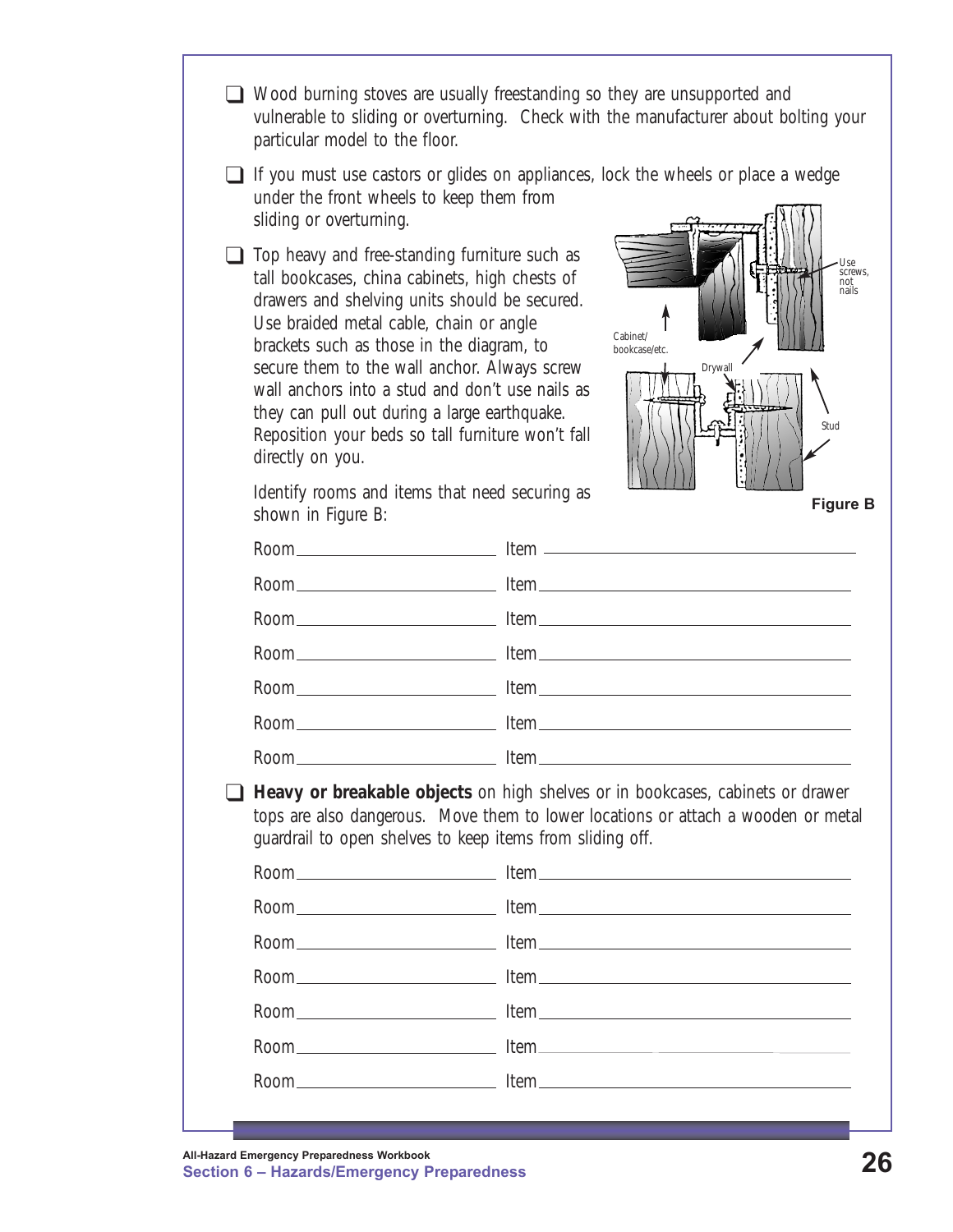|                              | Room and the lifem the state of the state of the state of the state of the state of the state of the state of the state of the state of the state of the state of the state of the state of the state of the state of the stat                                                                                                                     |
|------------------------------|----------------------------------------------------------------------------------------------------------------------------------------------------------------------------------------------------------------------------------------------------------------------------------------------------------------------------------------------------|
|                              | Identify all your hanging plants and lamps, carefully<br>check the location of all hanging plants and other<br>objects. Determine if they are close enough to<br><b>Figure C</b><br>windows to strike them in the wild motion of an<br>earthquake, if they are, consider moving them. Secure<br>these objects by closing the opening in their hook |
| screwed into a ceiling stud. | with lock wire. Make sure the hook is directly                                                                                                                                                                                                                                                                                                     |
| Room                         | Item                                                                                                                                                                                                                                                                                                                                               |
|                              |                                                                                                                                                                                                                                                                                                                                                    |
|                              |                                                                                                                                                                                                                                                                                                                                                    |
|                              |                                                                                                                                                                                                                                                                                                                                                    |
|                              |                                                                                                                                                                                                                                                                                                                                                    |
|                              |                                                                                                                                                                                                                                                                                                                                                    |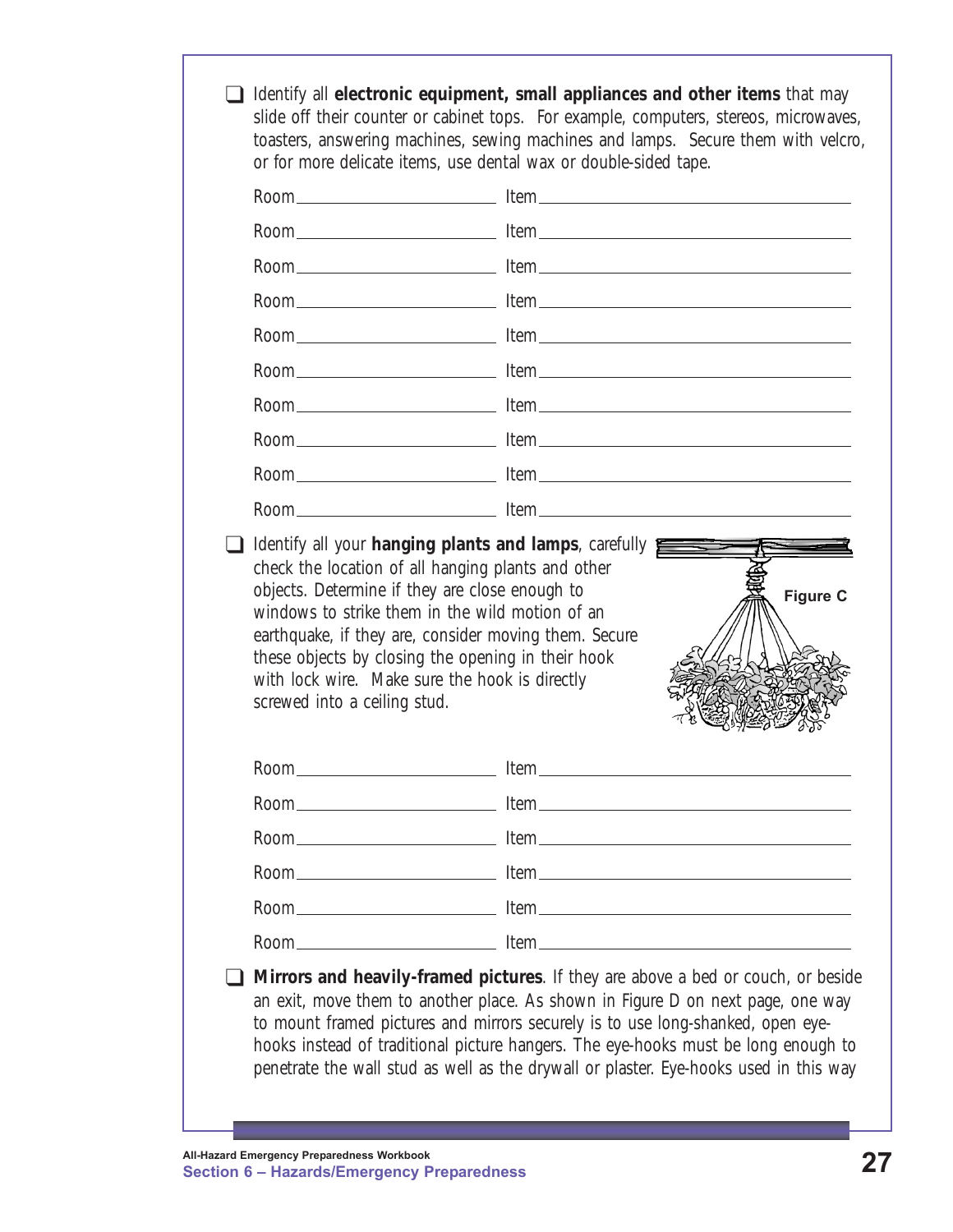are much less likely to pull out of the wall than picture hooks installed with nails that penetrate only the drywall or plaster. Also, an alternative to running wire across the back of the picture or mirror is to use closed eye-hooks securely screwed into the back of the frame.

**Note:** Sliding mirror doors on closets already come with a protective backing that will keep the glass from spraying out if broken.



T Identify **latches** on kitchen, bathroom and workroom cabinets that will not hold in heavy shaking. Put heavy items on bottom shelves. To prevent cabinet doors from flying open, install a latch operated by a pull back mechanism or turn handle; or a latch like the example in Figure E.

**Figure E**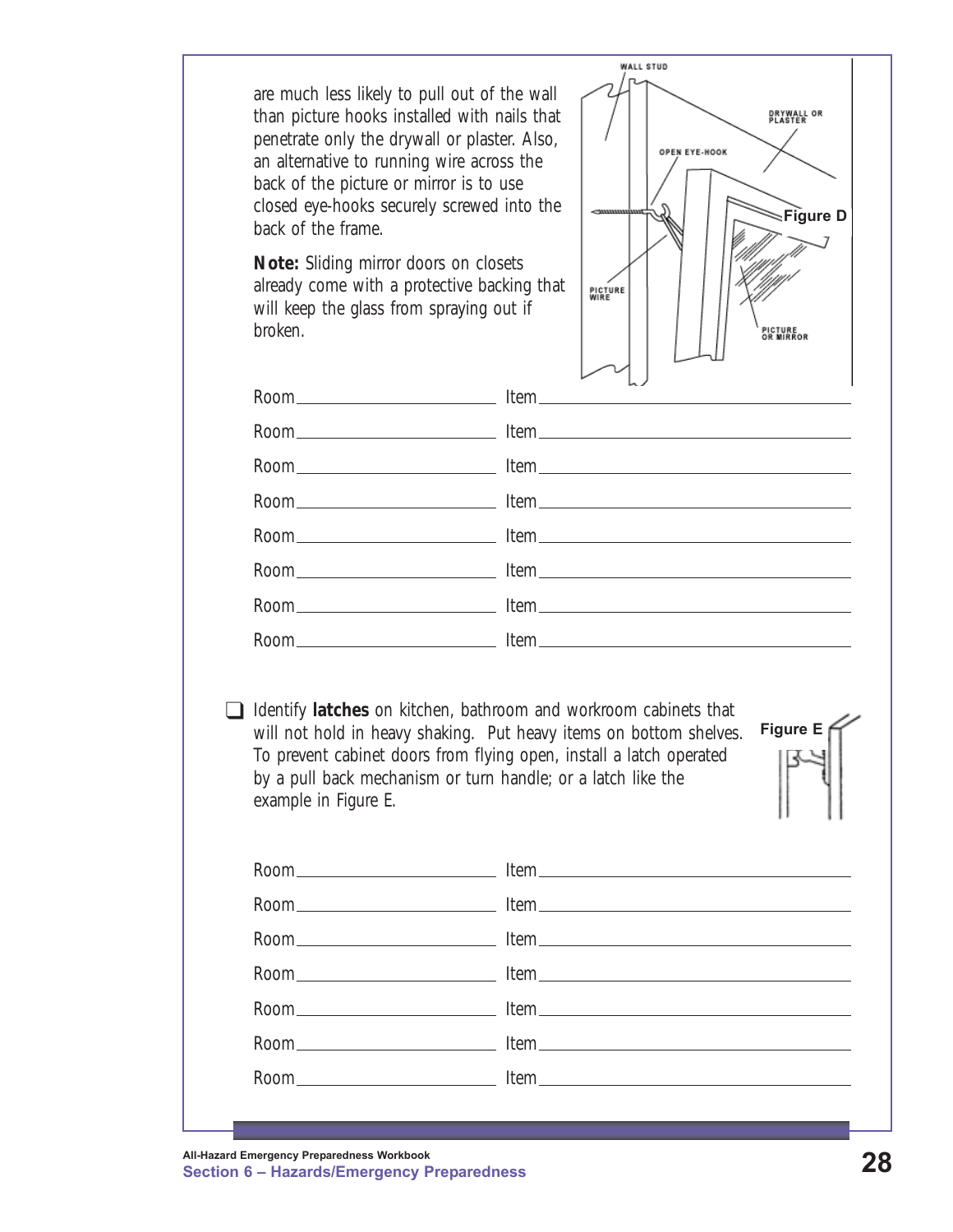| safety glass and keep beds away from windows.<br>Inspect the foundation of your home. Check<br>house and garage for foundation bolts. These<br>bolts secure the wood structure to the concrete<br>foundation. They are placed approximately 1.8<br>metres (six ft.) apart along the sill plate and<br>should look like the one illustrated (Figure F).<br>Using a hammer drill and a carbide bit drill a hole<br>through the sill plate into the foundation. Place<br>these holes every six feet. Drop one 5 centimetre | <b>Identify poisons, toxins and solvents</b> that are located in high or dangerous<br>locations. Move them to lower areas behind a guardrail, or preferably, within a locked<br>cabinet. Keep them away from your water and food storage areas and out of the<br>reach of children and pets. If possible, store all flammable liquids in an outside<br>building, away from structures and vehicles. (Spilled flammable liquids could easily<br>cause a fire and destroy your home.) |  |                                                                             |
|-------------------------------------------------------------------------------------------------------------------------------------------------------------------------------------------------------------------------------------------------------------------------------------------------------------------------------------------------------------------------------------------------------------------------------------------------------------------------------------------------------------------------|-------------------------------------------------------------------------------------------------------------------------------------------------------------------------------------------------------------------------------------------------------------------------------------------------------------------------------------------------------------------------------------------------------------------------------------------------------------------------------------|--|-----------------------------------------------------------------------------|
|                                                                                                                                                                                                                                                                                                                                                                                                                                                                                                                         |                                                                                                                                                                                                                                                                                                                                                                                                                                                                                     |  |                                                                             |
|                                                                                                                                                                                                                                                                                                                                                                                                                                                                                                                         |                                                                                                                                                                                                                                                                                                                                                                                                                                                                                     |  |                                                                             |
|                                                                                                                                                                                                                                                                                                                                                                                                                                                                                                                         |                                                                                                                                                                                                                                                                                                                                                                                                                                                                                     |  |                                                                             |
|                                                                                                                                                                                                                                                                                                                                                                                                                                                                                                                         |                                                                                                                                                                                                                                                                                                                                                                                                                                                                                     |  |                                                                             |
|                                                                                                                                                                                                                                                                                                                                                                                                                                                                                                                         |                                                                                                                                                                                                                                                                                                                                                                                                                                                                                     |  |                                                                             |
|                                                                                                                                                                                                                                                                                                                                                                                                                                                                                                                         |                                                                                                                                                                                                                                                                                                                                                                                                                                                                                     |  | Window glass will shatter and may be thrown across a room. Check into using |
|                                                                                                                                                                                                                                                                                                                                                                                                                                                                                                                         |                                                                                                                                                                                                                                                                                                                                                                                                                                                                                     |  |                                                                             |
|                                                                                                                                                                                                                                                                                                                                                                                                                                                                                                                         |                                                                                                                                                                                                                                                                                                                                                                                                                                                                                     |  |                                                                             |
|                                                                                                                                                                                                                                                                                                                                                                                                                                                                                                                         |                                                                                                                                                                                                                                                                                                                                                                                                                                                                                     |  |                                                                             |
|                                                                                                                                                                                                                                                                                                                                                                                                                                                                                                                         |                                                                                                                                                                                                                                                                                                                                                                                                                                                                                     |  |                                                                             |
|                                                                                                                                                                                                                                                                                                                                                                                                                                                                                                                         |                                                                                                                                                                                                                                                                                                                                                                                                                                                                                     |  |                                                                             |
|                                                                                                                                                                                                                                                                                                                                                                                                                                                                                                                         |                                                                                                                                                                                                                                                                                                                                                                                                                                                                                     |  |                                                                             |
|                                                                                                                                                                                                                                                                                                                                                                                                                                                                                                                         |                                                                                                                                                                                                                                                                                                                                                                                                                                                                                     |  |                                                                             |
|                                                                                                                                                                                                                                                                                                                                                                                                                                                                                                                         |                                                                                                                                                                                                                                                                                                                                                                                                                                                                                     |  |                                                                             |
|                                                                                                                                                                                                                                                                                                                                                                                                                                                                                                                         |                                                                                                                                                                                                                                                                                                                                                                                                                                                                                     |  |                                                                             |
| by 20 centimetre (2 x 8 in.) expansion bolt into<br>the holes and finish by tightening the nut and the<br>washer.                                                                                                                                                                                                                                                                                                                                                                                                       |                                                                                                                                                                                                                                                                                                                                                                                                                                                                                     |  | 1.8 m (6 reet)<br>Detaileen points<br><b>Figure F</b>                       |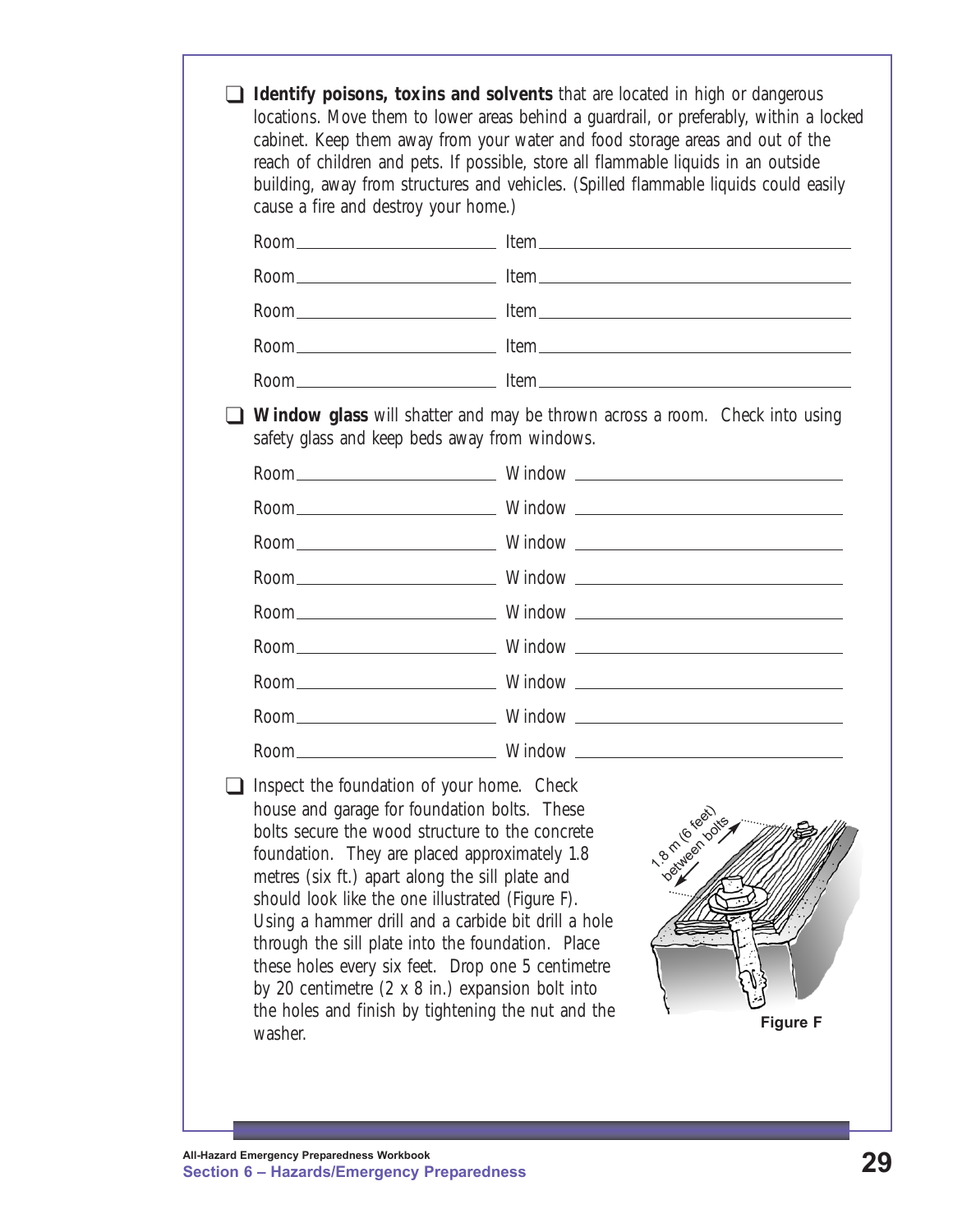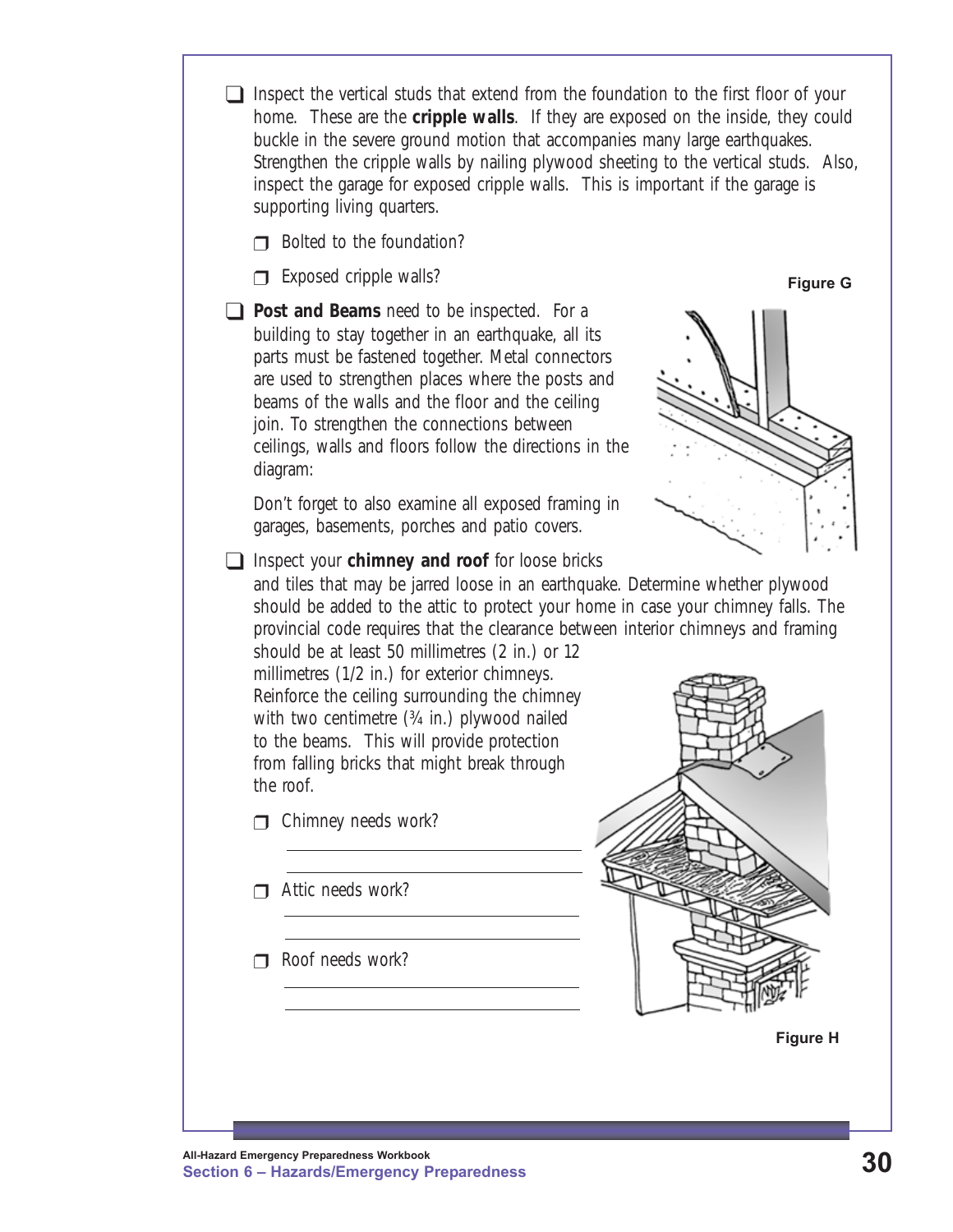

**Figure J**

 $\Box$  When it comes to the water supply locate the shut off valve for the water main that enters the house. It may like this.

Valves that have not been turned may be rusted open or they may only partially close. Replace valve, if necessary. Label this valve with a large tag and make sure all family members know where it is located.

 $\Box$  Natural gas leaks and explosions are responsible for a significant number of fires following any major earthquake. It is vital that you and all family members know where the gas meter is located and that everyone knows the proper procedures for turning it off.

**Only shut off the gas at the meter if you smell the characteristic warning odour of gas and/or you notice a large consumption of gas being registered on the gas meter. Until you are sure no gas leaks exist, do not use matches, lighters, open flame, appliances or operate any electrical switches.**

If you smell natural gas, immediately get everyone out of and away from the house. Open the windows and doors to provide ventilation.

> Locate the gas meter and the shut-off valve on the inlet pipe, see the illustration. Make sure the valve will turn. It only takes a 1/4 turn in either direction to shut gas main picture it off. Valves that have not been turned in a number of years may not easily move. Moving it about 1/8 of a turn is all that is needed to assure you that it can turn. Never try to turn the gas back on by yourself, even if you accidentally turn it off while practicing. You must call a qualified gas representative to come and turn it on for you. Turning it on yourself may create a problem with your natural gas equipment. Store a wrench where it can be easily attained in an emergency. Ensure all household members know where it is and how to use it.

Meters, valves, breakers have all been located, checked and household members are aware of procedures?

 $\Box$  Natural gas meter?  $\Box$  Main circuit breakers?  $\Box$  Main water valve?

EMERGENCY **GAS SHUT OF** Be prepared! Keep a 12" adjustable wrench handy and know the location of

your gas meter.

**Figure K**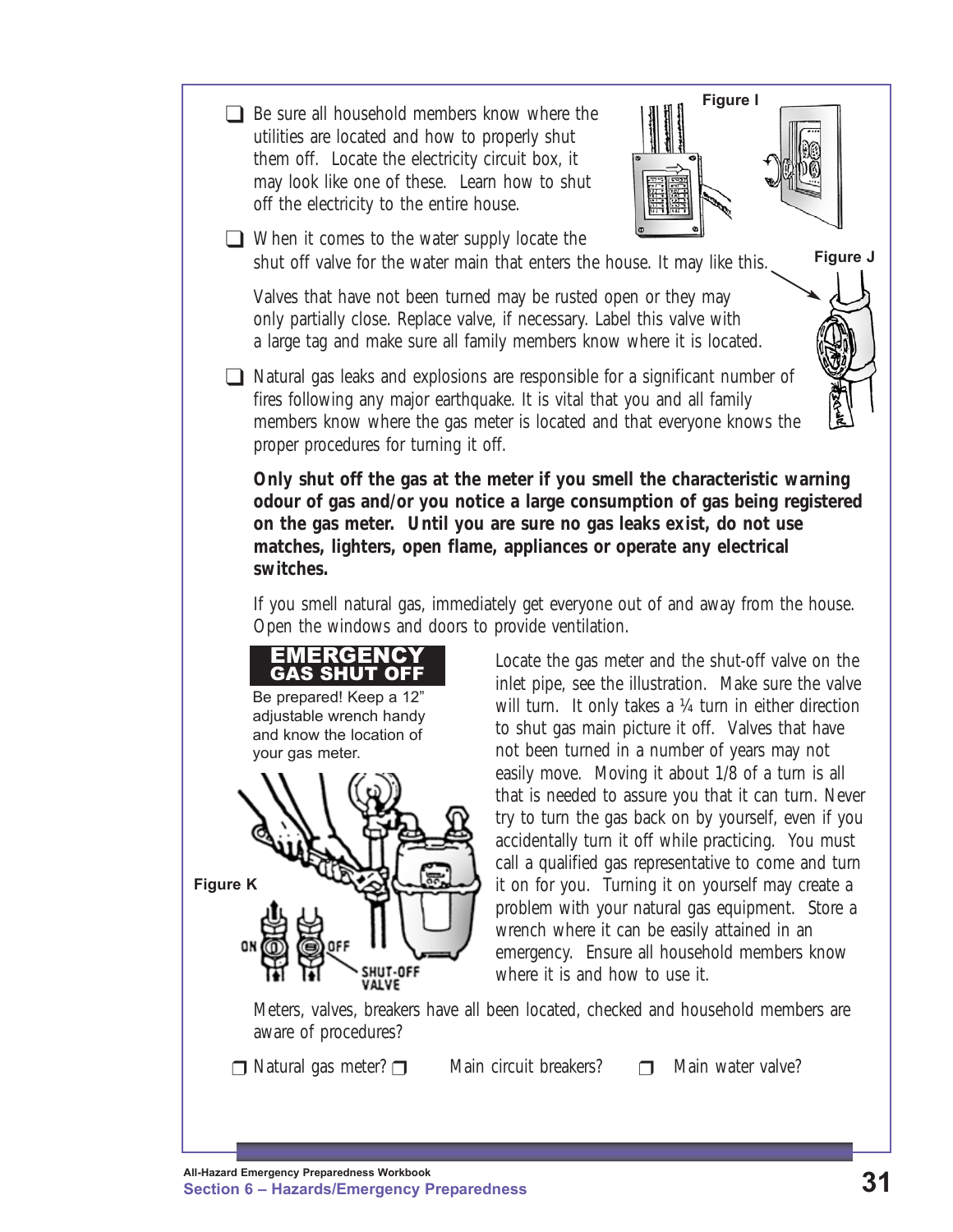#### DURING AN EARTHQUAKE

In an earthquake, sound usually precedes any ground movement by a split second. This is followed by shaking that can last from several seconds to several minutes. Over the following hours or days, aftershocks may occur.

#### **In Your Home, Workplace or Other Building**

Do not run for the exits and outdoors. Stay inside during the quake. **Duck, cover and hold**. Take cover beneath sturdy furniture or at an inside supporting wall or archway. Stay away from glass windows and heavy mirrors. Wait for 60 seconds after the shaking has stopped before you move from your position. Don't ignite candles, matches or lighters. Remain clear of falling debris.

The following are a few examples of how to adapt the above to suit your location:

#### **In a High-Rise Building**

Duck, cover and hold as in any other building. Wait for 60 seconds after the shaking has stopped before you move. Do not rush for the exits and do not use the elevator if you are leaving the building. Do not panic.

#### **In Shopping Malls and Other Public Places**

Try to take cover where you won't be trampled, avoiding windows, skylights and display shelves with heavy objects. Do not run for the exits or use the elevator. Seek assistance from staff to evacuate the building.

#### **Outdoors**

Take cover under anything sturdy such as a picnic table or bus bench and hold on until the shaking stops. Stay clear of tall buildings, brick walls, street lamps, overhead signs, hydro lines or other objects that may fall on you. If possible, duck into a doorway to avoid falling bricks, glass and other debris. If you're at the bottom of a hill, watch for landslides or falling boulders.

**Never assume downed power lines are dead. People, metal and damp objects are conductors. Stay back to avoid electric shock.**

#### **In a Vehicle**

Stay in the vehicle with your seatbelt fastened, until all shaking stops. The vehicle's hard-topped roof can protect you from falling debris. If a power line falls on the car, DO NOT get out, unless absolutely necessary. See page 46, Fallen Power Lines, for additional information. If you leave your vehicle after the quake, put a note in the window giving your name, condition and where you have gone.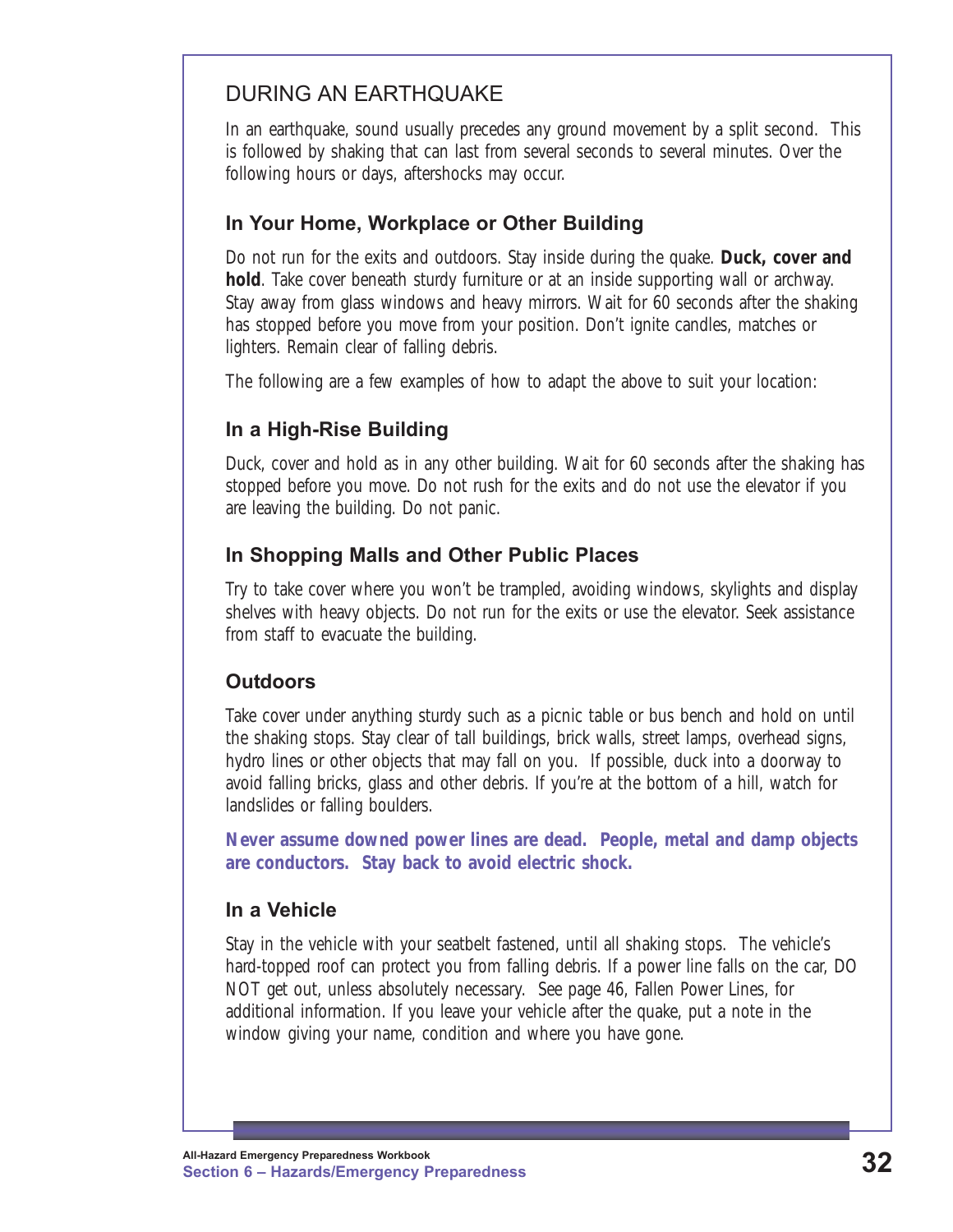#### <span id="page-38-0"></span>**On a Bus or Train**

Stay in your seat until the bus or train has stopped and protect your head with whatever is available, such as a book or pillow. Follow the instructions of the driver and remain calm.

#### **On a Boat or Ferry**

Listen to the crew for direction. Being on the water, as being in an airplane, is safer than being on land during an earthquake.

#### **Seniors and/or Disabled**

If you are able, move to a safe place in the room that you are in. If you are unable to move quickly and safely, stay where you are and cover your head with pillows, blankets or magazines; anything to protect your head and face. If in a wheelchair, move to an archway or interior wall, if they are close. Be sure to lock the wheels and cover you head and neck with your hands.

#### AFTER AN EARTHQUAKE

- $\Box$  Don't try to go home right after a major earthquake. Stay where you are until it is safe to leave and then go to your reunion site.
- $\Box$  If you're in a coastal area and experience a large earthquake with shaking that lasts a minute or more, move immediately to higher ground as a tsunami may be approaching. Check the map on page 34, Preparing for a Tsunami, to see what areas of the province are in a tsunami zone.
- $\Box$  Check the building for damage, gas leaks and fires.
- $\Box$  Be prepared to help others.
- $\Box$  Hang up all phones that have been shaken off the hook and stay off your phone, cell phone and the Internet unless there is a life at stake.
- $\Box$  Listen to the radio or local TV station for more information and follow all instructions.

## **TSUNAMIS**

Tsunami is a Japanese word meaning harbour wave. These huge waves are caused during an earthquake when plates along the ocean floor push up against each other. This will generate a series of ocean waves that race outward in all directions. A typical wave height for pacific tsunamis is between six to nine metres at the shoreline.

Tsunamis act quite differently from tidal waves and have nothing to do with tides or the weather. Although they move through the open ocean at intense speeds, they are scarcely noticeable, even when passing under a boat. Their danger lies in the shallower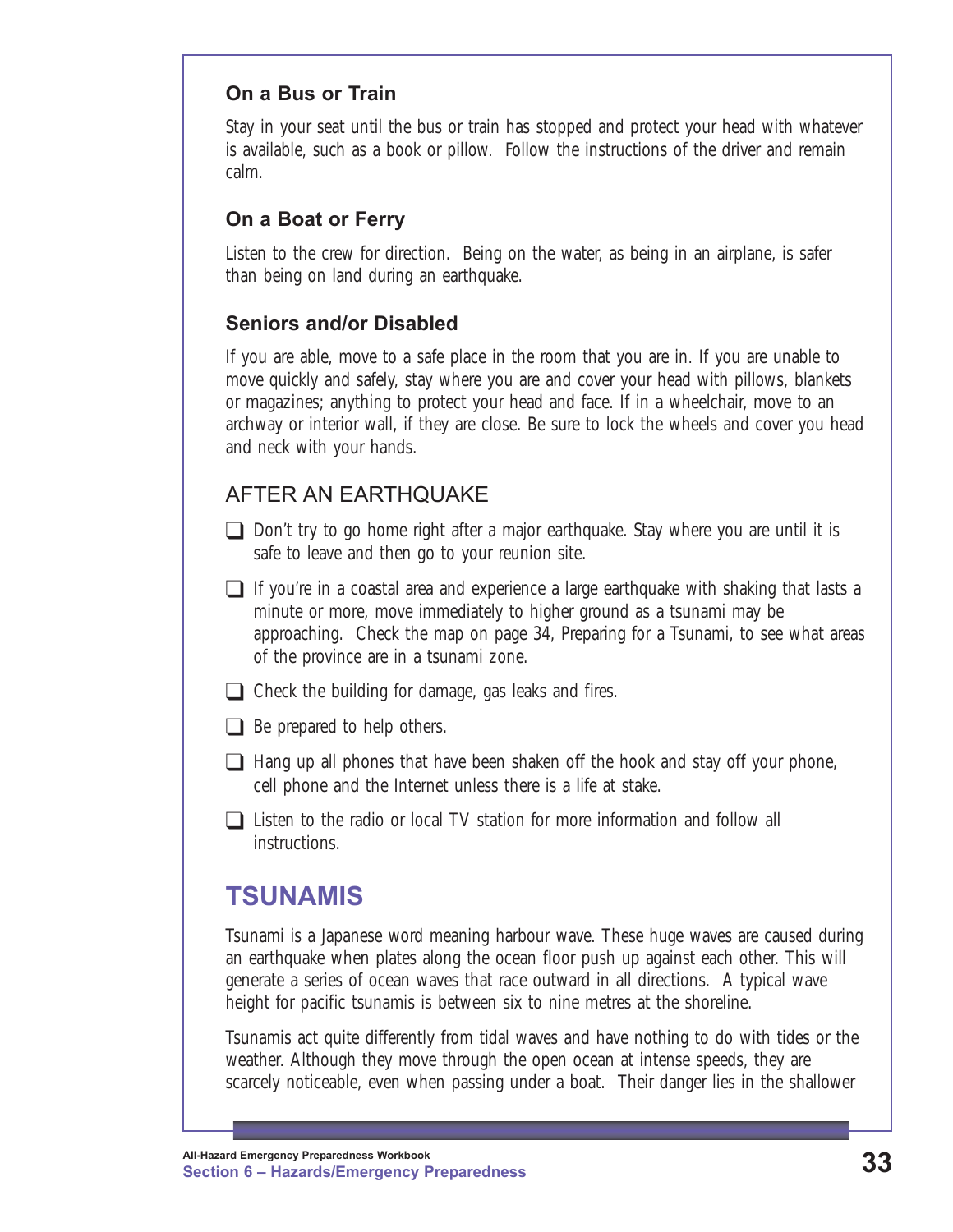water near shore where the height of the waves increases as the tsunami runs into river and coastal channels.

In British Columbia, there is a Tsunami Warning and Alerting Plan in place so as to warn coastal residents. However, if you live in a tsunami zone and feel a large earthquake, go inland or to higher ground immediately.

#### PREPARING FOR A TSUNAMI

Apart from the general preparedness rules, use the following as a guide for tsunamis:

- Know the areas of the province that are at risk. The shading on the outline map to the right indicates those coastal areas that could experience a damaging tsunami generated in conjunction with either a close or distant coast
- If you live in a tsunami zone know the local evacuation routes to safe areas on higher ground.
- Check with your community's local emergency coordinator to determine how they warn of an impending tsunami (phone, door-to-door, or siren).

#### DURING A TSUNAMI

- If you're on a boat, leave the harbour for open water.
- If you're in a floatplane in a harbour, take off for a lake or land that is beyond the area of risk.



- If on land near the ocean, leave immediately. Go to ground that is at least 15 metres (49 ft.) above sea level. Waves should not exceed eight metres (26 ft.) but are often forced up to higher ground by the pressure of subsequent waves. It may be safer to proceed on foot if there's been a strong earthquake as roads and bridges could be damaged.
- Check for evacuation route signs but if the community is not posted, take a route that avoids tidal flats, the shores of coastal rivers and bay areas.
- Listen to the radio for instructions.
- Wait for the "all clear" signal.
- Never go to watch a tsunami. The waves are extremely dangerous and move faster than you can run.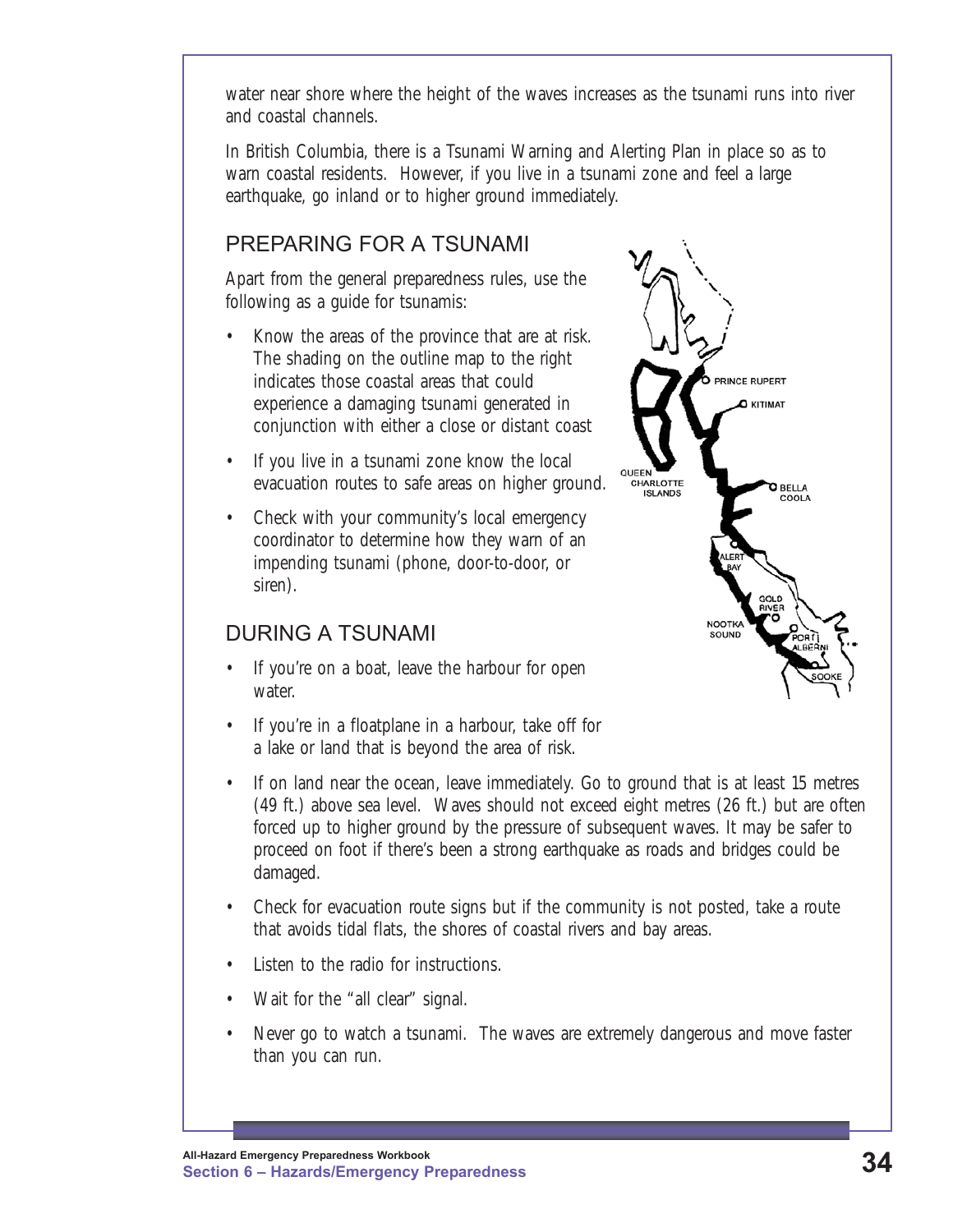## <span id="page-40-0"></span>**FLOODS**

Flooding can be caused by several events: heavy rains alone or mixed with spring's melting snow can create excessive run-off on rivers and lakes. Ice jams can also cause flooding when water upstream is blocked by ice downstream and on the coast, flooding can occur when seasonally high tides are amplified by a severe storm or tsunami. To prepare for flooding follow the steps below.

#### BEFORE A FLOOD

- $\Box$  Find out if you live in a flood zone and identify dams in your area.
- $\Box$  Know how to prepare for an evacuation.
- $\Box$  Keep important papers in watertight containers and have pictures or videos of your property and valuables.
- $\Box$  If there is a potential for flooding in your area, pay attention to radio and television for information and prepare your home and family.
- $\Box$  Watch for warning signs in your nearby environment: mudslides, debris in creeks, colour changes in water, trees leaning or cracks developing on hillsides.
- $\Box$  Consider purchasing flood insurance.

#### WHEN FLOODING OCCURS

If rising waters become a threat to your safety, obey all officials who are involved in rescue or flood control operations, including those directing traffic, as water can be deeper than it appears. It only takes 60 centimetres (2 ft.) to sweep a car away and as little as 15 centimetres (6 in.) of moving water can cause you to fall. Maintaining order will lessen the chance of personal injury to you and your loved ones.

#### **If Outdoors**

Climb to high ground and stay there. Avoid walking through any floodwaters.

#### **In a Vehicle**

Take extra care when driving. Familiar roads will appear drastically different when covered by floodwaters. Be on the lookout for damaged bridges, slides and washouts, and be particularly alert for downed power lines. If you come to a flooded area, choose an alternate route. If your car stalls, abandon it immediately and climb to higher ground.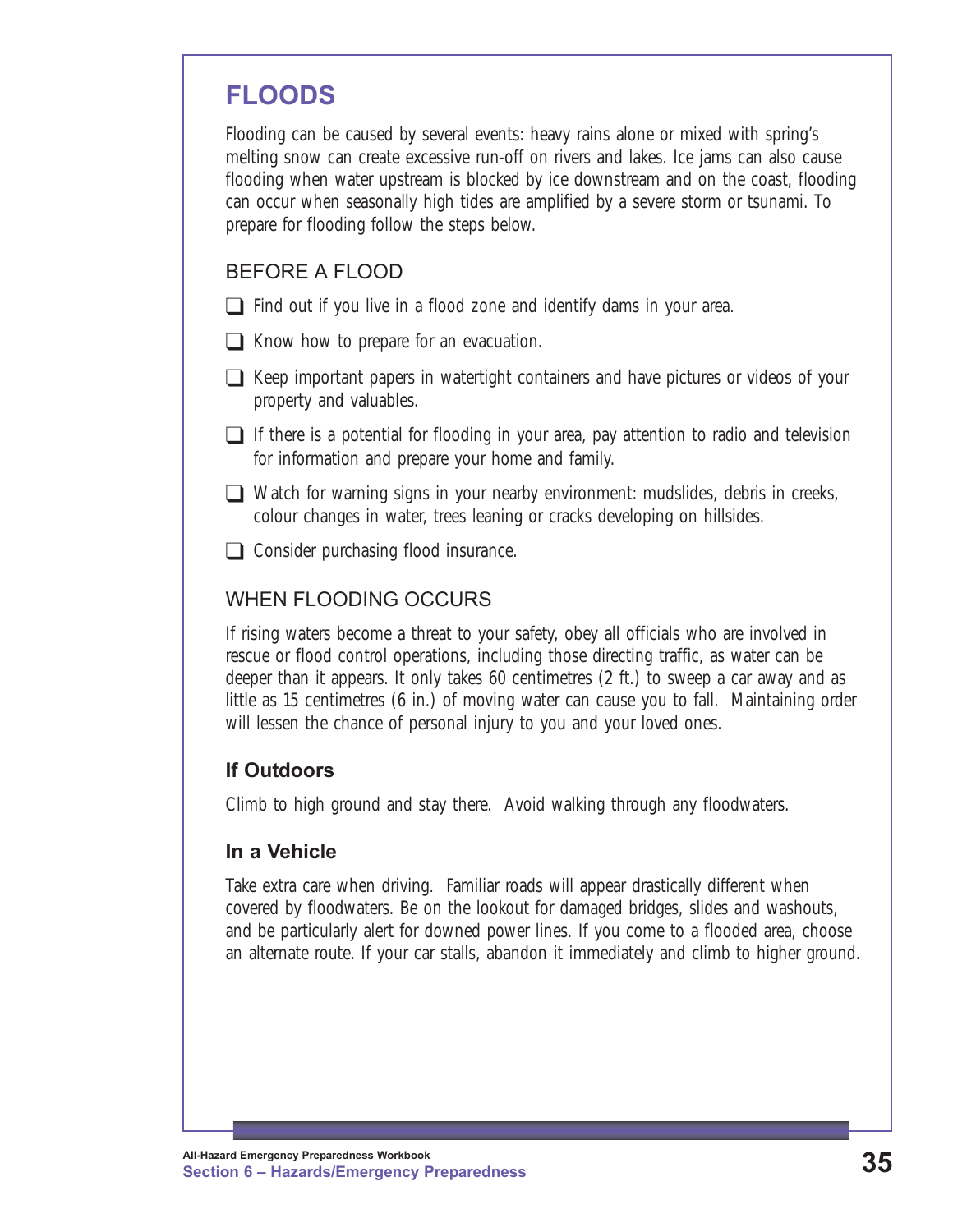#### **In Your Home** (*as much as time allows*)

- Be sure you know where your Emergency Supply Kit is.
- Follow your Family Emergency Plan.
- Ensure that each member of your family has warm clothing and waterproof footwear and outerwear.
- If a different meeting place than agreed on in your Emergency Plan is necessary because of the flooding, make sure every member of your household knows where the new location is. Provide the younger children with a note sealed in plastic stating the family's destination.
- Turn off power and unplug all appliances.

#### FLOOD THREAT PRECAUTIONS

To minimize flood damage to your personal property and the disruption of your day to day life, there are certain precautions that you may take. The following suggestions apply when there is immediate danger of flooding:

#### **Electrical Service**

Shut off power to premises. If the main switch is in an area that is already wet, stand on a dry board and use a dry stick to turn switch off. Do not attempt to turn off power if the room is already flooded.

#### **Electrical Appliances**

Disconnect all electrical appliances and, if possible, move them to a higher level. Thermally insulated appliances such as freezers, refrigerators and ranges should be given priority. Any appliances that cannot be moved should have motors, fans, pumps, etc. removed to higher levels.

#### **Gas or Oil Furnaces and Appliances**

Oil or water tanks will float if not full. Fill if possible, then plug vent holes. If unable to fill, weigh down with sandbags or wedge against a solid object. Propane gas tanks will float whether full or empty so turn off valve, disconnect tubing and plug the hole. Tie a chain or cable around the tank to anchor it and prevent it from floating away.

#### **Plumbing Fixtures and Water Supplies**

Turn off water supply. Plug all basement sewage connections, i.e. toilet, sinks showers, etc., with a wooden plug or other device. The plug should be held in place with a weight or wood brace to the joist above.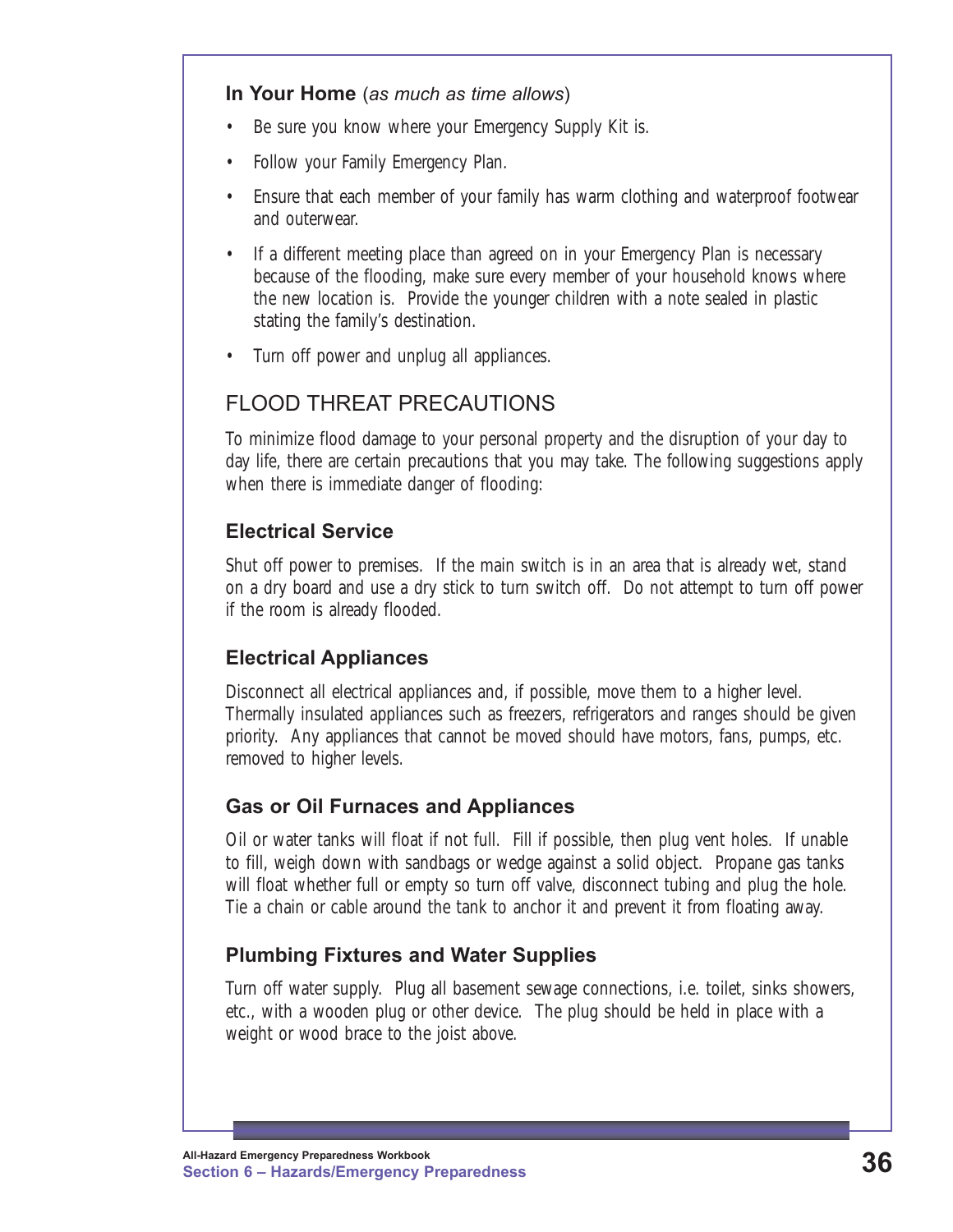#### **Other Precautions**

Pesticides, weed killers, fertilizers and other articles that may cause pollution should be moved to higher levels. In order to relieve overloading of the sewer system, disconnect any downspouts draining to them. Move or remove all furniture and personal effects that could be damaged by flooding or which may float and cause damage.

#### **Sandbagging**

Construct the sandbag dike on high ground, close to your home or building. By being closer to your home or building fewer sandbags will be needed and the dike will be less exposed to any nearby streams. Dig a trench one bag in depth and two bags wide as a foundation for the dike structure. To be effective, a dike must be three times as wide at its base as it is high. The number of sandbags needed to protect a home or building varies depending on the local topography and the anticipated depth of water. A home on sloping ground that needs a sandbag dike on the frontage for about 2/3 of a metre of water, might need about 2,000 sandbags to protect it.

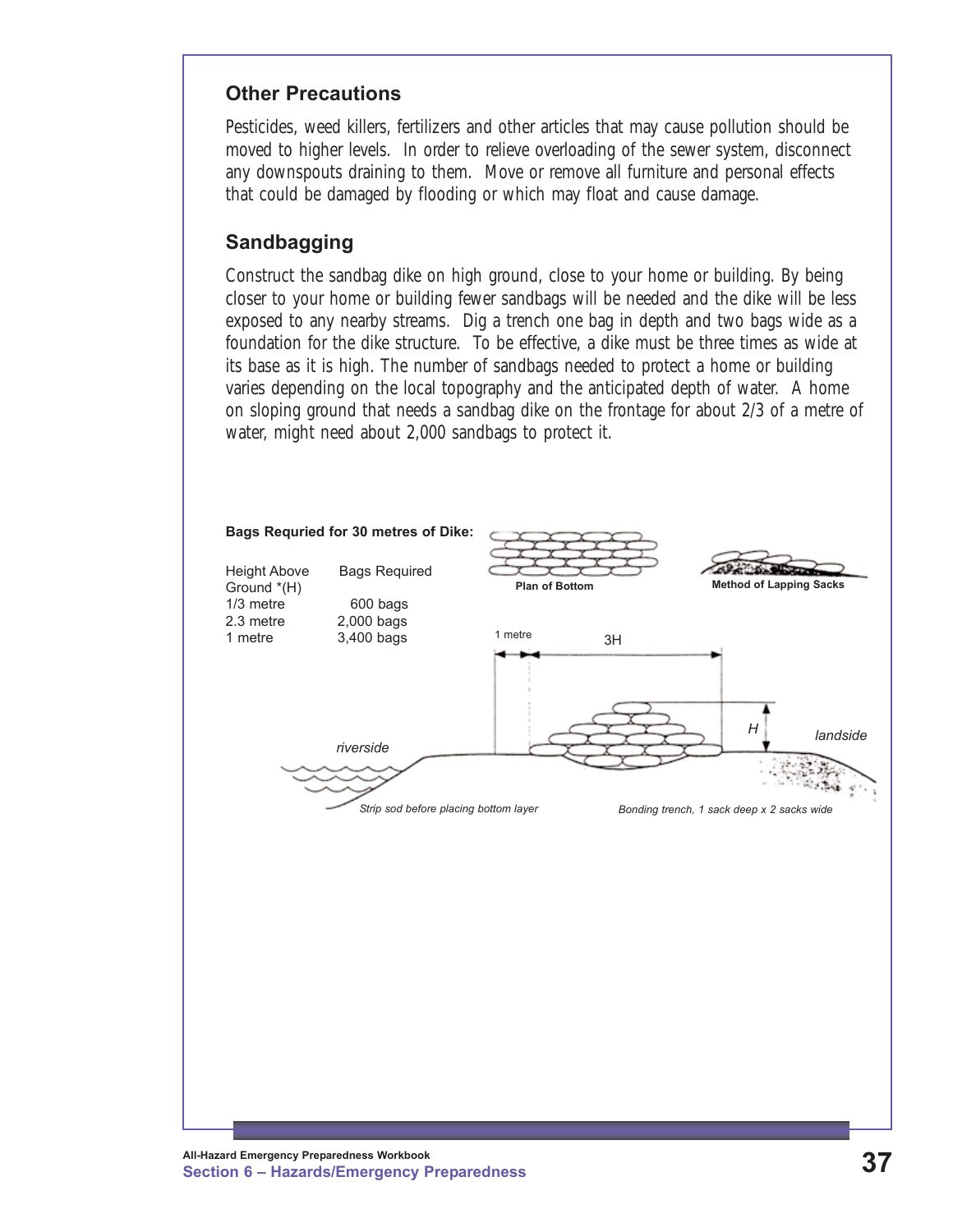## <span id="page-43-0"></span>**LANDSLIDES and/or AVALANCHES**

#### LANDSLIDE

This down-slope movement of soil, rock and organic materials occurs frequently in B.C. To date, landslides account for more loss of life and property damage than other natural hazards such as earthquakes or flooding. Over the last 100 years, 27 catastrophic landslides have occurred. The Hope slide of 1965 was the largest of these; muddy debris moved down one side of the valley and then all the way up the opposite valley wall with enough material to fill a football stadium numerous times.

The Fraser Canyon and the Trans-Canada highway are two of several transportation routes, which are vulnerable to landslides. Highway workers use various techniques such as removing or bolting threatening rocks, attaching metal mesh or spraying concrete onto dangerous embankments. However, power transmission lines, gas pipelines and fiber optic cables are also vulnerable and if damaged can impact people throughout the province. Landslides, rockfalls and debris flows happen quickly and with little warning. If you are caught in one, use the following safety measures:

#### **Indoors**

Stay inside and take cover under a heavy table, desk or any solid furniture and hold on.

#### **If Outside**

Try to get out of the way by running to the nearest high ground in a direction away from the path of the landslide. If rocks and other debris are approaching, run for the nearest shelter such as a group of trees or a building.

If escape is impossible, curl into a tight ball and protect your head. When debris blocks a waterway, a flood can occur. Pay attention to radio and television and observe nearby water areas for signs of potential flood hazards.

#### AVALANCHE

Although an avalanche can occur in any season, winter is the riskiest time of year, especially following a fresh snowfall when the snow pack is settling and consolidating.

On the Coquihalla highway, there are over 100 avalanches a year and people can be left stranded or isolated for days. The force of an avalanche can kill anyone caught in its path, so be very careful when travelling in avalanche areas. Use the following safety rules as a guide:

- Check current weather forecasts and inquire about avalanche conditions.
- Dress appropriately.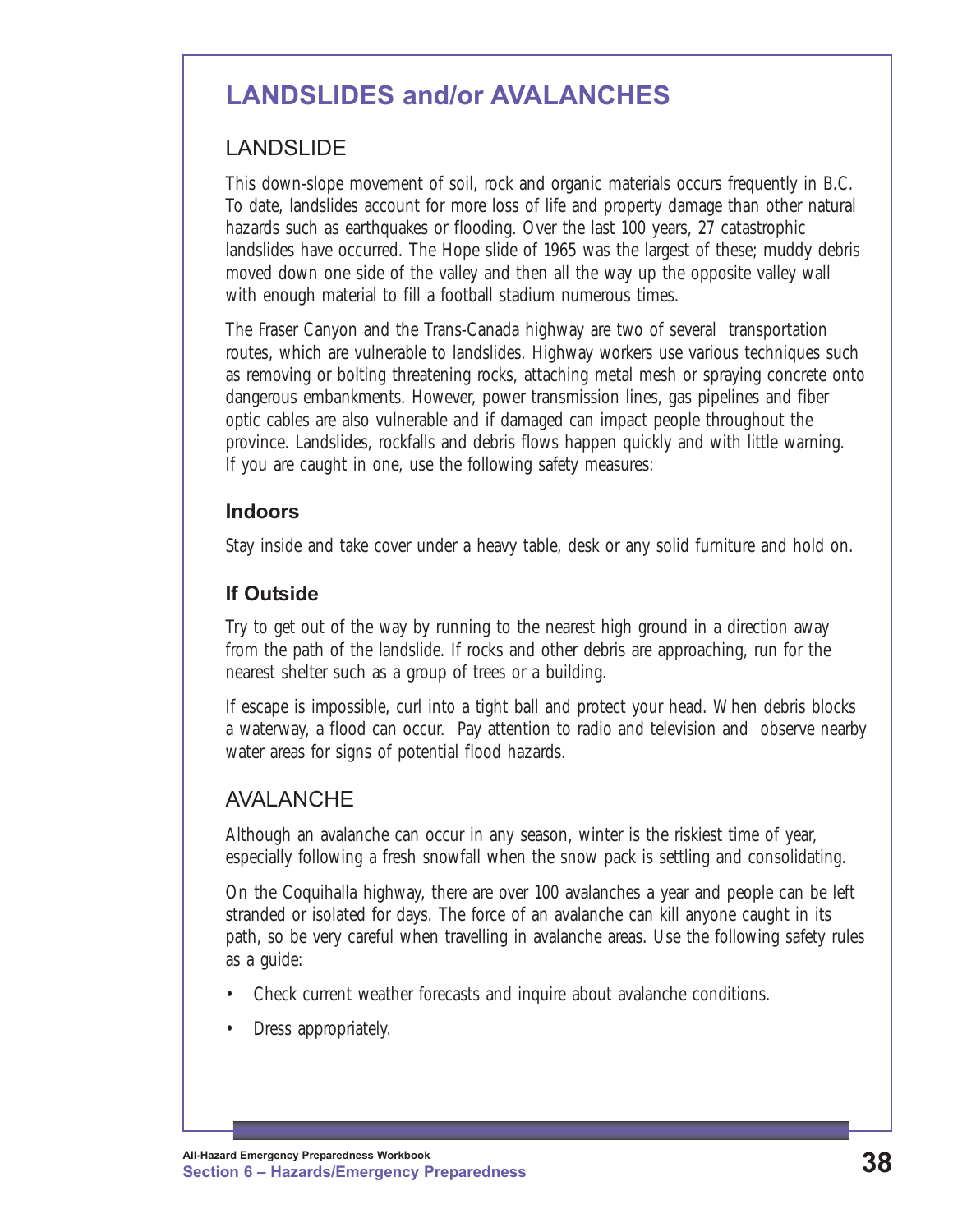- Obey all warning signs, do not stop in an avalanche area and do not go into areas that are out of bounds.
- Carry appropriate safety equipment, including items such as a whistle, small mirror and a brightly coloured garbage bag (which also protects against hypothermia).
- If injured or lost, stay where you are.

Take an avalanche awareness and rescue course if living near an avalanche area or venturing there for outdoor activities.

#### **Recommended Equipment for Avalanche Areas**

- Avalanche shovel (lightweight/collapsible/strong)
- Survival woodsaw
- Emergency probe
- **Transceiver**

#### PREPARING YOUR HOME/PROPERTY FOR A LANDSLIDE/AVALANCHE

- Learn about the local geology, specifically the area around your home site, to identify landslide risks. If your home is in a landslide area, determine whether you can limit damage by erecting retaining walls.
- If rockfalls are a danger, check with an engineer about drilling holes into the slope to encourage easy drainage of groundwater (reducing water pressure).
- Consider using lines of trees, specific forms of vegetation and steel netting to stabilize slopes.
- Use flexible pipe fittings for water and gas lines to lessen any damage.
- Avoid activities that result in the undercutting of steep banks.
- Before purchasing or subdividing land and before making construction applications, check with your municipal or district planner or building inspector.
- Don't build near the top or base of steep slopes, and don't place fill on them.
- If you live in an area where there is an avalanche risk, talk with your local authorities about controlled avalanche triggering. This is similar to methods used in ski/winter resort areas.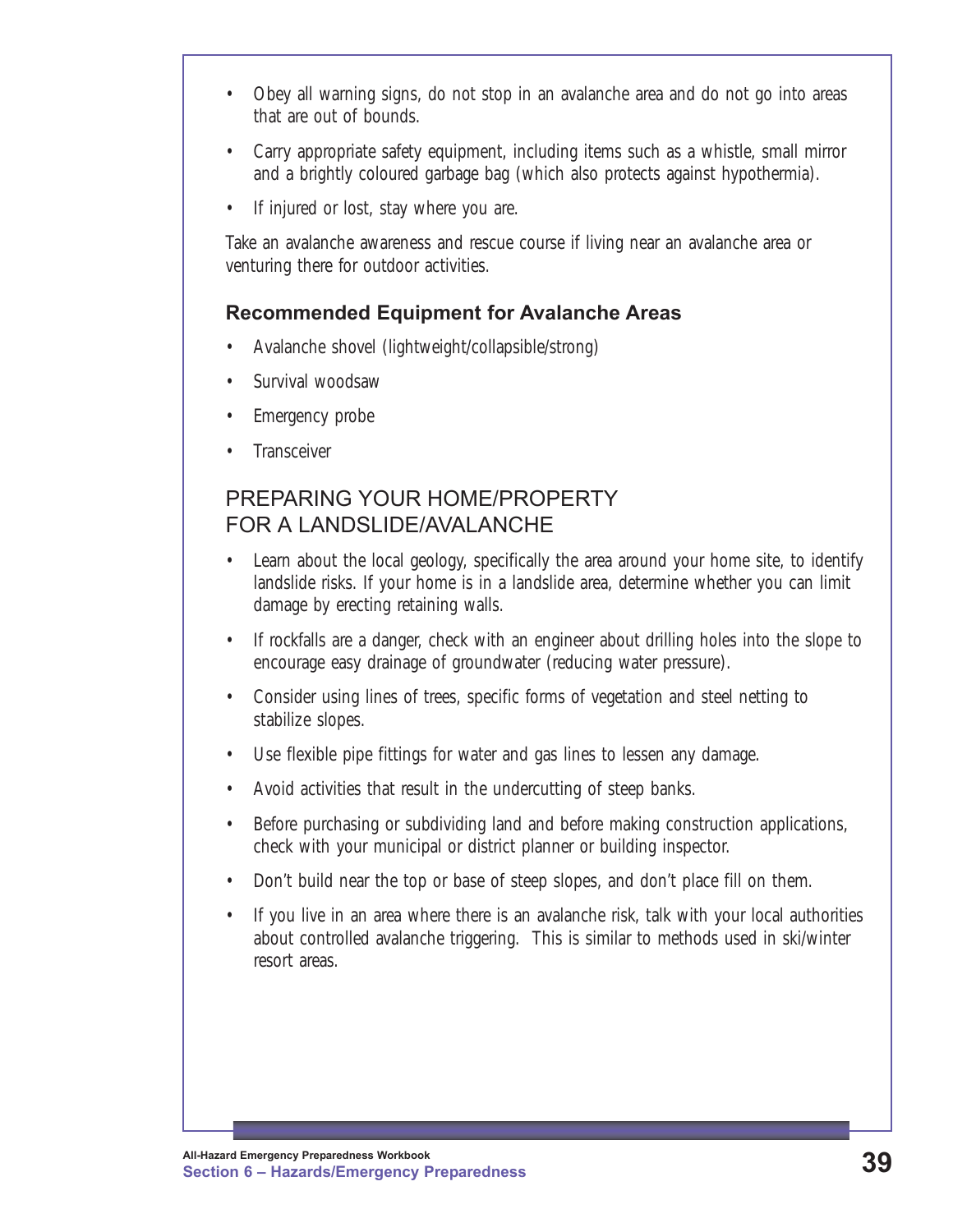## <span id="page-45-0"></span>**FOREST FIRES and INTERFACE FIRES**

Fires cause extensive damage in our province every year. A lightning strike, a carelessly discarded cigarette or an abandoned campfire are a few of the ways a forest can be turned into flames. When the fire spreads into suburban or rural areas, it's called an interface fire and becomes a serious threat to your family and property. Remember; you cannot outrun a fire!

#### PROTECTING YOUR PROPERTY

- Keep your yard clear. Remove fallen needles, branches and long grass; anything that could cause a fire to spread to neighbouring trees.
- Prune low-level branches up to at least two and a half metres (8 ft.) above the ground. Replace bark mulch with gravel or decorative rocks.
- Move your woodpile, lawn furniture, tarp coverings and other combustible items away from your house or other buildings. Flammable materials should be at least 10 metres (33 ft.) away and uphill from your home and any propane or natural gas tanks.
- Ensure that there are at least three metres (10 ft.) between branches and power lines.
- If you live on a slope, pay particular attention to the downhill side of your property as fire can quickly race uphill and ignite trees, grass, buildings or anything flammable. Thin out down-slope trees to a greater distance from your house: the steeper the slope, the greater the distance.
- Use fire-safe building materials to give your home a rustic look without the danger of wood siding and shake roofs. You can purchase metal shingles that look like asphalt and cement siding products that look like wood. Non-combustible or fire-retardant materials should be used for your balcony and deck surfaces as well.
- Keep a hose and nozzle permanently connected and clearly visible. Make sure you have enough hose to reach your roof and all exterior walls. If water pressure is a concern, have a full barrel of water and a 10 litre (2 gal.) pail nearby.
- Keep a shovel or grubbing tool handy to prevent a ground fire from spreading.
- Be sure your roads and driveways allow easy access for emergency vehicles.
- Work together with your neighbours. Talk about a fire protection plan for your area and organize a neighbourhood work bee.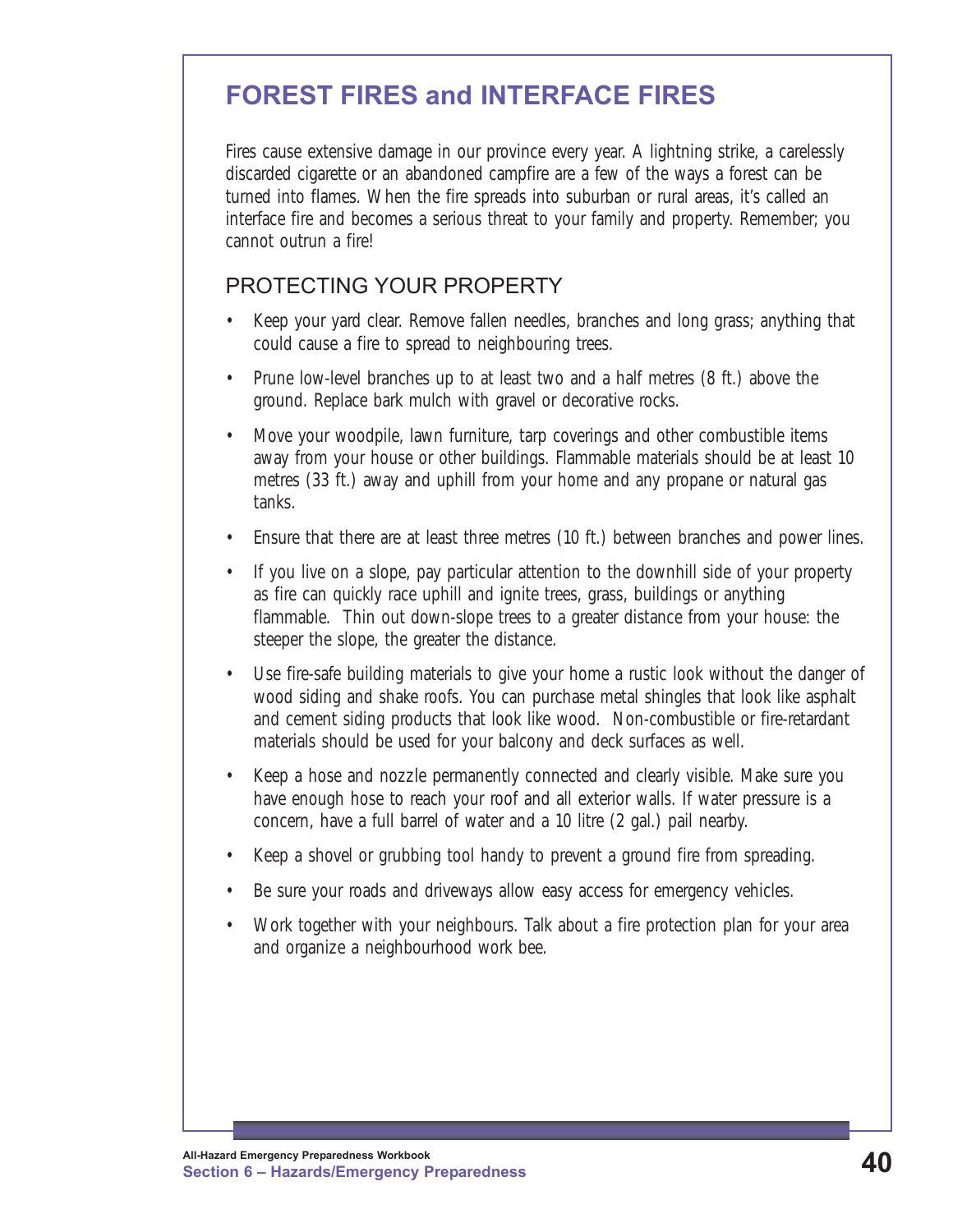#### <span id="page-46-0"></span>IN AN INTERFACE FIRE

Exercise the following precautions to protect your home until you're told to evacuate:

- Take down flammable drapes and curtains and close all venetian blinds or noncombustible window coverings.
- Be sure to turn off all pilot lights as well as the gas valves.
- Close all doors, including interior doors and windows to prevent a draft.
- Turn on one light in each room for visibility in heavy smoke.
- Place valuables that will not be damaged by water in a pool or pond.
- If hoses and adequate water are available, leave sprinklers on roofs and anything that might be damaged by a fire.

#### IF TRAPPED IN A FOREST FIRE

- Crouch in a pond or river and cover your head and upper body with wet clothing.
- If water is not around, look for shelter in a cleared area or among a bed of rocks. Lie flat and cover your body with wet clothing or soil. Breathe air close to the ground through a wet cloth to avoid scorching your lungs or inhaling smoke.

## **SEVERE STORMS**

Generally speaking, staying indoors during a severe storm is your safest option and if you're outdoors, take shelter wherever you can find it. Learn the meanings of weather terminology and listen to the weather reports each day. Pay special attention to forecasts if you have to drive during poor weather conditions. If there is a severe storm warning, it is better not to travel until it is over. If caught outside in severe weather, use the following as a guide:

#### THUNDERSTORM

Take shelter in a building or depressed area such as a ditch or culvert. Don't go near trees, especially those standing alone. If swimming or in a boat, get to shore as quickly as possible.

#### HAILSTORM

Hail is precipitation consisting of ice pellets with a diameter of five millimetres or more and is formed in the core of thunderstorms. Some hailstones are the size of peas while others can be as big as grapefruits. Take cover in a building or under something solid when hail begins to fall. Do not go out to cover plants, cars or garden furniture or to rescue animals. Although no one in Canada has ever been killed by hail, people have been seriously injured by it.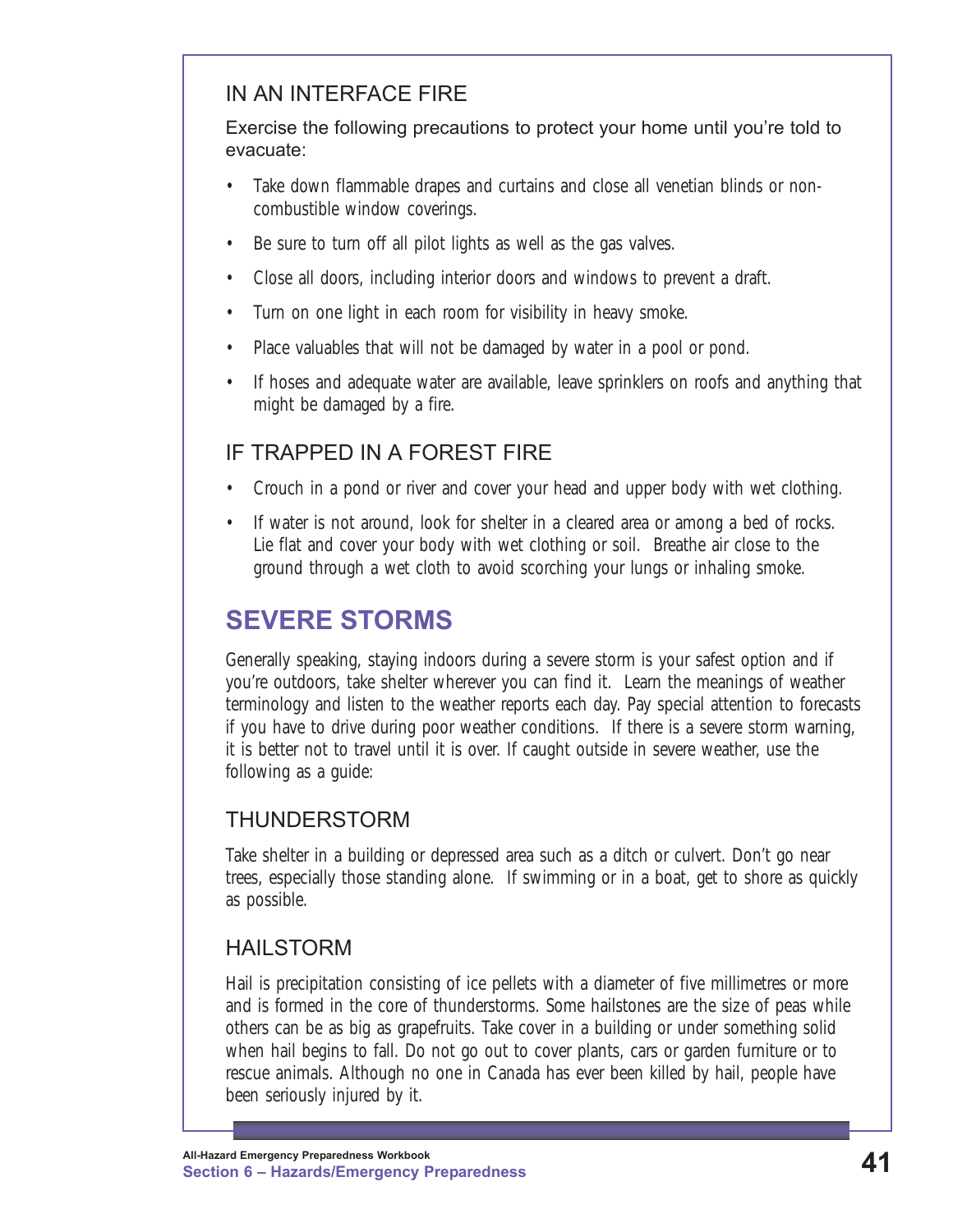#### LIGHTNING STORM

If you are in a building, stay inside away from windows, doors, fireplaces, radiators, stoves, metal pipes, sinks or anything else that could conduct an electrical charge. Unplug all TVs, radios, coffee pots and other electrical appliances. Don't use the phone or other electrical equipment.

If you are outside, seek shelter in a building, cave or any depressed area. If there is no shelter, crouch down with your feet close together and your head down. Don't lie flat; minimize your contact with the ground to reduce the risk of being electrocuted by a ground charge. Keep away from pay phones, power lines, fences, trees and hilltops. Get off bicycles, motorcycles and any other equipment such as tractors. If you are in a vehicle, pull over and stop away from trees or power lines and stay inside your vehicle.

#### SEVERE RAINSTORM

If outdoors, take shelter on higher ground in case of flash flooding. If in a vehicle, pull over and stay inside.

#### TORNADO

Large tornadoes are rare in British Columbia, but there have been several smaller ones sighted. Very few places in British Columbia appear to be completely free from risk. During a tornado take shelter in the basement or in a small, interior, ground floor room like a bathroom or closet. Crouch down (duck, cover and hold) as you would in an earthquake and avoid windows. If you live in a mobile home, take shelter elsewhere. If you are outdoors or travelling, take shelter in a ditch or culvert away from the car. Lie flat and protect your head from debris.

#### BLIZZARD OR SNOWSTORM

Take shelter wherever you can. Visibility can be virtually zero and you may easily lose your way. If you must travel during a blizzard or snowstorm, do so during the day and let someone know your route and expected arrival time.

If caught in a vehicle during a blizzard or snowstorm use the following as a guide:

- Pull off the highway and put your hazard lights on.
- Hang a distress flag from the radio antenna.
- Set out warning lights or flares.
- Switch on your dome light rather than the headlights.
- Run the engine and heater about 10 minutes each hour to keep warm. While the engine is running, open a window slightly and keep the exhaust pipe free of snow. Be careful not to run the vehicle battery down.
- Exercise your limbs, hands and feet to maintain body heat.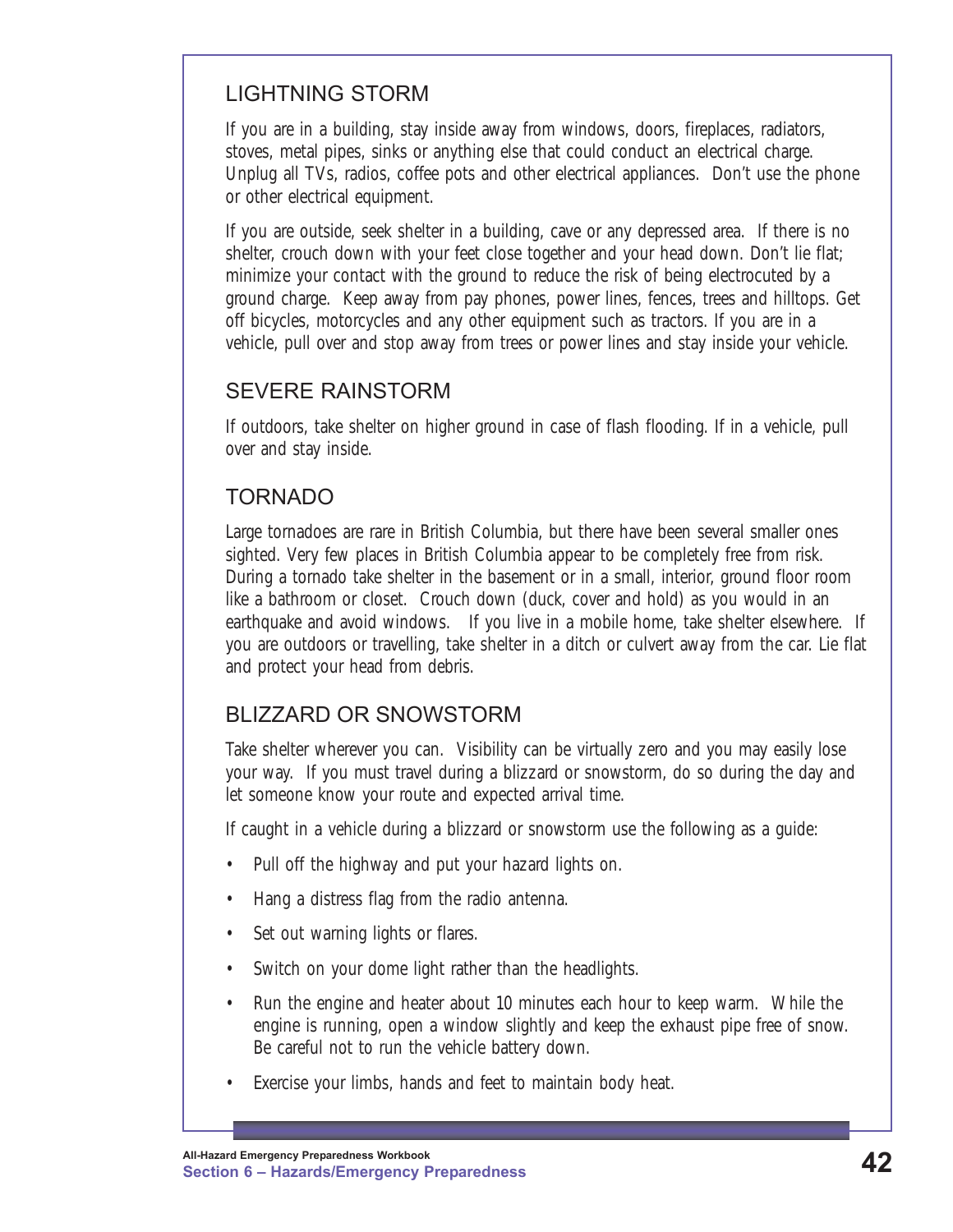- <span id="page-48-0"></span>• Huddle with passengers to stay warm. Wear your hat (you lose 60 per cent of your body heat through your head).
- Take turns sleeping.
- If stranded in a remote rural or wilderness area, spread a large cloth over the snow to attract attention of rescue personnel or over the top of your car with the edges locked in the windows if it is windy.

#### PROTECTING YOUR PROPERTY AGAINST A SEVERE STORM

If you live in an area prone to severe storms there are things you can do to keep your home safe:

- Prune dead or rotting branches and cut down dead trees to reduce the danger of them falling on your house. Contact BC Hydro to have tree limbs removed around power lines.
- Keep the exterior of your house in good repair: roof tiles, the chimney and other masonry need to be in good shape and eaves troughs should be cleared of debris and connected to downspouts.
- Check the drainage around your house to reduce the risk of basement flooding after a heavy rain.
- Secure items that might be blown around or torn lose.
- Keep your car in the garage to protect against damage.

## **POWER OUTAGES**

The main cause of power outages is accumulations of ice on power equipment or broken branches falling on power lines. But whether the outage is caused by a blown fuse, failure in the line equipment or a bad storm, the result is still the same.



### DURING A POWER OUTAGE

Knowing what to do during a power outage can lessen the impact on your home and community. Use the following as a guide:

• Look out your window to see if neighbouring homes have lights on. If they do, check your fuse box or circuit breaker panel to see if a switch has blown. If neighbourhood lights are all off however, listen to your portable radio for information. This may prevent you from having to call the power company and unnecessarily tying up the phone lines.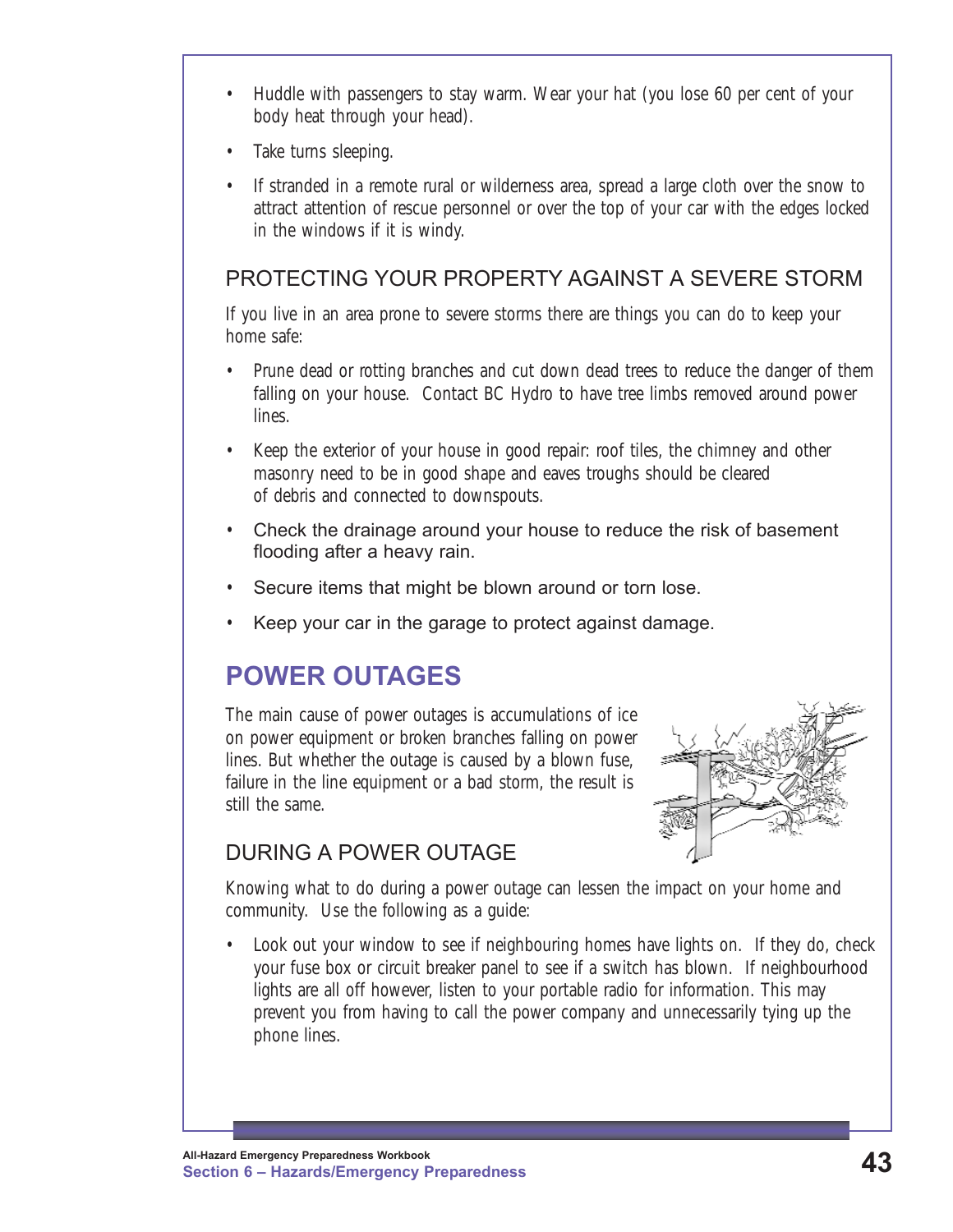- From your home, scan the neighbourhood to look for trouble indicators, such as flashes of light and downed wires. Do not go to these areas; call the BC Hydro repair and outage number that is listed in the phone book.
- It's a good idea to throw the breaker on your large appliances, such as ranges and dryers but be sure they are already off **before** you throw the main household breaker switch or remove any fuses.
- Turn down thermostats and disconnect all electrical heaters and appliances to reduce the initial demand when the power is reconnected.
- Although spike suppressors (power surge bars) can provide full-time protection for sensitive electrical equipment they are not foolproof. If you have items such as a personal computer, microwave oven or VCR, unplug them to protect against possible surges when the power is restored.
- Keep doors, windows and drapes closed. Close off extra rooms so the heat will concentrate in one area.
- Conserve water in case electric pumps from wells or pumping stations are out of power. Water from the taps for drinking should be okay as there will be some water left in your hot water tank.



- Turn off all lights except one, which will alert you when the power has been restored.
- Keep the doors of your refrigerator and freezer shut as much as possible to maintain the cold temperature.
- If the power is to be off for a lengthy period of time and you don't have an alternate heating source, take the steps listed on page 45 to protect your plumbing.
- In very cold weather, the temperature of a house will drop about one degree Celsius per hour. If the power is out for a long time and you have no safe way of keeping warm, leave. Don't take the risk of getting hypothermia.
- If you leave your home, double check to make sure all heat-producing appliances such as your range and iron, are unplugged. This will minimize fire danger if power is restored while you're away.
- Gas appliances such as a hot water tank, fireplace or stove may continue to operate normally if they don't require power. Check with your gas utilities or inspector for further information.
- If the power is out for less than four hours, turn on only the most essential appliances and wait a half-hour before reconnecting others.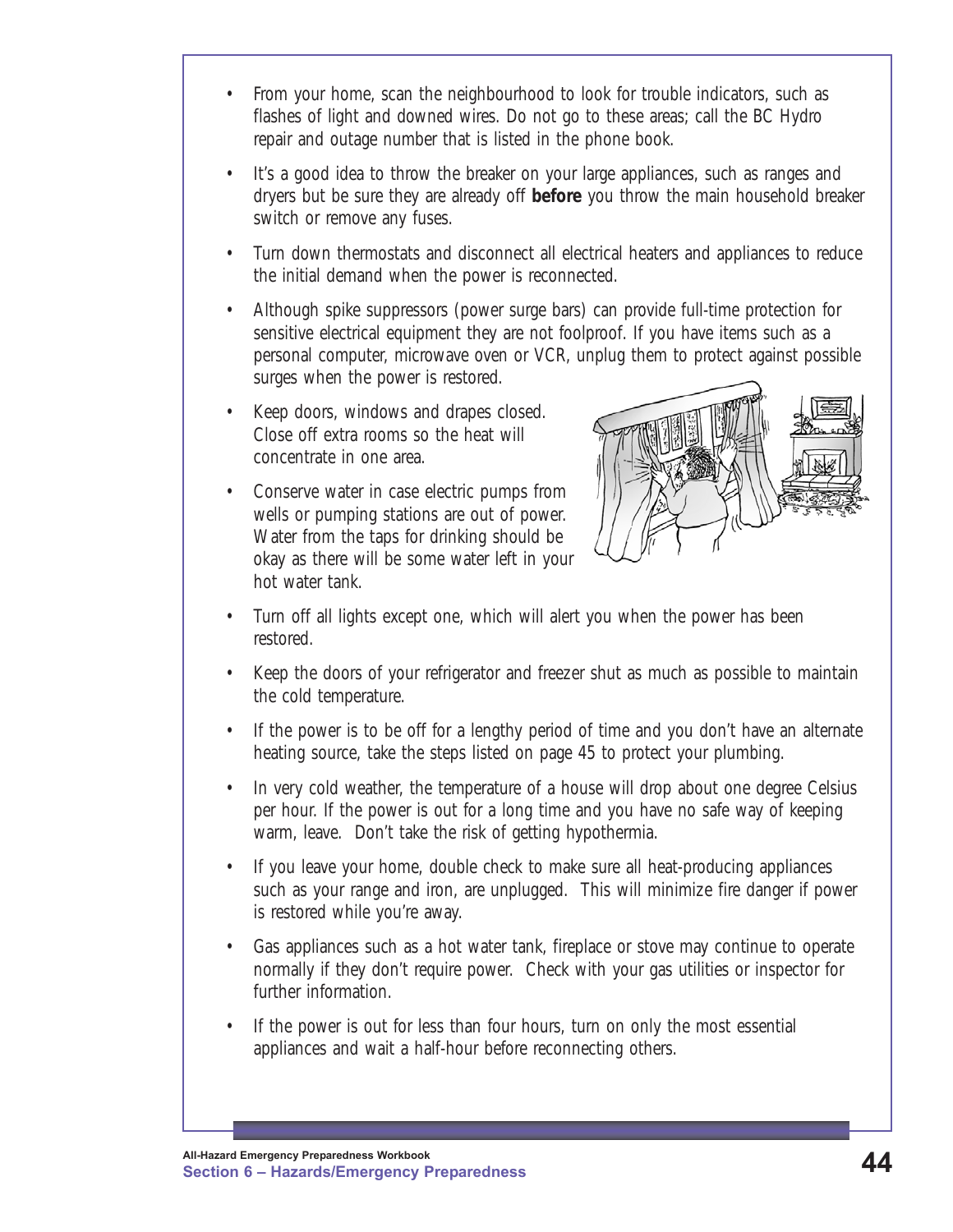It's not always cold when the power goes out, but if it is, here are some additional guidelines to **prevent damage to your home's plumbing**:

- Close the water intake to your home. Protect the intake pipe, the meter or the pump by applying covers or insulating material.
- Drain all the pipes. Start on the top floor, opening all the taps and flushing the toilets several times and end in the basement, opening the drainage valve.
- Empty the hot-water tank by connecting a hose to the drainage tap of the tank so it can empty into the basement drain. Don't worry about small amounts of water that might remain in the horizontal pipes.
- Pour a little glycol or antifreeze in the toilet bowls and the drains of the sinks and bathtub to prevent freezing.

#### POWER GENERATORS

Consider purchasing a small generator if you live in an area that experiences cold winter temperatures or if you use life sustaining equipment. If you have a portable generator to heat your home during the power outage, be sure to connect those items that you want to run directly to the generator; do not connect the generator to your home's electrical system.

There are two types of generators for heating your home. To avoid health and safety problems, **read the manufacturer's instructions carefully** and be aware that:

- **Portable generators** are not permanently connected to the power system of a home. They can keep a limited amount of equipment operating while the main power is out. Users must make sure that the total load on the generator does not exceed the maximum load recommended by the manufacturer. Connect what you need to use directly to the generator, not to your home's electrical system. Install the generator outside your home or in the garage with the door open, to keep exhaust gas from infiltrating the house. Under no circumstances should portable generators be used indoors including inside a garage. If the outage is more than a few days, you may need to drain the oil; check to see if your brand is one in which you can do this while still operating the unit.
- **Permanent generators** are connected to the power system of a home. During outages, they start to work automatically (unless you have installed a manual throw switch). Such equipment requires a specially designed interface to keep the energy produced from leaving your house and entering the BC Hydro lines. Without this interface, lives may be at risk: those of the occupants of the building and those of the line workers working in the area. Only a professional electrician is qualified to install this type of generator and its interface.
- Some **fuel-burning devices** have a means of venting gases outdoors. If you use these devices, make sure the exhaust is not being diverted back inside. *If you*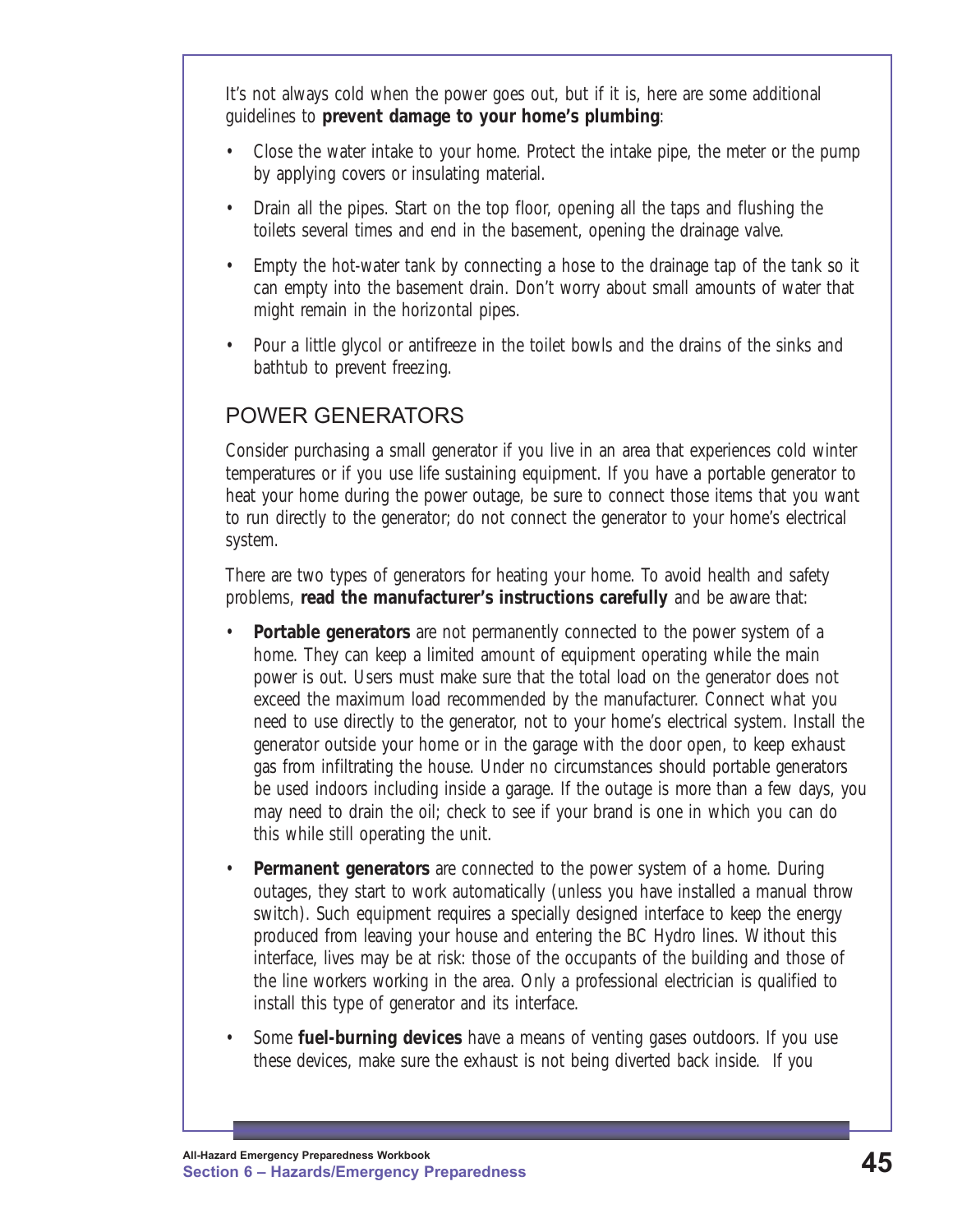<span id="page-51-0"></span>*purchase an alternate heating device, make sure it is approved for use indoors.* Camping stoves, barbecues and any equipment approved for use inside tents, all discharge carbon monoxide and are not designed for indoor use (even if you open the doors and windows). If you have a fireplace or a wood burning stove, keep a supply of wood on hand.

#### FALLEN POWER LINES

A fallen line may still be alive. Stay away! Don't try to free someone in contact with a line, call 911. Stay clear of anything that is or may be in contact with the line, like a fence or a tree. If a power line falls on the vehicle you are in, stay inside until help comes. If it is absolutely necessary for you to leave the vehicle (because it's on fire, for example), jump out of it with both feet together, making sure that no part of your body is touching the vehicle when you hit the ground. This technique is difficult and dangerous: that's why you should stay in the car if your life is not at risk.

## **HAZARDOUS MATERIALS**

Hazardous material spills can seriously threaten the lives of anyone within the area. Use safety precautions whenever handling dangerous items and be sure to carefully store all your chemicals. Factories, chemical plants, pulp and paper mills, agricultural operations and transporters of dangerous goods represent some of the hazards outside the home environment. The following suggestions can help you stay informed about the dangers around you:

- Find out where reportable quantities of hazardous substances are stored and used in your community.
- Determine how close you are to freeways, railroads or factories that may produce or transport toxic materials.
- Have materials available to seal off your residence from airborne contamination.

#### WHEN A HAZARDOUS SPILL OCCURS

If you are caught outside, stay upstream, uphill or upwind. If you are in a car, close windows and shut off ventilation. Unless the hazardous material is flammable, emergency response professionals recommend that you stay inside (shelter in place) until you receive instructions to leave.

Once you are inside there are several things you can do to protect yourself:

- Close all outside doors and every door inside the building.
- Close all windows.
- Do not use kitchen vents or bathroom vents.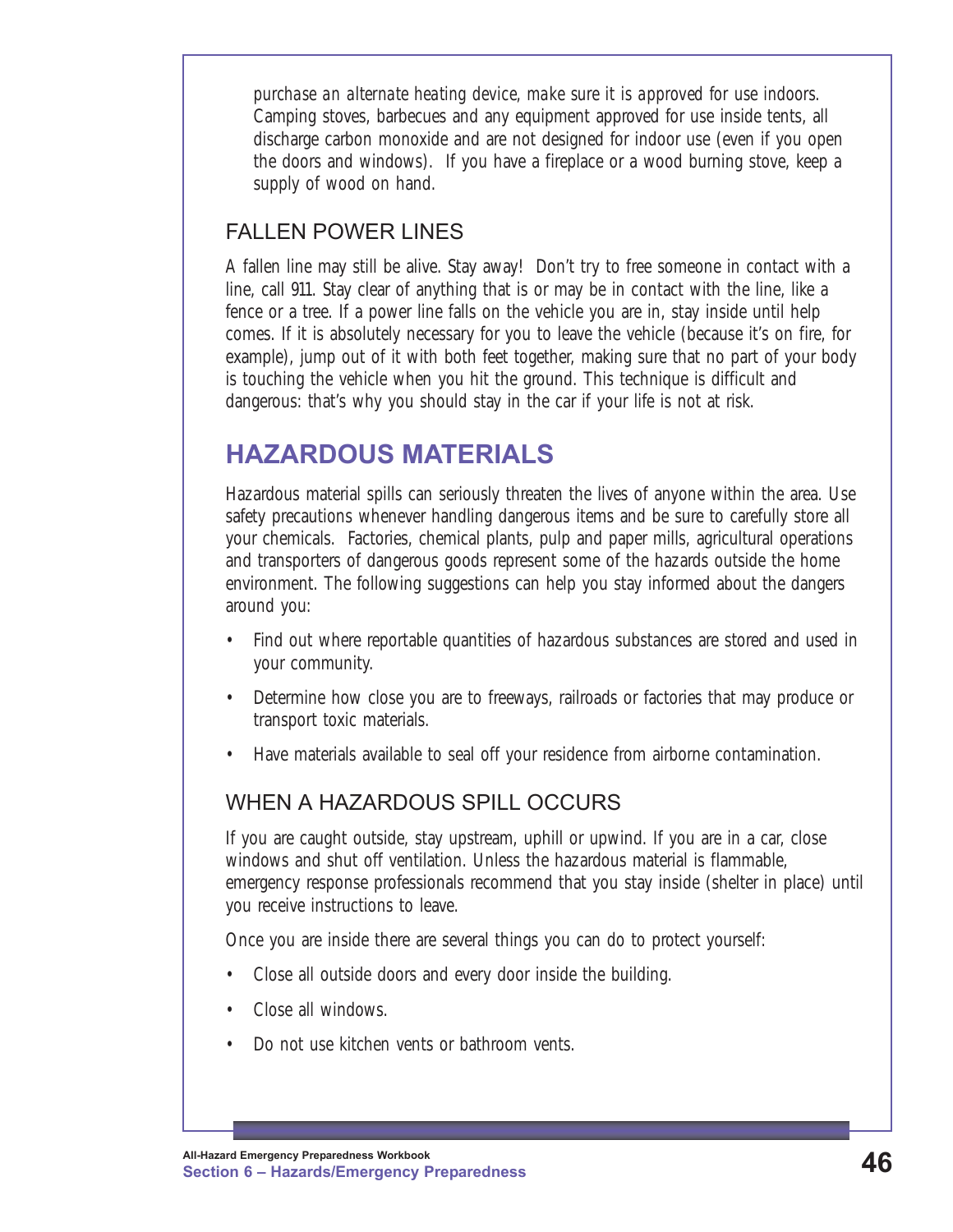- <span id="page-52-0"></span>Do not use fireplaces. Close all dampers.
- Set thermostat so air conditioners, furnaces and water heaters will not come on.
- Do not operate clothes dryer.
- Shelter in an inside room away from windows and doors if possible.
- If an explosion is imminent, close drapes, curtains and shades.
- Reduce or avoid smoking as it contaminates the air.
- Do not use the telephone, it may tie up the phone lines.
- Pay attention to local radio or TV stations for further information and follow all instructions.
- If you suspect gas or vapour contamination, take shallow breaths through a cloth or towel.
- Avoid contact with any spilled liquid materials, airborne mist or condensed solid chemical deposits. If medical help is not immediately available and you suspect contamination, remove all clothing and shower thoroughly.
- Place exposed clothing and shoes in a tightly sealed container preventing them from coming into contact with other material: get directions for proper disposal from your fire department or by calling 911. Emergency officials can also refer you to local authorities on how to clean up your land and property.
- Do not leave the building until told to, however if you must evacuate, shut vents and turn off attic fans and other ventilation systems **if there is time**.

Well weather-stripped doors and windows slow the movement of air into the buildings and any hazardous material that does enter is weakened when it mixes with the indoor air; it is imperative that you stay indoors (shelter in place), especially if you see a cloud, vapour, or smoke from the hazardous material outdoors or you can smell it from inside. You will be safer inside.

## **VOLCANOES**

There has not been an explosive volcanic eruption in British Columbia for over 2,000 years, when Mount Meager blew. Ash from the mountain travelled as far away as southern Alberta. We don't usually think of volcanoes as being a hazard in British Columbia but in fact, the potential exists. Several mountains that can be seen every day are active (but "sleeping") volcanoes: Garibaldi, Cayley and Meager in the Whistler area and Nazko, Kostal, Tseax, Lava Fork, Hoodoo and Edziza that stretch in a belt to the Yukon border.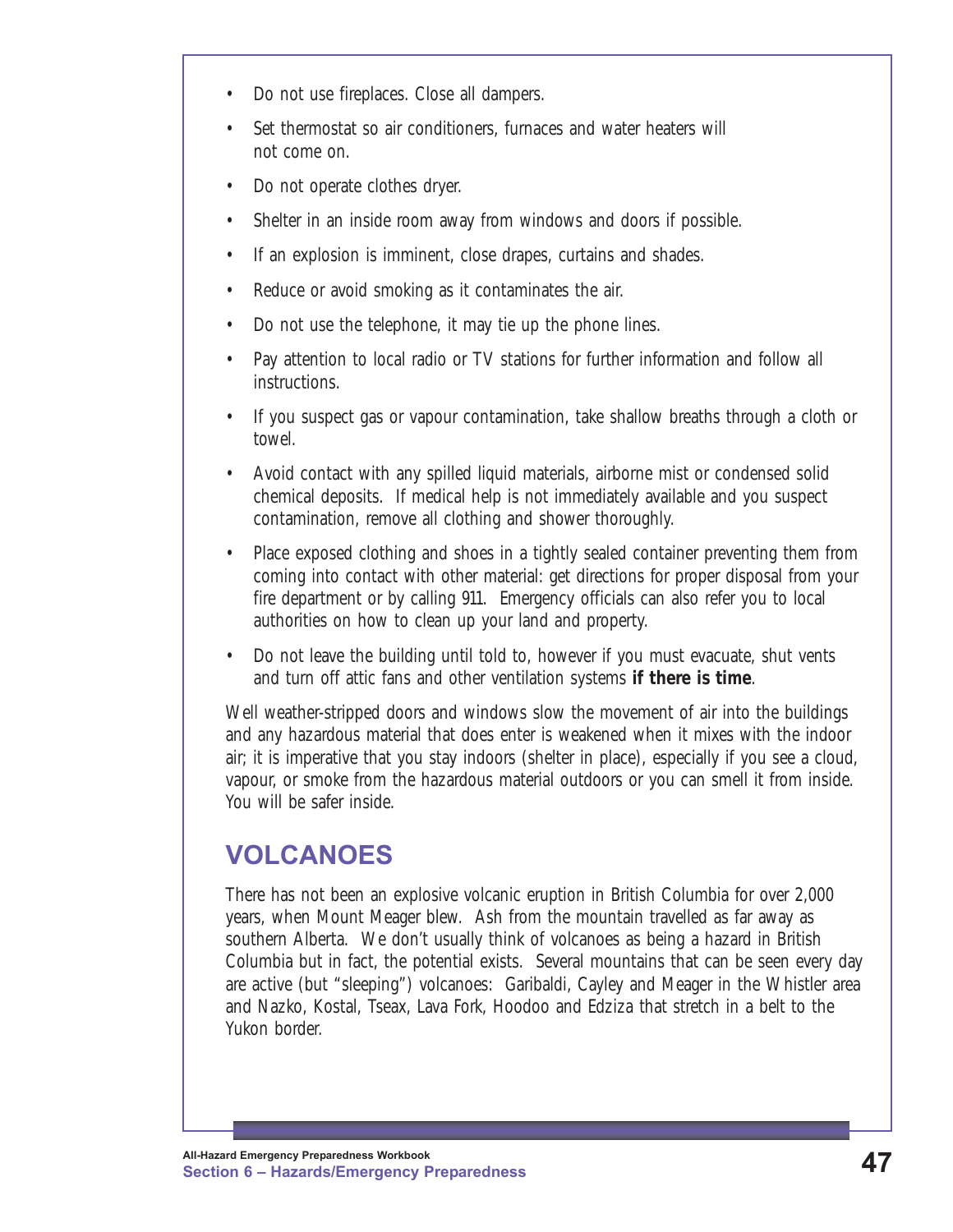The greatest potential hazard to British Columbia however, is from Mount Baker in Washington State. Approximately 115 kilometres from Vancouver, much of the lower Fraser River valley would be at risk if Mount Baker errupted again as it did in 1870. It is unlikely that Mount Baker will erupt soon, but the possiblity does exist.

If it does, ash falling in thick layers will suffocate plants and animals, collapse buildings and choke machinery. Ash will also wash into rivers and streams and cause them to clog with silt and change their course. Fast-moving slurries of volcanic mudflows (called lahars) are also a danger. They destroy and bury bridges and buildings as well as melting snow and ice.

It is possible that a lahar could divert the Nooksack River in Washington into the Sumas Prairie in British Columbia. This would cause the populated and productive farming area to flood extensively. Mud and silt would then flow into the Fraser River and most likely disrupt navigation downriver; possibly resulting in the flooding of low-lying areas.

#### PROTECTION FROM VOLCANIC ACTIVITY

Although you can't prevent a volcano from erupting, being aware of its dangers may help you to lessen some of its effects. Fortunately, a volcano will often give a period of advance warning before erupting. This is time that can be used to prepare and evacuate to safer areas and shelters.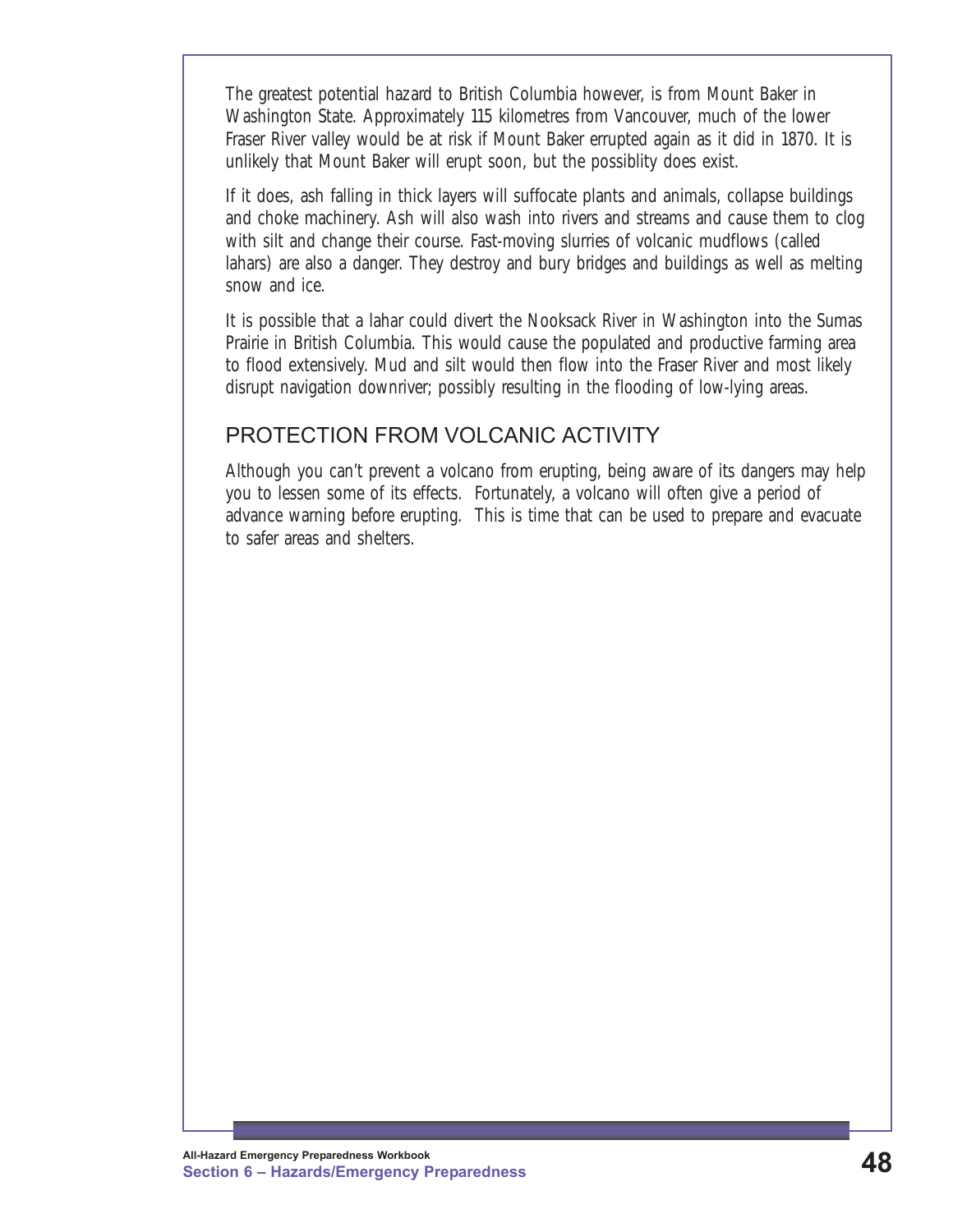<span id="page-54-0"></span>

#### **Emergency Preparedness Workbook**



## **MOBILE HOME PREPAREDNESS**

Mobile homes are more vulnerable to outside forces than homes built on concrete foundations. An earthquake can knock them off their supports, a flood can lift them off and an unprotected mobile home could be heavily damaged by a severe storm. Use the following precautions to lessen any potential damage to your mobile home:

- Leave the wheels on the coach to limit its fall.
- Check the undercarriage to make sure that it's been securely tied to the foundation. Check with the manufacturer of your mobile home for information on secure tiedown systems.
- Tie double-wide mobile homes together to keep them from pulling apart. The two halves generally are of different weights and will otherwise move differently in an earthquake or flood.
- Seismic bracing systems are commercially available. Be sure that any system you are interested in has been CSA (Canadian Standards Association) certified and inspected by the appropriate local authorities.
- Position the home near a natural windbreak such as a hill or clump of trees. As severe storms usually come in from the southwest, west, or northwest, the narrow end of your trailer should face in a westerly direction to make a smaller target.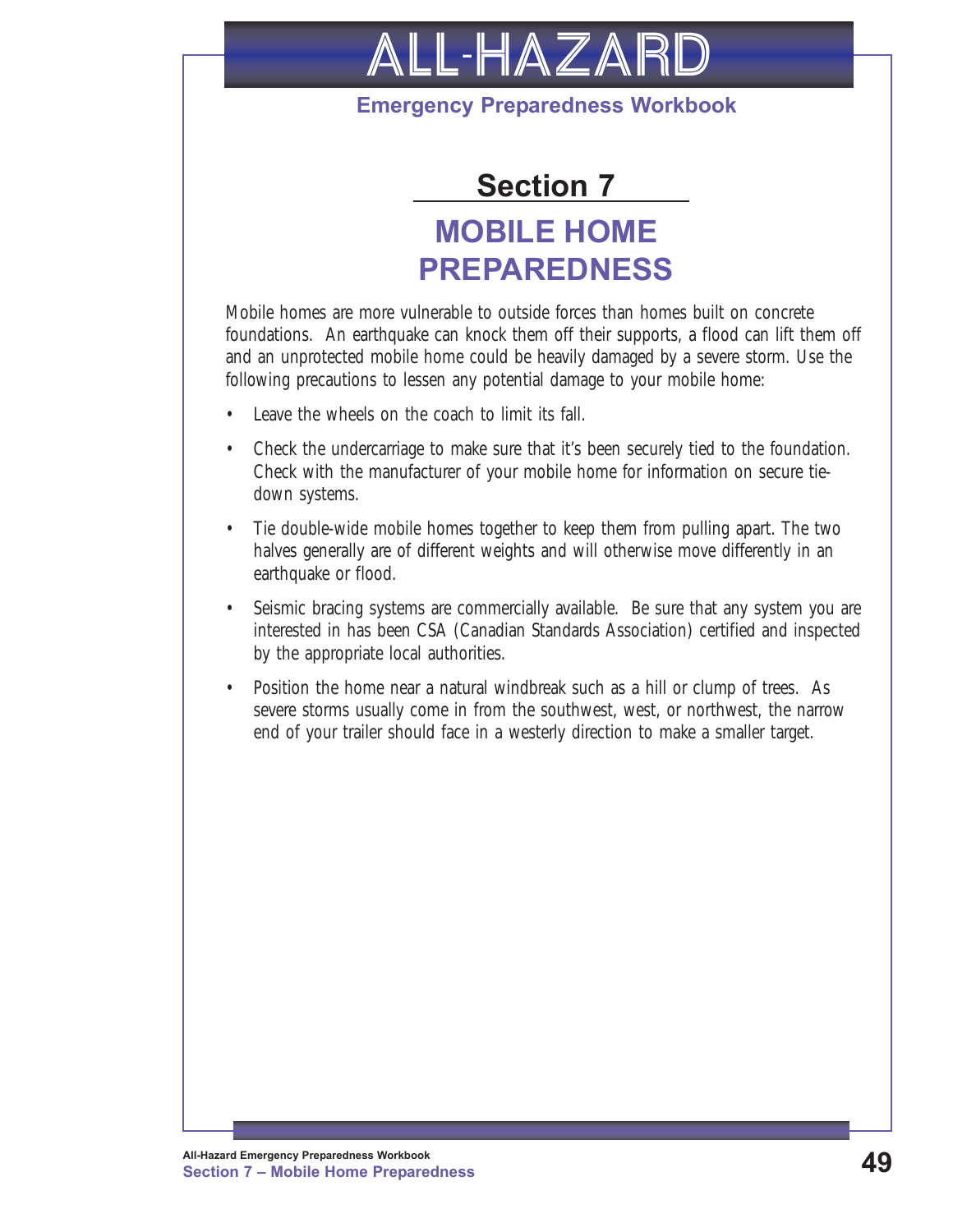

#### **Emergency Preparedness Workbook**

## **Section 8**

## **AFTER A DISASTER**

<span id="page-55-0"></span>After a major disaster, it's normal to feel helpless, worried, angry or even apathetic. You may want to be strong for others but emotional fallout is common. In the long run, you are better off sharing your distress with another supportive adult. Use the following suggestions as a guide to aid your recovery:

- Rest often, eat well and get as much physical activity as possible.
- Keep a manageable schedule; make a list and do one job at a time.
- Encourage your children to share their feelings and reassure them that they are safe.
- Watch for health problems and signs of stress in yourself and all family members.
- Take time off to do something you enjoy.
- Accept help when others are kind enough to offer.
- Share hugs liberally; the human touch is very healing.

#### ADDRESSING YOUR CHILDREN'S NEEDS

Children are especially vulnerable to mental and emotional distress after a disaster. Some effective ways of helping them to recover after a disaster are:

- After ensuring their physical safety, focus on your children's emotional needs by encouraging them to express their feelings. Drawing pictures and telling stories is a good way to do this. Listen carefully as they share and explain what really happened. Be honest and tell them of any further dangers that may still exist and that you will work it out together.
- As with adults, hugs are reassuring; give them liberally! Tell them things will be better again but don't lie.
- Include children in any necessary cleanup activities. Having a job to do refocuses their attention on something more positive and creates a more comforting, normal environment.
- It is common for children to revert to immature behaviour for a few days. Some normal reactions are irritability, anger, sadness, diarrhea, headache, nightmares, and loss of appetite. Praise them for sharing their feelings and for helping around the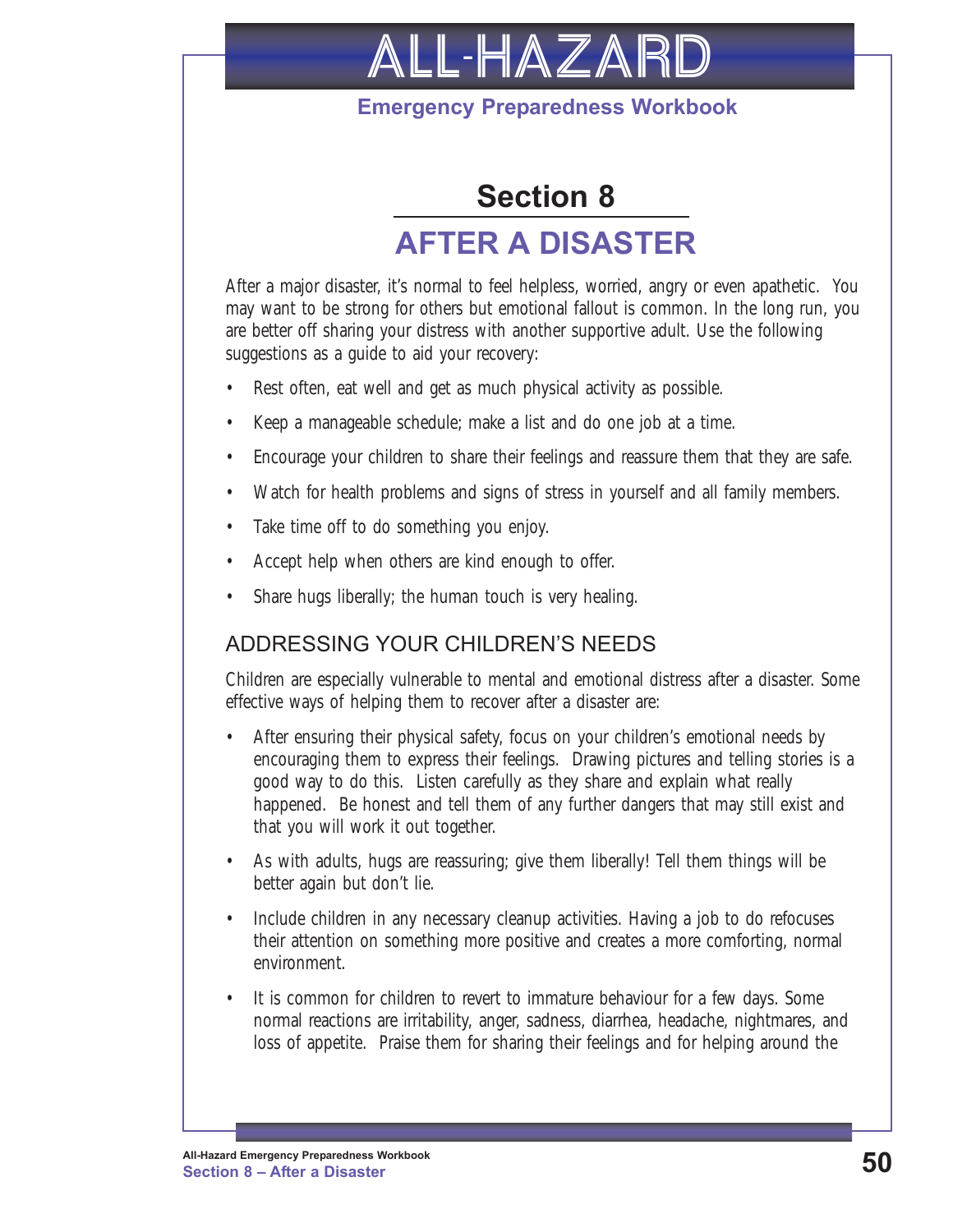house rather than focusing on this behaviour. However, if it persists for more than two weeks, seek professional advice.

- Be aware that for a time aspects of the disaster can trigger their fears. (Such as seeing flames or smelling smoke if there was a fire.) Talk through their fear and reassure them they are safe.
- Return to a normal schedule as soon as possible but relax the rules for a while.
- Try to spend a little extra time with them, especially at bedtime.
- Work with their teachers, childcare givers, babysitters and others who need to understand how the disaster has affected your children.

#### IF YOU HAD TO LEAVE YOUR HOME

If you rent or lease your home, contact the building owner or manager as soon as possible.

Contact your insurance agent or broker as soon as possible if any expenses have been incurred or if there is any insurance damage. The sooner you do this the sooner your claim will get underway. Most policies cover the cost of shelter, food and clothing for the reasonable time needed to repair or rebuild your home back to policy limits.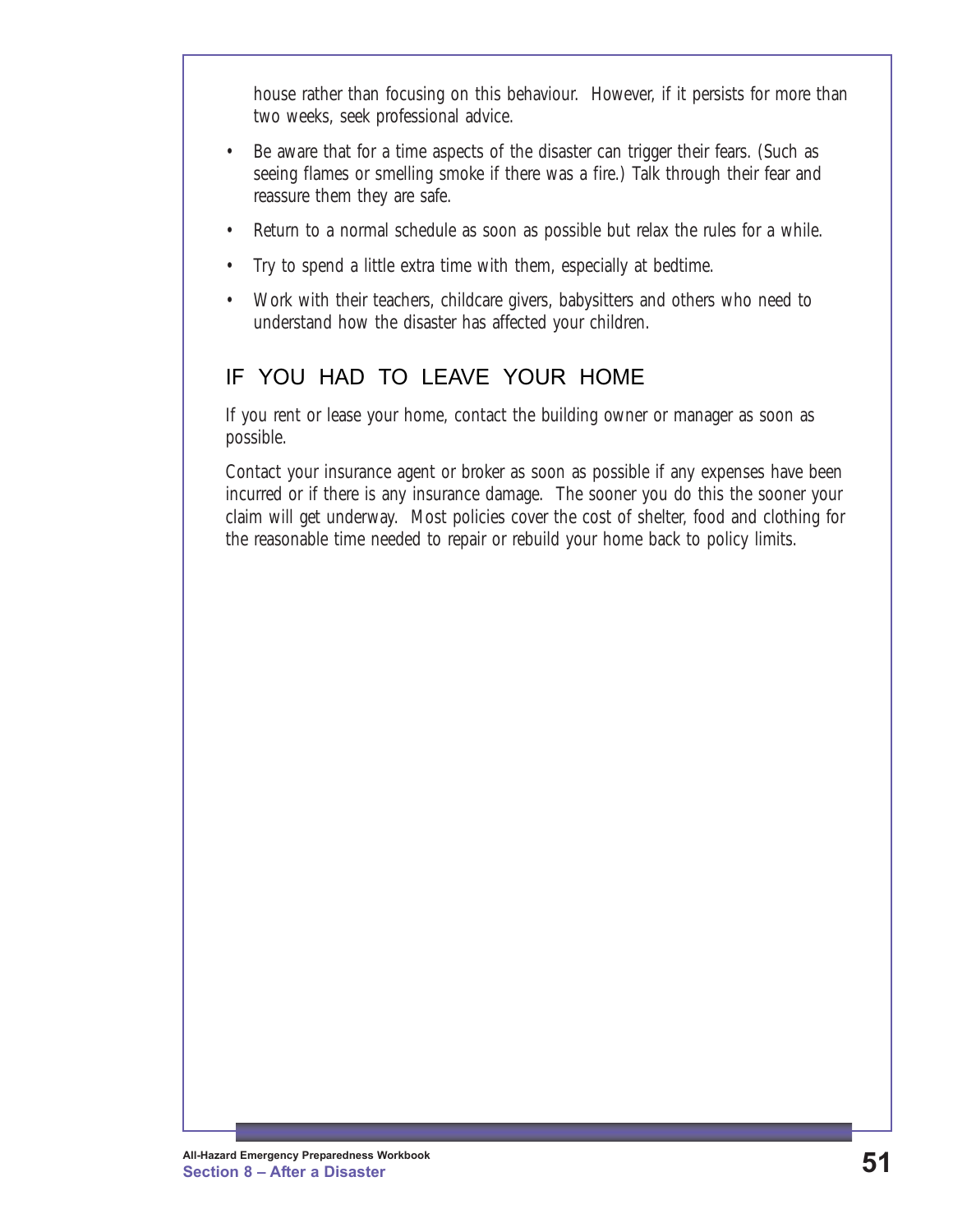# <span id="page-57-0"></span>ALL-HAZARD

#### **Emergency Preparedness Workbook**

## **Section 9**

## **WEB SITES, RESOURCES and REFERENCES**

<www.bchydro.com> BC Hydro

<www.centragas.com>Centra Gas

<www.pgc.nrcan.gc.ca>Natural Resources Canada

<www.gov.bc.ca/for/> BC Forest Service To report a forest fire: 1-800-663-5555 or \*5555 on the Telus and Rogers cellular networks

> To report power outages and electrical emergencies: 1-888-769-3766

<www.island.net/~bcpa> BC Paraplegic Association

<www.bcaa.com> British Columbia Automobile Association emergency road service: 1-800-222-4357

<www.avalanche.ca>Canadian Avalanche Association

<www.cmhc-schl.gc.ca> Canadian Housing Information Centre

<www.cnib.ca>Canadian National Institute for the Blind

<www.canparaplegic.org> Canadian Paraplegic Association

<www.redcross.ca>Canadian Red Cross

<www.city.vancouver.bc.ca/corpsvcs/emerg/>City of Vancouver Emergency Program

<www.vep.city.victoria.bc.ca>City of Victoria Emergency Program

<www.jibc.bc.ca/>Justice Institute of B.C.

<www.gov.bc.ca/healthplanning/>Ministry of Health Planning

<www.gov.bc.ca/healthservices/> Ministry of Health Services

<www.ess.bc.ca> Ministry of Human Resources, Emergency Social Services

<www.th.gov.bc.ca/bchighways>Ministry of Transportation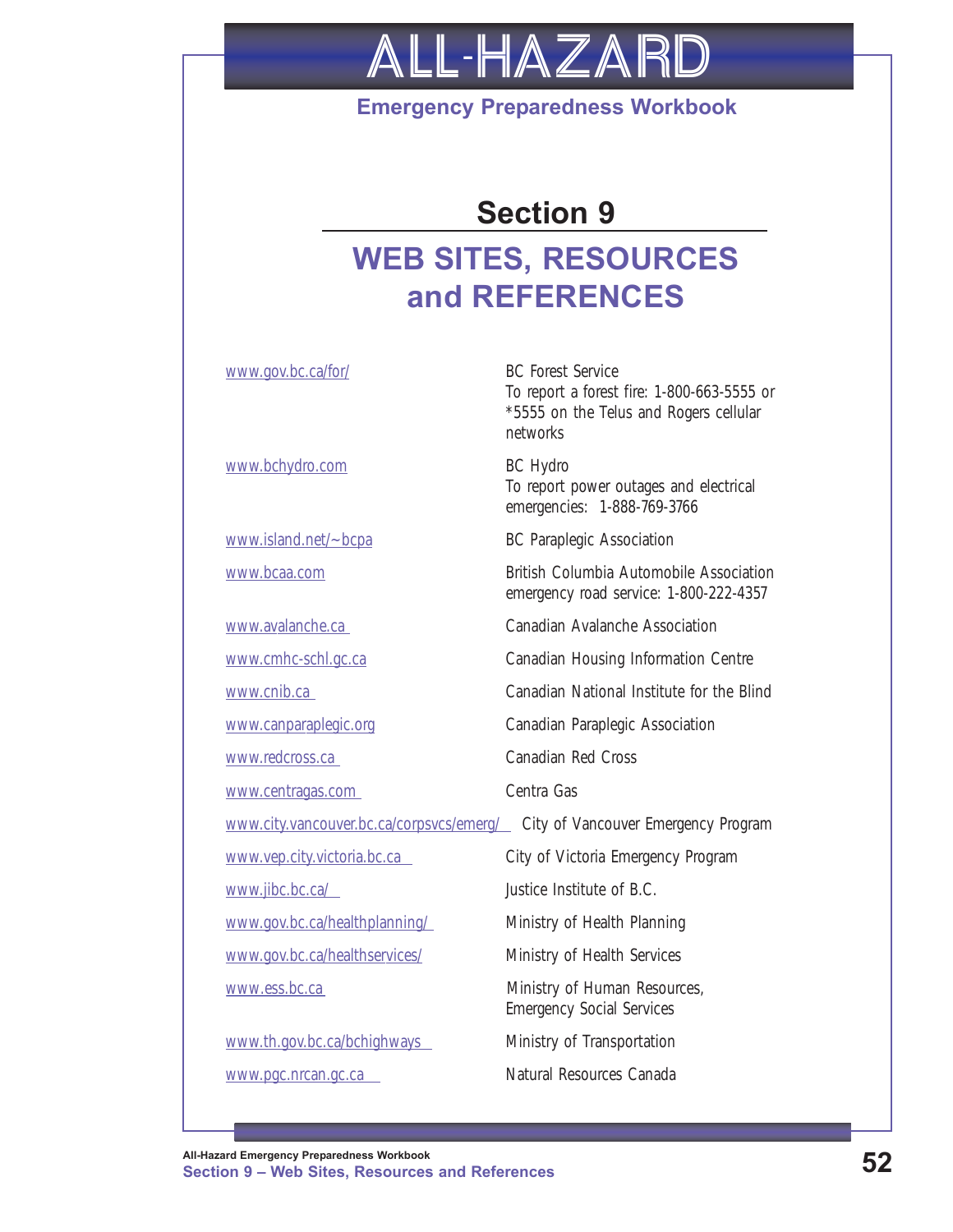| www.epc-pcc.gc.ca                  | Office of Critical Infrastructure Protection<br>and Emergency Preparedness: 1-800-668-2642                                     |
|------------------------------------|--------------------------------------------------------------------------------------------------------------------------------|
| www.parkscanada.pch.gc.ca          | Parks Canada                                                                                                                   |
| www.pep.bc.ca                      | Provincial Emergency Program Emergency<br>reporting Line: 1-800-663-3456<br>Recorded Information Line: 1-888-811-6233          |
| www.percs.bc.ca                    | Provincial Emergency Radio<br><b>Communications Service</b>                                                                    |
| www.rac.ca                         | Radio Amateurs of Canada                                                                                                       |
| www.safeguard.ca/english/          | Safeguard (Emergency Preparedness Partners)<br>1-800-830-3118                                                                  |
| www.scecdc.scec.org                | Southern California EarthQuake Data Centre                                                                                     |
| www.sja.ca                         | St. John Ambulance                                                                                                             |
| www.telus.com/cgi-ebs/homepage.jsp | Telus (Public Policy/Disaster Planning)<br>(Look in the front of your phonebook for basic<br>first aid and safety information) |
| www.westcoastenergy.com/index.html | Westcoast Energy Inc.                                                                                                          |

#### ADDITIONAL SOURCES OF INFORMATION

- British Columbia Veterinary Medical Association
- Fire Departments
- Insurance agents
- Local government emergency coordinators
- Local utility suppliers
- Ministry of Community, Aboriginal and Women's Services, Boiler, Gas and Railway Safety Branch
- Municipal Neighbourhood Programs
- Plumbers, gas appliance dealers and gas fitters
- Supply stores such as building supplies, glass stores